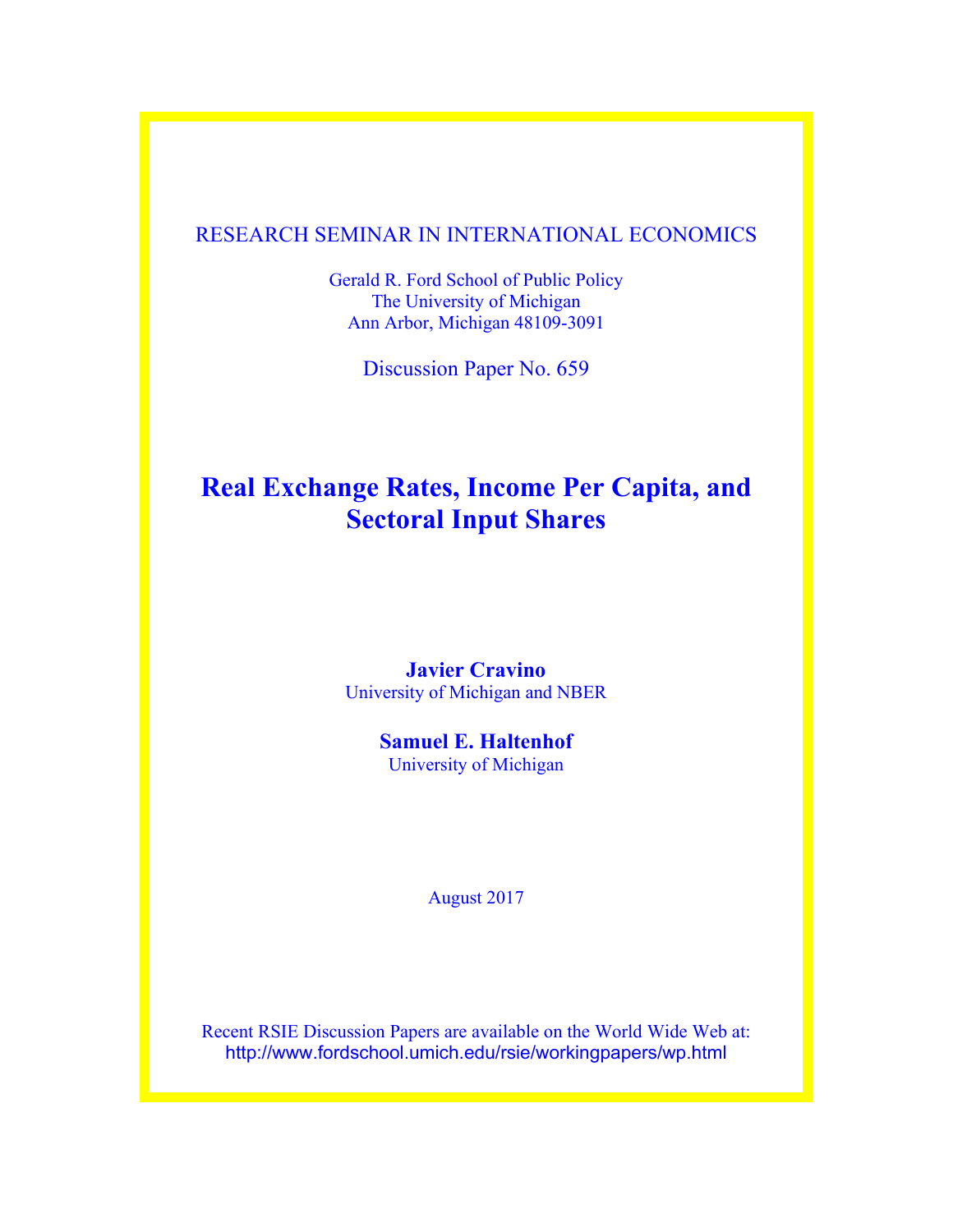Real Exchange Rates, Income per Capita, and Sectoral Input Shares Javier Cravino and Samuel E. Haltenhof NBER Working Paper No. 23705 August 2017 JEL No. F31,F41

#### **ABSTRACT**

Aggregate price levels are positively related to GDP per capita across countries. We propose a mechanism that rationalizes this observation through sectorial differences in intermediate input shares. As aggregate productivity and income grow, so do wages relative to intermediate input prices, which increases the relative price of non-tradables if tradable sectors use intermediate inputs more intensively. We show that sectorial differences in intermediate input shares can account for two thirds of the observed elasticity of the aggregate price level with respect to GDP per capita. The mechanism has stark implications for industry-level real exchange rates that are strongly supported by the data.

Javier Cravino Department of Economics University of Michigan 611 Tappan Street, Lorch Hall 365B Ann Arbor, MI 48109 and NBER jcravino@umich.edu

Samuel E. Haltenhof University of Michigan Department of Economics 238 Lorch Hall 611 Tappan Ave. Ann Arbor, MI 48109-1220 shalten@umich.edu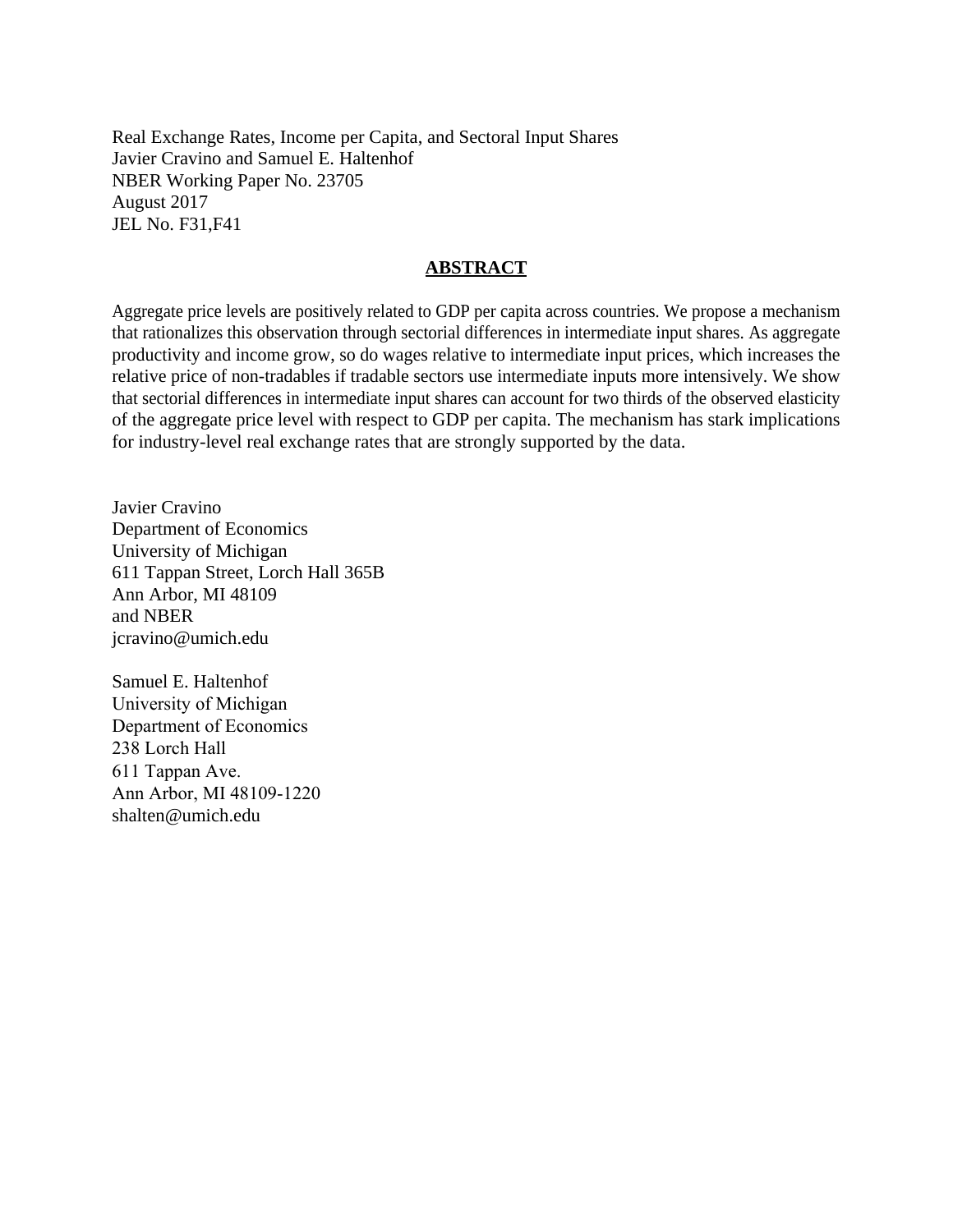## **1 Introduction**

Aggregate price levels are positively related to income per capita across countries, as illustrated in Figure  $1a.1$  $1a.1$  The leading explanation for this observation is the Balassa-Samuelson hypothesis, which postulates that productivity in tradable relative to nontradable sectors increases with income. According to this theory, the price level is determined by the price of non-tradables, and high productivity in tradables leads to high wages and high non-tradable prices. Indeed, Figure [1b](#page-2-2) shows a strong correlation between GDP per capita and the aggregate price level, but not between GDP per capita and tradable prices.

<span id="page-2-2"></span>Figure 1: Real exchange rates and GDP per capita

<span id="page-2-0"></span>

Notes: Price data is from the Penn World Table 9.0. GDP per capita at market prices is from the World Development Indicators.

In spite of its popularity, empirical evidence supporting the Balassa-Samuelson hypothesis is scarce. An important limitation is that, since sectorial productivities are rarely measured in levels, the model's predictions for relative price levels (i.e. real exchange rate levels) are hard to confront with data.<sup>[2](#page-2-3)</sup> As a result, most of the empirical literature has focused on studying the model's predictions for the growth of the real exchange rate using proxies for sectorial productivity growth, often with mixed results. $3$ 

<span id="page-2-1"></span><sup>&</sup>lt;sup>1</sup>See [Rogoff](#page-26-0) [\(1996\)](#page-26-0) or [Feenstra et al.](#page-25-0) [\(2015\)](#page-25-0). The positive relation between relative prices and GDP per capita is often referred to as the 'Penn Effect', after [Summers and Heston](#page-26-1) [\(1991\)](#page-26-1).

<span id="page-2-3"></span><sup>&</sup>lt;sup>2</sup>Measures of sectorial productivity are typically available in index form only. An important exception is a recent paper by [Berka et al.](#page-24-0) [\(2014\)](#page-24-0), who find evidence in favor of the Balassa-Samuelson hypothesis in levels using newly constructed indexes on relative productivity levels for 9 Euro-zone countries.

<span id="page-2-4"></span> ${}^{3}$ In particular, a large literature finds that the Balassa-Samuelson model does not do well in explaining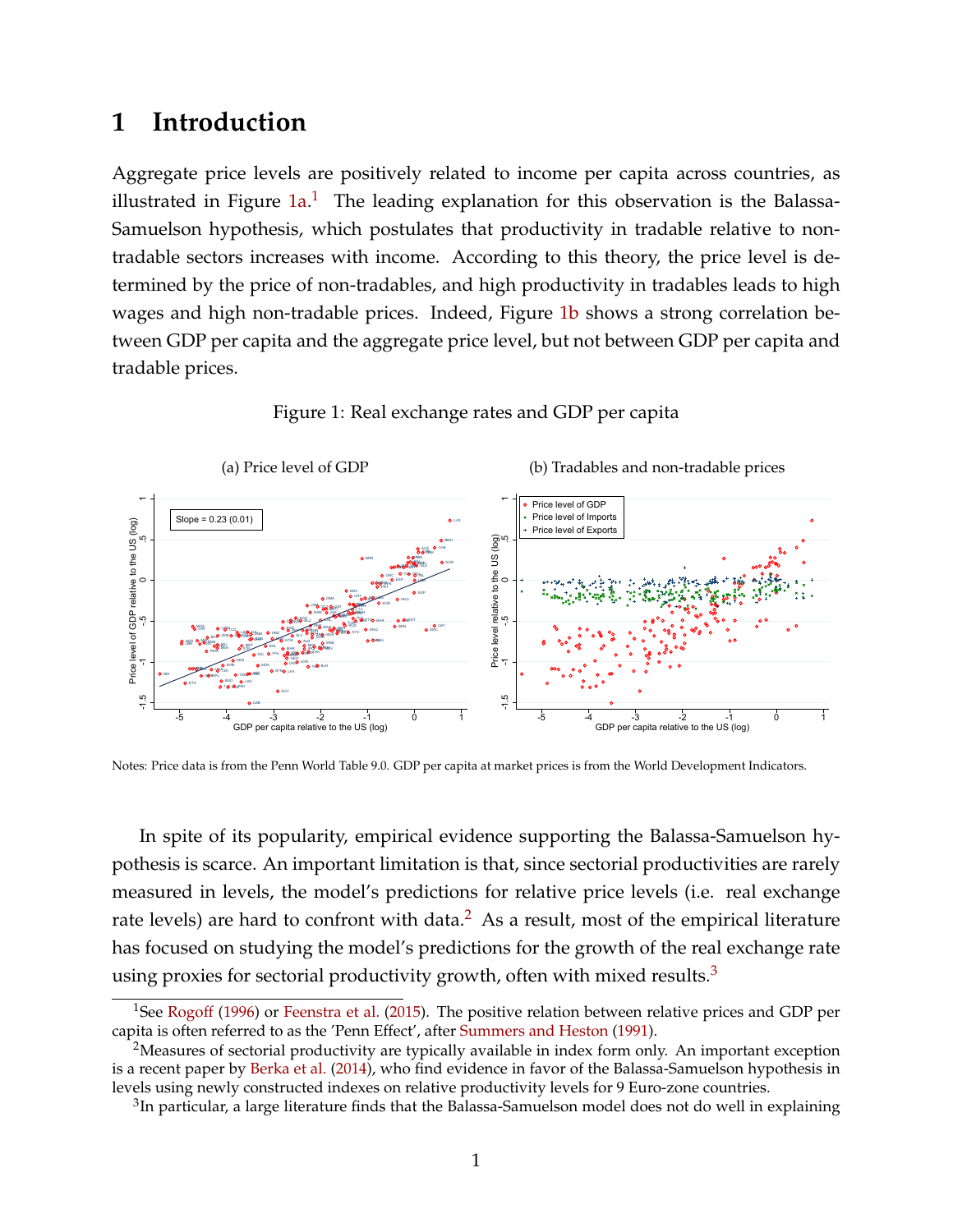This paper proposes an alternative mechanism linking real exchange rates to GDP per capita that relies on sectorial differences in intermediate input shares rather than on crosscountry differences in sectorial productivities, and hence can be easily quantified using readily-available input-output data. The mechanism is an extension of that in [Bhagwati](#page-24-1) [\(1984\)](#page-24-1), who argued that if the tradable sector is capital intensive, the relative price of non-tradables should be higher in rich, capital-abundant countries where capital is relatively cheap. We extend this idea to incorporate sectorial differences in intermediate input shares, which we show are much larger in tradable than in non-tradable sectors. The extended theory indicates that, if the cost of labor relative to the cost of intermediate inputs is higher in rich countries, so should be the relative price of non-tradables and the aggregate price level.

We quantify this mechanism by incorporating differences in input intensities across tradable and non-tradable sectors into a textbook open economy model.<sup>[4](#page-3-0)</sup> In the model, the relationship between real exchange rate levels and GDP per capita is shaped by three mechanisms. First, real exchange rates depend on cross-country differences in sectorial technology, as in the standard Balassa-Samuelson model. As highlighted above, this effect cannot be quantified directly without data on sectorial productivity levels in each coun-try.<sup>[5](#page-3-1)</sup> Second, real exchange rates depend on differences in capital shares across sectors and cross-country differences in the stock of capital per capita, as proposed by Bhagwati. Third, real exchange rates are shaped by differences in intermediate input shares across sectors, coupled with differences in aggregate productivity across countries, as explained above. Crucially, since the last two mechanisms depend only on sectorial factor and input intensities, and not on the relative levels of sectorial productivity, they can be quantified directly using publicly available data.

We show that sectorial differences in intermediate input shares account for about two thirds of the elasticity of the aggregate price level with respect to GDP per capita. In particular, we decompose the real exchange rate of each country relative to the US into three terms capturing the mechanisms described above. Differences in intermediate input shares across tradable and non-tradable sectors imply an elasticity of the real exchange rate to GDP per capita of 0.16, more than two thirds of the elasticity of the 0.23 elastic-ity in Figure [1a.](#page-2-0)<sup>[6](#page-3-2)</sup> The elasticity implied by sectorial differences in capital shares is -0.05.

real exchange rates except in the very long run. See for example [De Gregorio et al.](#page-25-1) [\(1994\)](#page-25-1), [Rogoff](#page-26-0) [\(1996\)](#page-26-0), [Tica and Druzic](#page-26-2) [\(2006\)](#page-26-2), [Lothian and Taylor](#page-25-2) [\(2008\)](#page-25-2) and [Chong et al.](#page-24-2) [\(2012\)](#page-24-2).

<span id="page-3-1"></span><span id="page-3-0"></span><sup>&</sup>lt;sup>4</sup>See for example [Obstfeld and Rogoff](#page-25-3) [\(1996\)](#page-25-3).

<sup>&</sup>lt;sup>5</sup>In turn, measures of sectorial productivity levels can only be constructed as a residual using data on sectorial relative price levels, as done by [Inklaar and Timmer](#page-25-4) [\(2014\)](#page-25-4). In contrast, our mechanism can be quantified independently of the sectorial price data.

<span id="page-3-2"></span><sup>6</sup>[Feenstra et al.](#page-25-0) [\(2015\)](#page-25-0) obtain similar estimates of this elasticity using data from the PWT 8.0.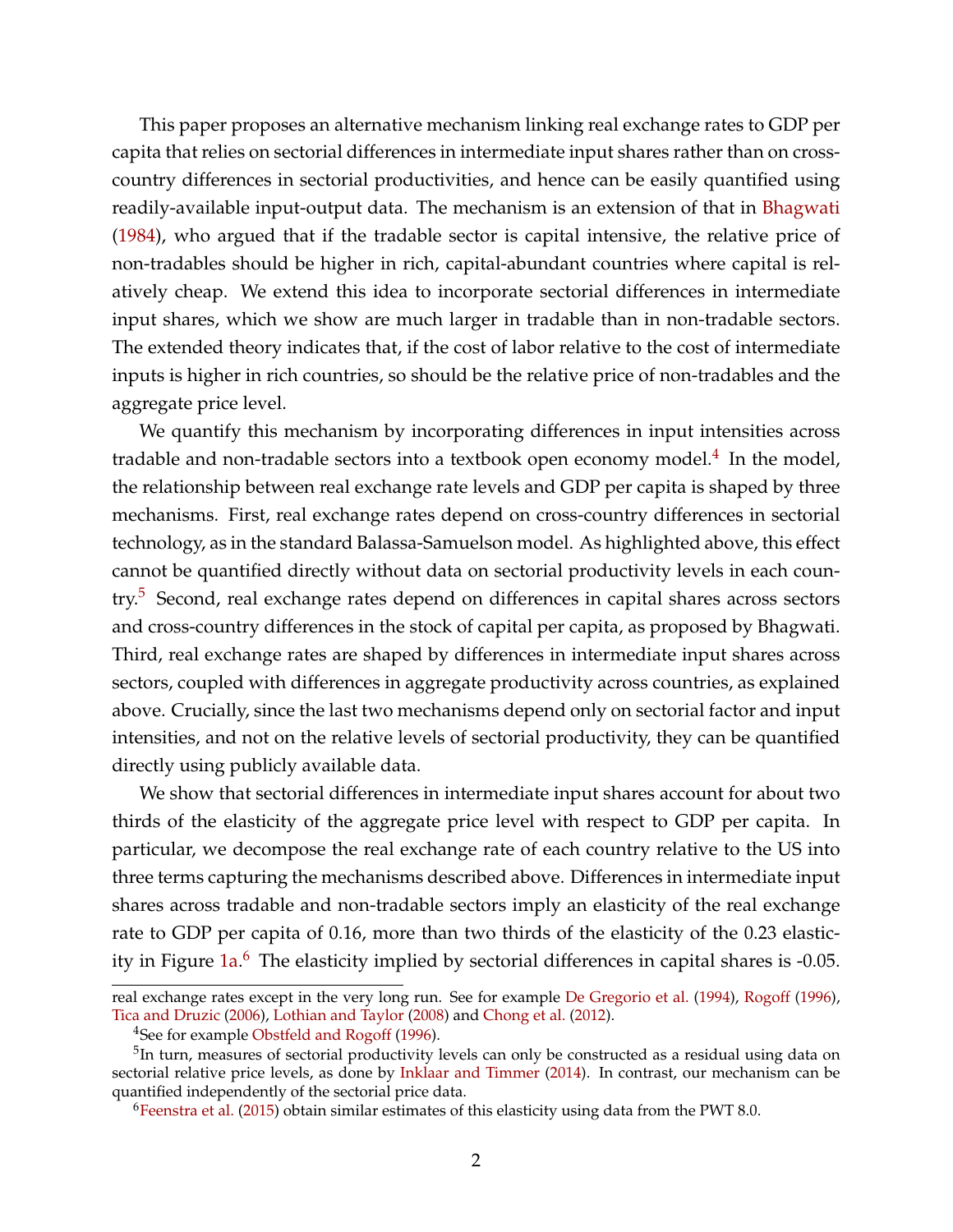Contrary to Bhagwati's hypothesis, the share of capital in gross output is actually larger in non-tradable than in tradable sectors.<sup>[7](#page-4-0)</sup> The residual component of the slope coefficient (0.12) can be attributed to differences in sectorial technologies, as in the Balassa-Samuelson model.

Our proposed mechanism has strong implications for the behavior of industry-level real exchange rates. It implies that, as income increases, industry-level prices should increase relative to the aggregate price of non-tradables for industries where the share of intermediate inputs is lower than for the non-tradable sector as a whole. We find strong support for this prediction using detailed industry-level price data from the International Comparison Program (ICP). We also calibrate the model to the industry-level data and show that industry-level variation in input shares accounts for a significant fraction of the observed industry-level real exchange rates. While the Balassa-Samuelson model can rationalize these industry-level predictions, it can only do so through specific assumptions on how industry-level productivities change with income. Instead, our mechanism delivers these predictions from observed intermediate input coefficients for different industries.

We note that in our model, even under the assumption that there are no differences in sectorial technologies across countries, differences in sectorial value-added productivity across countries arise endogenously from sectorial differences in input shares coupled with cross-country differences in aggregate productivity. This distinction between grossoutput and value-added productivity does not arise in the textbook Balassa-Samuelson model without intermediate inputs. However, given value-added productivities in each country and each sector, the two models have the same predictions for the level of the real exchange rate. We highlight two advantages of starting from gross-output, rather than from value-added production functions. First, differences in sectorial value-added productivities arise endogenously from observed intermediate input shares, so they can be quantified directly from aggregate data. Second, it facilitates the mapping of the model to the final expenditure price data which is typically used to compute real exchange rates, since final prices capture both the cost of value-added and of intermediate inputs. $8$ 

Our paper contributes to the long literature that studies the relationship between real exchange rates and GDP per capita. $9$  Most of the empirical literature has looked at the re-

<span id="page-4-0"></span> $^{7}$ In contrast, the share of capital in value-added is indeed slightly larger in tradable sectors. We note, however, that real exchange rates are computed using prices of final expenditures, rather than 'valueadded' prices.

<span id="page-4-1"></span><sup>8</sup>Alternatively, one can start from value-added production functions, and work with 'value-added' price data. [Herrendorf et al.](#page-25-5) [\(2013\)](#page-25-5) and [Bems and Johnson](#page-24-3) [\(Forthcoming\)](#page-24-3) are two recent examples that compute 'value-added' prices.

<span id="page-4-2"></span><sup>&</sup>lt;sup>9</sup>See [Rogoff](#page-26-0) [\(1996\)](#page-26-0) for a summary of the early literature on this topic, and [Inklaar and Timmer](#page-25-4) [\(2014\)](#page-25-4) for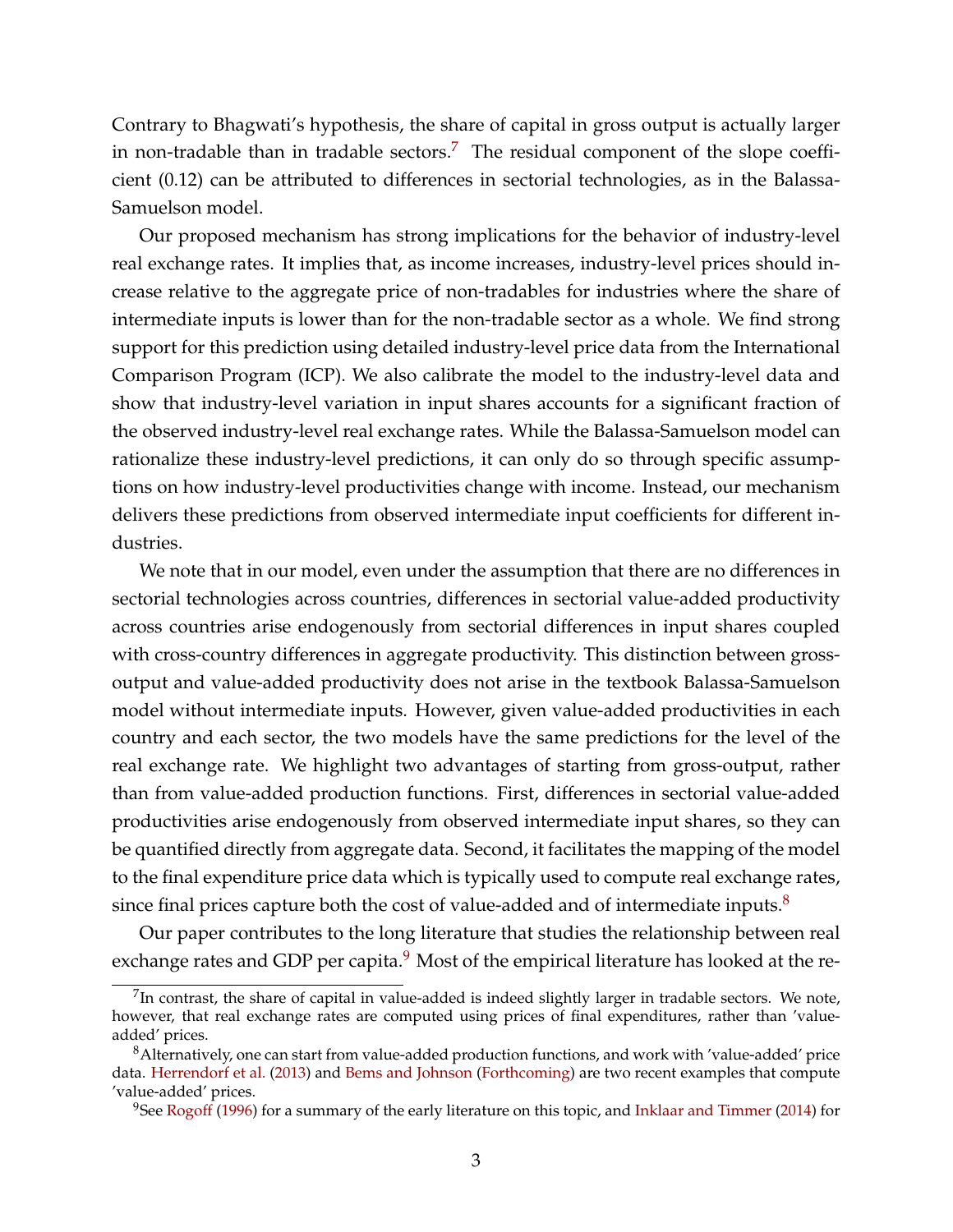lationship between productivity and real exchange rate growth, but in most cases has only found evidence of a long-run relationship such as cointegration.<sup>[10](#page-5-0)</sup> In a recent series of papers, [Berka et al.](#page-24-4) [\(2012\)](#page-24-4) and [Berka et al.](#page-24-0) [\(2014\)](#page-24-0) use newly-constructed data on Price Level Indices for countries in the Euro area to show evidence supporting the Balassa-Samuelson model. Our paper complements these studies by proposing a mechanism through which differences in sectorial value-added productivities arise endogenously from the differences in input intensities across sectors, in the spirit of [Jones](#page-25-6) [\(2011\)](#page-25-6). Since the mechanism does not require data on the level of sectorial productivity, we can quantify it both in growth rates and levels for a broad set of countries.<sup>[11](#page-5-1)</sup>

The rest of the paper is organized as follows. Section [2](#page-5-2) uses a simple model to illustrate our main results relating real exchange rate levels to GDP per capita. Section [3](#page-8-0) describes a more detailed model incorporating capital as a factor of production and a richer inputoutput structure and that will be used for our quantification. Section [4](#page-12-0) describes the data. Section [5](#page-14-0) presents the quantitative results, and Section [6](#page-23-0) concludes.

## <span id="page-5-2"></span>**2 Intermediate input shares and sectorial relative prices**

This section develops a simple model to show how sectorial differences in intermediate input shares can shape the relation between real exchange rates and GDP per capita. Consider a small open economy that produces two goods, tradables and non-tradables, using labor and intermediate inputs. For the moment, assume that production does not use intermediate inputs that are produced in other sectors.<sup>[12](#page-5-3)</sup> The price of tradables is equalized across countries and set as the numeraire,  $P^T=1$  . The production function for good *j* is given by:

$$
Y^j = Z\overline{A}^j L^{j\theta^j} M^{j1-\theta^j},
$$

recent evidence based on the new ICP data. [Bergin et al.](#page-24-5) [\(2006\)](#page-24-5) explain why the observed relation between real exchange rate levels and GDP per capita may have changed through time.

<span id="page-5-0"></span><sup>&</sup>lt;sup>10</sup>See for example [Asea and Mendoza](#page-23-1) [\(1994\)](#page-25-1), [De Gregorio et al.](#page-25-1) (1994), [Canzoneri et al.](#page-24-6) [\(1999\)](#page-24-6) and [Lee](#page-25-7) [and Tang](#page-25-7) [\(2007\)](#page-25-7).

<span id="page-5-1"></span> $11A$  related literature starting with [Engel](#page-25-8) [\(1999\)](#page-25-8) has focused on the relative price of tradable goods in accounting for in real exchange rates (see for example [Burstein et al.](#page-24-7) [\(2003\)](#page-24-7), [Betts and Kehoe](#page-24-8) [\(2008\)](#page-24-8), [Drozd](#page-25-9) [and Nosal](#page-25-9) [\(2012\)](#page-25-9) among many others). While a significant part of the measured movement in the relative price of tradables can be attributed to the retail component of tradable prices, [Burstein and Gopinath](#page-24-9) [\(2015\)](#page-24-9) show that movements in RERs for tradable goods measured using border prices still account for about 30 percent of the movements in real exchange rates. Since our main focuse is on cross-sectional departures from PPP, we concentrate on the relative price of non-tradable goods, a view supported by [Berka and](#page-24-10) [Devereux](#page-24-10) [\(2013\)](#page-24-10) and [Feenstra et al.](#page-25-0) [\(2015\)](#page-25-0) among others, and by the evidence in Figure [1b.](#page-2-2)

<span id="page-5-3"></span> $12$ That is, non-tradables are not used in the production of tradables, and vice-versa.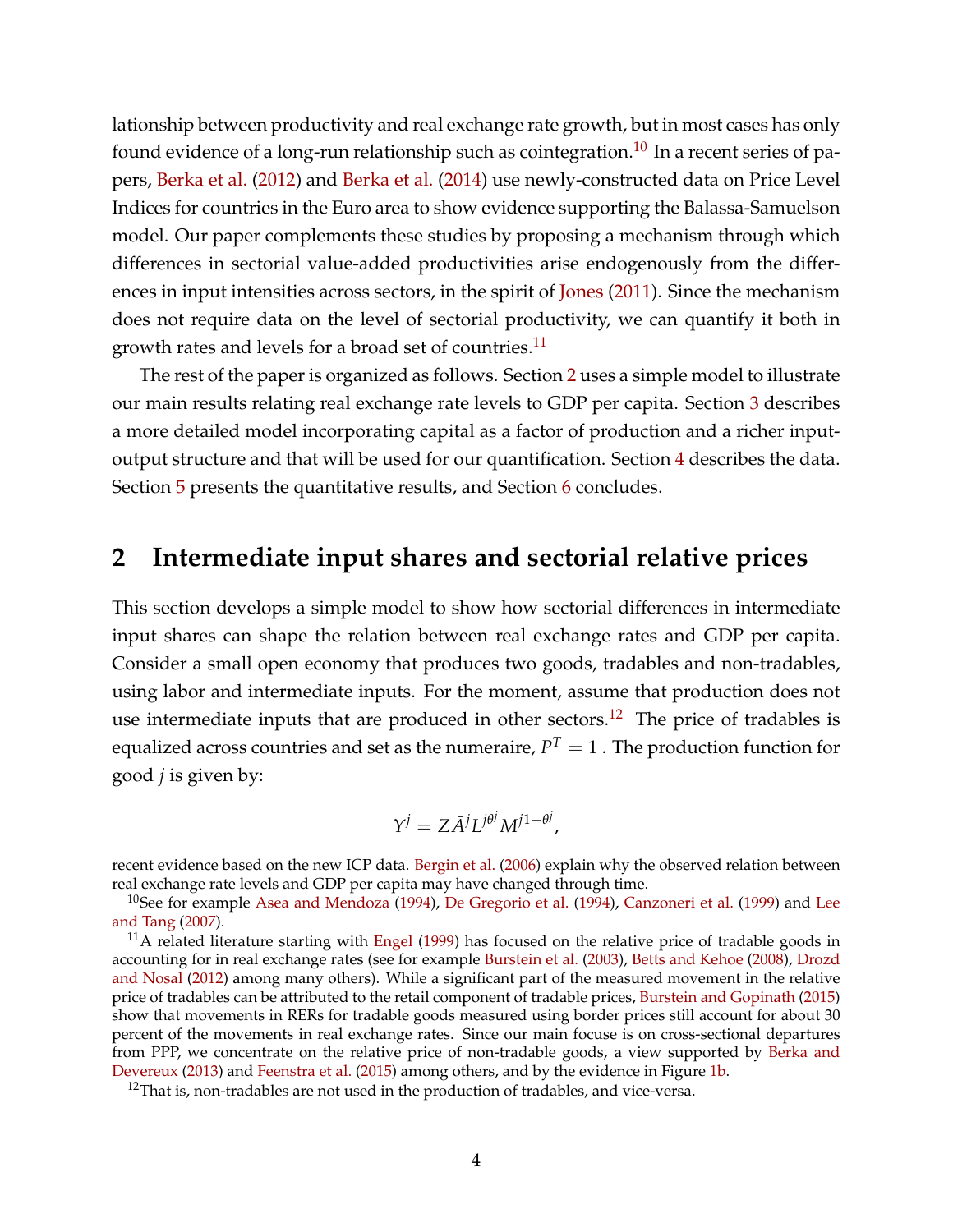where  $L^j$  and  $M^j$  denote labor and intermediate inputs used in sector *j*, and  $Z \times A^j$  is a productivity term that has an aggregate and a sector-specific component. All markets are perfectly competitive, so the price of good *j* equals

<span id="page-6-3"></span>
$$
P^j = \left[ Z A^j \right]^\frac{-1}{\theta^j} W,\tag{1}
$$

where  $A^j \equiv \bar{A}^j \theta^{j \theta^j} \left[1-\theta^j\right]^{1-\theta^j}$ . We can write the relative price of non-tradables in terms of tradables as a function of the wage as:

$$
P^N = \left[A^T W^{\theta^N - \theta^T}\right]^{\frac{1}{\theta^N}},
$$

where we normalized  $A^N = 1$  without loss of generality.<sup>[13](#page-6-0)</sup>

Let  $P \equiv \left\lceil P^N \right\rceil^\omega$  denote the aggregate price level of GDP in terms of the tradable good, where  $\omega$  is the share of non-tradables in GDP. In addition, let the lower case of a variable denote the log of the variable, with  $\Delta x \equiv x - x_w$  denoting the log of a variable relative to the rest of the world. Noting that GDP per capita in this economy is given by the wage, we can write the log of the price level relative to the rest of the world,  $q \equiv \Delta p$ , as:

<span id="page-6-1"></span>
$$
q = \frac{\omega}{\theta^N} \left[ \Delta a^T + \left[ \theta^N - \theta^T \right] \Delta g dp \right],
$$
 (2)

where we used the equality ∆*w* = ∆*gdp*.

Equation [\(2\)](#page-6-1) relates relative price levels to cross-country differences in relative secto-rial productivities and cross-country differences in GDP per capita.<sup>[14](#page-6-2)</sup> It postulates that the price level should be higher in countries that are relatively more productive in the tradable sector (high  $a^T$ ). In the Balassa-Samuelson model, it is assumed that  $a^T$  is relatively high in rich countries, which leads to a positive correlation between the relative price level and GDP per capita. The equation also shows that, if the share of value-added is larger in non-tradable sectors,  $\theta^N > \theta^T$ , prices should be higher in countries with a high level of GDP per capita, even if there are no cross-country differences in sectorial productivity  $\Delta a^T = 0$ .

$$
q = \frac{\omega}{\bar{\theta}} \left[ \Delta a^T + \left[ \theta^N - \theta^T \right] \Delta g dp^{ppp} \right],
$$

where  $\bar{\theta}\equiv\omega\theta^T+\theta^N\left[1-\omega\right]$ . We evaluate this relation in our robustness exercises.

<span id="page-6-2"></span><span id="page-6-0"></span><sup>&</sup>lt;sup>13</sup>This equation follows from solving for *Z* and substituting back using equation [\(1\)](#page-6-3).

 $14$ The relation between relative price levels and GDP evaluated at world prices (that is, PPP adjusted GDP),  $gdp^{pp} \equiv gdp - q$ , is: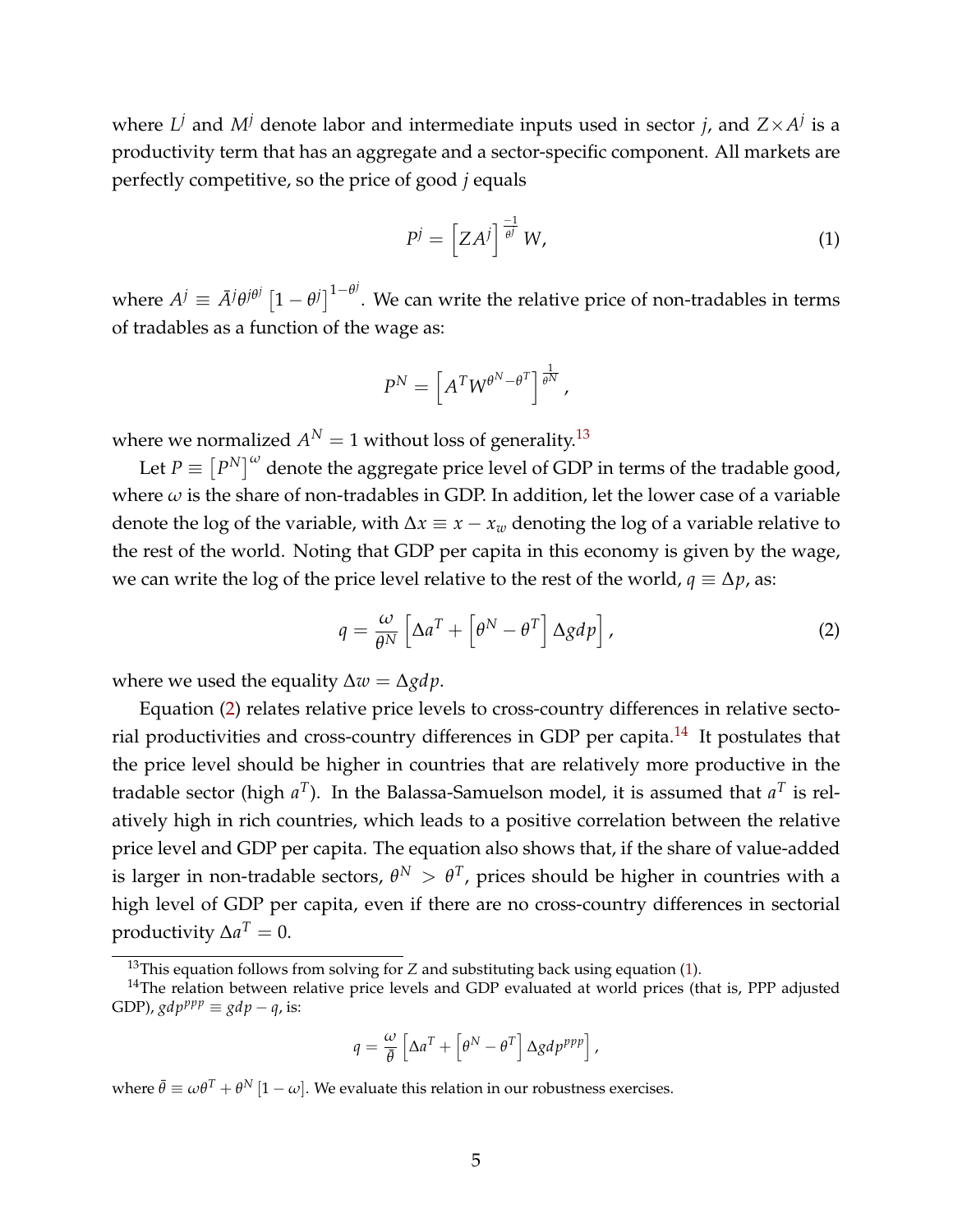**Value-added production functions and mapping to the Balassa-Samuelson model** We can write the production functions in this model in value-added, rather than in grossoutput terms. Substituting intermediate input demands into the value-added production functions,  $V^j \equiv \theta^j Y^j$ , we obtain

<span id="page-7-1"></span>
$$
V^j = B^j L^j,\tag{3}
$$

where  $B^j \equiv \left[ Z A^j \right]_0^{\frac{1}{\theta^j}}$ *θ j* . [15](#page-7-0) The equation shows that even if there are no differences in grossoutput productivity across sectors,  $A^j = 1$ , sectorial differences in value-added productivity,  $B^j$ , can arise endogenously from differences in the share of intermediate inputs in production, *θ j* . The intuition for this result is that, as noted by [Jones](#page-25-6) [\(2011\)](#page-25-6), intermediate inputs deliver a multiplier similar to the multiplier associated with capital in the neoclassical growth model. If the multiplier is greater in the tradable sector,  $\theta^T<\theta^N$ , this implies that a given increase in aggregate productivity *Z* has a larger impact in tradable than in non-tradable output.

This observation makes clear that the theoretical predictions of the model for the real exchange rate are isomorphic to a Balassa-Samuelson model with production functions given by equation [\(3\)](#page-7-1). We highlight two important advantages of incorporating sectorial differences in intermediate-input shares explicitly in the model. First, while the Balassa-Samuelson model simply assumes how differences in sectorial productivities change with development (i.e. the model assumes a correlation between  $B^T/B^N$  and GDP per capita), these differences can also arise endogenously from differences in the intermediate input shares across sectors and differences in aggregate productivity *Z* across countries. Perhaps more importantly, differences in the relative level of productivity across sectors and countries are not measured by statistical agencies -i.e. neither  $A^T$  nor  $B^T$  is measured in levels- which makes it virtually impossible to directly quantify the Balassa-Samuelson hypothesis in levels. In contrast, differences in the share of intermediate inputs across sec-tors are easily quantifiable, so the input multiplier channel can be directly quantified.<sup>[16](#page-7-2)</sup> A back of the envelope calculation using equation [\(2\)](#page-6-1) reveals that this channel is potentially large: using US values for  $\theta^N=0.61$ ,  $\theta^T=0.35$ , and  $\omega=0.84$ , indicates that, given relative sectorial productivities, the elasticity of the relative price level of GDP with respect to relative GDP per capita is 0.38 vs. 0.23 in the data in Figure [1a.](#page-2-0) The remainder of the

<span id="page-7-2"></span><span id="page-7-0"></span><sup>&</sup>lt;sup>15</sup>This follows from the input demands that minimize costs,  $M^j = \left[ \left[ 1 - \theta^j \right] Z \tilde{A}^j \right]_{}^{\frac{1}{\theta^j}} L^j.$ 

 $16$ Another, often overlooked limitation of specifying the production function in value-added terms is that in the data real exchange rates are typically computed from prices of final expenditures, rather than from 'value-added' prices An important exception is [Bems and Johnson](#page-24-3) [\(Forthcoming\)](#page-24-3) who estimate of value-added real exchange rates.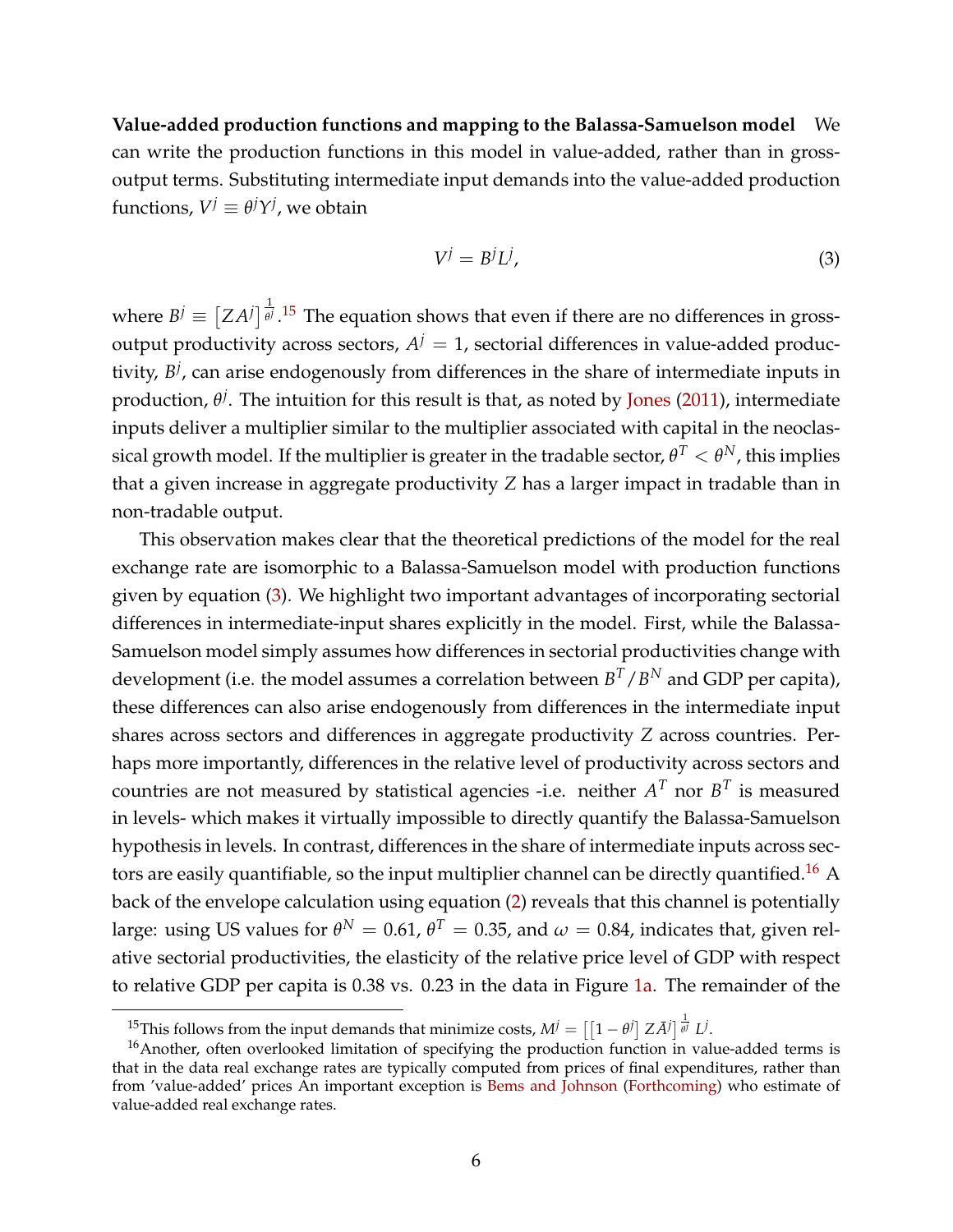paper measures the importance of this channel in a more detailed quantitative framework that incorporates capital as a factor of production, allows for multiple non-tradable sectors and a richer input-output structure, and allows for differences in factor shares across countries.

## <span id="page-8-0"></span>**3 Quantitative framework**

We now extend the simple model from Section [2](#page-5-2) to incorporate capital as a factor of production and to allow for a more realistic input-output structure and for differences in factor shares across countries. In addition, we incorporate multiple non-tradable indus-tries to derive predictions for industry-level real exchange rates.<sup>[17](#page-8-1)</sup> We thus consider a small open economy that produces  $J + 1$  of goods,  $j = 1, ..., J$  which are non-tradable and  $j = J + 1$  which is tradable, using labor, capital, and intermediate inputs. We index the tradable good by *T*, while the remaining *J* goods can be grouped in a non-tradable sector labeled by *N*. The price of the tradable good is equalized across countries and taken as the numeraire,  $P_t^T = 1$ . All markets are perfectly competitive.

**Production** The production function for good *j* is given by:

$$
Y_i^j = Z_i \bar{A}_i^j \left[ L_i^{j^{1-\alpha_i^j}} K_i^{j^{\alpha_i^j}} \right]^{\theta_i^j} \left[ \left[ M_i^{T,j} \right]^{\sigma_i^{Tj}} \left[ M_i^{N,j} \right]^{\sigma_i^{Nj}} \right]^{ \left[ 1-\theta_i^j \right]}, \tag{4}
$$

where  $Y_i^j$  $i$ <sup>*,*</sup> $L_i^j$  $\frac{j}{i}$  and  $K_i^j$ *i* denote gross output, employment, and capital in country *i* and sector  $j$ ,  $M_i^{T,j}$  $\int_{i}^{i}$  is the quantity of tradable intermediate inputs used in the production of sector  $j$ , and  $M^{N,j}_i$  $i^{N,j}$  is a composite of non-tradable goods used in the production of *j*.  $\theta_i^j$  $i$ <sup> $'$ </sup> and *α j*  $\mathbf y_i^{\prime}$  denote the share of value-added in gross output and the share of capital in valueadded respectively. Note that production in sector *j* can potentially use both tradable and non-tradable inputs. The share of tradable and non-tradable inputs used in sector *j* is given by  $\sigma_i^{Tj} \times \left[1 - \theta_i^j\right]$ *i*  $\left[1 - \theta_i^j\right]$  and  $\sigma_i^{Nj} \times \left[1 - \theta_i^j\right]$ *i*  $\int$  respectively, where  $\sigma_i^{Tj} + \sigma_i^{Nj} = 1$ . As in the previous section,  $Z_i \times \bar{A}_i^j$  $\mathcal{C}_i$  is a productivity term that has an aggregate and a sector-specific component.

<span id="page-8-1"></span> $17$ As it will become apparent below, this will allow us to evaluate which non-tradable industries become more expensive as GDP per capita grows.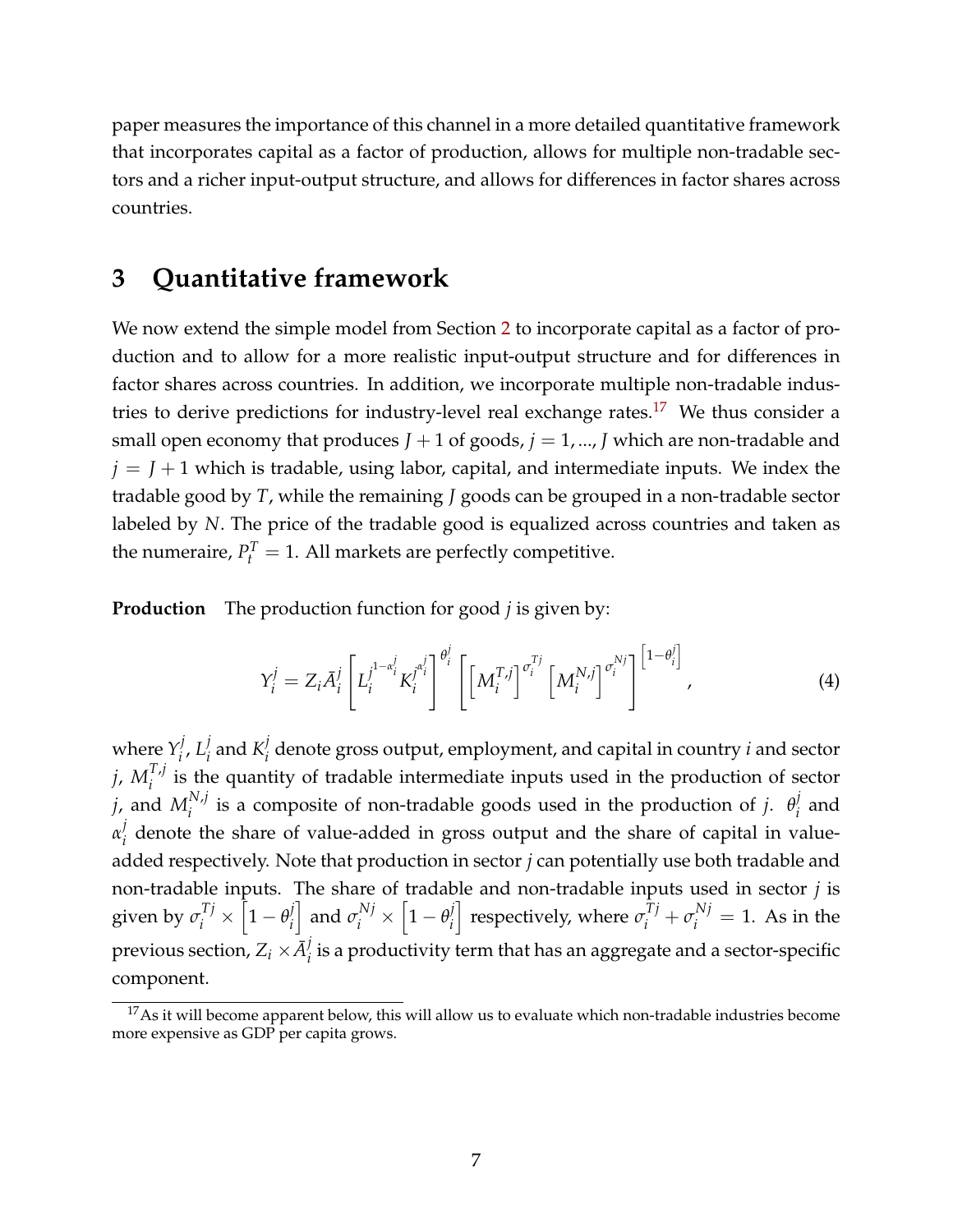**Prices** Perfect competition implies that the price of good *j* is given by:

$$
P_i^j = \bar{\gamma}_i^j W_i^{\left[1-\alpha_i^j\right]\theta_i^j} R_i^{\alpha_i^j \theta_i^j} \left[ \left[P_i^T\right]^{\sigma_i^{Tj}} \left[P_i^N\right]^{\sigma_i^{Nj}} \right]^{ \left[1-\theta_i^j\right]} / \left[\bar{A}_i^j Z_i\right],
$$

where  $W_i$  and  $R_i$  denote the wage and the rental rate of capital in country *i* in units of the tradable good and where  $\bar{\gamma}^j_i$  $\mathbf{z}_i^j$  is a constant. $^{18}$  $^{18}$  $^{18}$  Taking logs we can write the log-price of good *j* as:

$$
p_i^j = \log \bar{\gamma}_i^j - \bar{a}_i^j + \theta_i^j w_i + \alpha_i^j \theta_i^j \left[ r_i - w_i \right] + \sigma_i^{Nj} p_i^N \left[ 1 - \theta_i^j \right] - z_i,
$$
\n
$$
\tag{5}
$$

where  $p_i^j$  $p_i^j$  is the (log of the) price for good *j*, and  $p_i^T = 0$  given the choice of the numeraire. Let  $\omega_i^j$ *i* denote the share of non-tradable good *j* in the non-tradable sector, so that  $\sum_{j=1}^J \omega_i^j=1.$  We can write the log of the non-tradable price index as:

<span id="page-9-1"></span>
$$
p_i^N \equiv \sum_{j=1}^J \omega_i^j p_i^j.
$$

In combination with  $(5)$  this implies

$$
p_i^N = \frac{\bar{a}_i^T}{\bar{\theta}_i^N} + \frac{\theta_i^N - \theta_i^T}{\bar{\theta}_i^N} w_i + \frac{\alpha_i^N \theta_i^N - \alpha_i^T \theta_i^T}{\bar{\theta}_i^N} [r_i - w_i],
$$

where  $\bar{\bar{a}}_{i}^{T} \equiv log\left[\bar{\gamma}_{i}^{N}\right]$  $\sum_{i}^{N}/\bar{\gamma}_i^T$  $\left[ \begin{matrix} T \\ i \end{matrix} \right] + \bar{a}_i^T - \bar{a}_i^N$  $\theta_i^N$  and  $\bar{\theta}_i^N \equiv \theta_i^N + \sigma_i^{TN}$  $\int_i^{TN} \left[1-\theta_i^N\right]$  $\begin{bmatrix} N \\ i \end{bmatrix} + \sigma_i^{NT}$  $\frac{1}{i}^{NT}$   $\left[1 - \theta_i^T\right]$  $\left[\begin{matrix}T\\i\end{matrix}\right]$ .

**Relative prices and GDP per capita** We are interested in understanding the relation between the aggregate price level and GDP per capita. Let  $1 - \bar{\alpha}_i \equiv W_i L_i / GDP_i$  and  $\bar{\alpha}_i \equiv R_i K_i / GDP_i$  denote the aggregate labor share and capital share in country *i*, where  $L_i = \sum_j L_i^j$  $\sum_{i}^{j}$  and  $K_{i} = \sum_{j} K_{i}^{j}$ *i* are the aggregate labor supply and the aggregate capital stock. Factor prices are related to factor supplies by:

<span id="page-9-0"></span>
$$
\frac{R_i}{W_i} = \frac{\bar{\alpha}_i}{1 - \bar{\alpha}_i} \frac{L_i}{K_i}.
$$
\n<sup>18</sup>The constant is given by  $\left[\bar{\gamma}_i^j\right]^{-1} \equiv \left[\left[1 - \alpha_i^j\right]^{1 - \alpha_i^j} \alpha_i^{j \alpha_i^j}\right]^{\theta_i^j} \theta_i^{j \theta_i^j} \left[1 - \theta_i^j\right]^{1 - \theta_i^j} \left[\prod_{j'} \sigma_i^{j' j} \sigma_i^{j' j}\right]^{\left[1 - \theta_i^j\right]}.$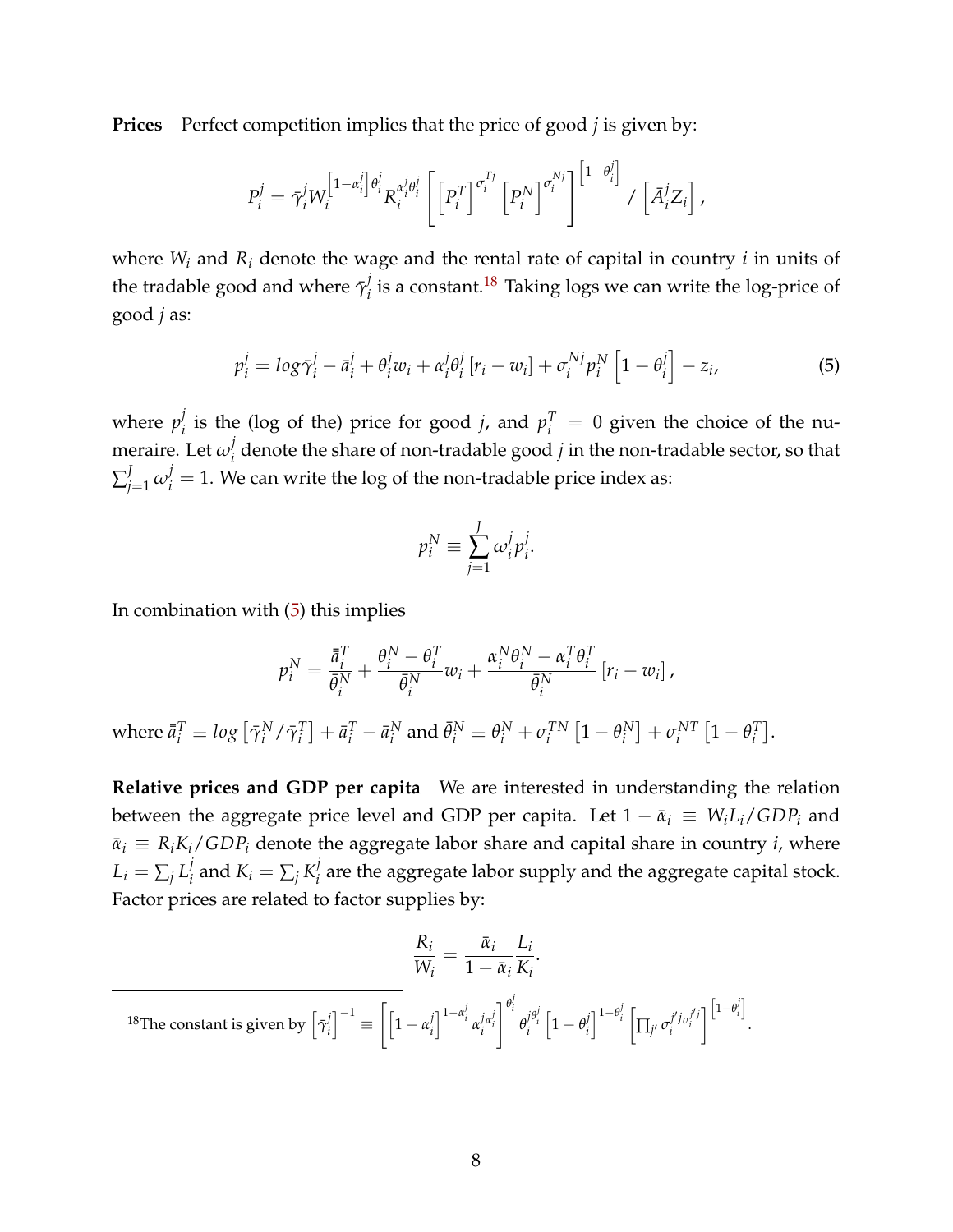We can then write the (log) price of non-tradables in terms of tradables as:

<span id="page-10-1"></span>
$$
p_i^N = \frac{\theta_i^N - \theta_i^T}{\bar{\theta}_i^N} g d p_i + \frac{\alpha_i^T \theta_i^T - \alpha_i^N \theta_i^N}{\bar{\theta}_i^N} k_i + \frac{a_i^T}{\bar{\theta}_i^N},
$$
(6)

where  $gdp_i$  is the log of GDP per capita measured in units of the tradable good,  $k_i$  is the  $\log$  of the capital-labor ratio in the economy, and  $a_i^T$ *i* captures country-specific productivity differences across the two sectors.<sup>[19](#page-10-0)</sup> Equation [\(6\)](#page-10-1) links the price of non-tradables to GDP per capita and the capital-labor ratio in the economy. The equation shows that, if the share of intermediate inputs in gross output is relatively high in the tradable sector,  $\theta_i^N > \theta_i^T$  $i<sup>I</sup>$ , the price of non-tradables increases with GDP per capita. Intuitively, as productivity grows, labor gets more expensive relative to intermediate inputs, which increases the price in sectors that use labor more intensively. In addition, if the non-tradable sector uses capital more intensively,  $α<sub>i</sub><sup>N</sup>$  $\alpha_i^N \theta_i^N > \alpha_i^T$ *i θ T i* , the price of non-tradables decreases with the capitallabor ratio in the economy, *k<sup>i</sup>* .

**Decomposing real exchange rates** We now decompose the determinants of bilateral real exchange rates in the model. To facilitate comparisons with the data in Figure [1a](#page-2-0) we define the real exchange rate as the price level of GDP in each country relative to the US. The log of the price level of GDP in country *i* is defined as  $p_i = \omega_i^N p_i^N$  $_i^N$ , where  $\omega_i^N$ denotes the share of non-tradables in country *i*'s GDP. Letting  $\Delta x_i \equiv x_i - x_{us}$  denote the log difference of a variable relative to the US, we can write the log-price of GDP in country *i* relative to the US,  $q_i \equiv \omega_i^N \Delta p_i^N$  $_i^N$ , as: $20$ 

<span id="page-10-3"></span>
$$
q_i = \underbrace{\omega_i^N \frac{\theta_i^N - \theta_i^T}{\bar{\theta}_i^N} \Delta g d p_i}_{\text{Intermediate inputs'}} + \underbrace{\omega_i^N \frac{\alpha_i^T \theta_i^T - \alpha_i^N \theta_i^N}{\bar{\theta}_i^N} \Delta k_i}_{\text{'Capital-Deepening'}} + \underbrace{\omega_i^N \Delta \bar{a}_i^T}_{\text{'Balassa-Samuelson'}}
$$
(7)

where

$$
\Delta \bar{a}_i^T \equiv \Delta \left[ \frac{a_i^T}{\bar{\theta}_i^N} \right] + k_{us} \times \Delta \left[ \frac{\alpha_i^T \theta_i^T - \alpha_i^N \theta_i^N}{\bar{\theta}_i^N} \right] + gdp_{us} \times \Delta \left[ \frac{\theta_i^N - \theta_i^T}{\bar{\theta}_i^N} \right].
$$
  
\n
$$
k = \log \frac{K_i}{\bar{\theta}_i^N} \text{ and } \bar{a}^T = \bar{a}^T + \log \left[ \pi \frac{\alpha_i^N \theta_i^N - \alpha_i^T \theta_i^T}{\bar{\theta}_i^N} \left[ 1 - \pi \frac{\alpha_i^N \theta_i^N - \alpha_i^T \theta_i^T}{\bar{\theta}_i^N} \right] - \frac{\alpha_i^N \theta_i^N}{\bar{\theta}_i^N} \right].
$$

<span id="page-10-0"></span><sup>19</sup>That is,  $k_i \equiv log \frac{K_i}{L_i}$ ,  $gdp_i \equiv log \frac{GDP_i}{L_i}$ , and  $a_i^T \equiv \bar{a}_i^T + log \left[ \bar{\alpha}_i^{\alpha_i^N \theta_i^N - \alpha_i^T \theta_i^T} \left[ 1 - \bar{\alpha}_i \right] ^{\theta_i^N \left[ 1 - \alpha_i^N \right]} - \left[ 1 - \alpha_i \right ] ^{\theta_i^N \left[ 1 - \alpha_i^N \right]}$ *i i* 1 . <sup>20</sup>Note that, in line with the price level index estimates of the ICP, our relative price level focuses on

<span id="page-10-2"></span>weighted averages of relative price differences ( $\sum_j \omega_i^j$  $\int\limits_{i}^{j}\left[p^{j}_{i}-p^{j}_{us}\right]$  ) as opposed to differences in the weighted average or price levels ( $\sum_j \omega_i^j$  $j$ <sub>*i*</sub> $p$ <sup>*j*</sup><sub>*i*</sub>  $-\sum$ <sub>*j*</sub>  $\omega$ <sup>*j*</sup><sub>*us*</sub> $p$ <sup>*j*</sup><sub>*us*</sub> $).$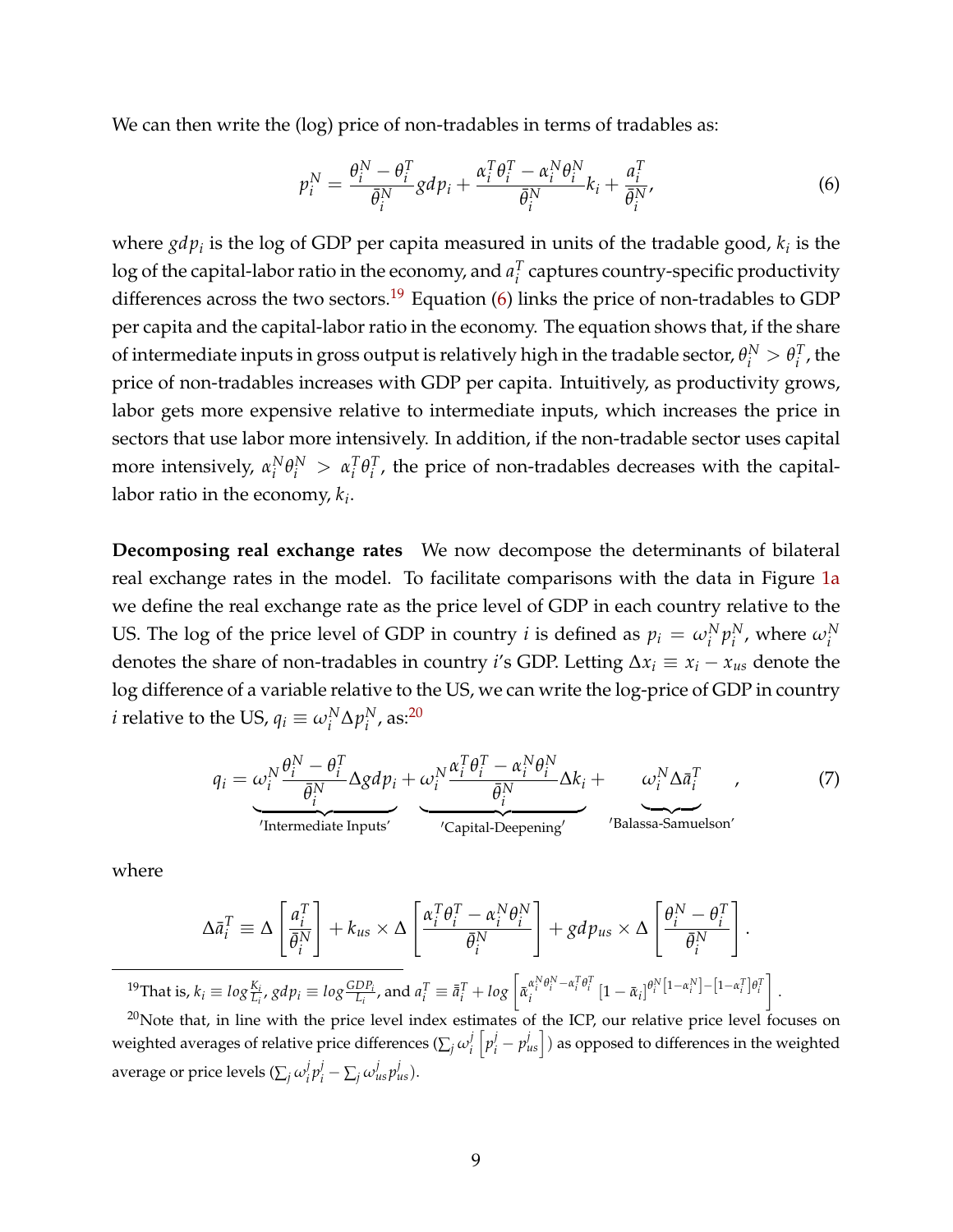Equation [\(7\)](#page-10-3) decomposes cross-country differences in the price level into three terms. The first term, labeled 'Intermediate Inputs', captures the differences in aggregate price levels that arise from sectorial differences in intermediate input shares coupled with differences in GDP per capita across countries. It states that, if the share of intermediate inputs is larger in the tradable sector,  $\theta_i^N > \theta_i^T$ *i* , countries with higher GDP per capita should have a higher price level. This effect is the main focus of this paper and is measured in the quantitative section below.

The second term, labeled 'Capital-Deepening', captures how cross-country differences in the capital-labor ratio affect relative price levels, and states that the relative price level should increase with the capital-labor ratio if the production of tradables is more intensive in capital  $\alpha_i^T$  $\int_i^T \theta_i^T > \alpha_i^N$  $i^N \theta_i^N$ *i* . This mechanism was first highlighted by [Bhagwati](#page-24-1) [\(1984\)](#page-24-1). Note that if the share of value-added in the tradable sector is low enough, the price level can actually decrease with the capital-labor ratio even if the capital share in value-added is higher in the tradable sector  $\alpha_i^T > \alpha_i^N$  $i<sup>N</sup>$ . Indeed, in contrast to what is postulated in [Bhagwati](#page-24-1) [\(1984\)](#page-24-1), *α T*  $\int_i^T \theta_i^T < \alpha_i^N$  $i^N \theta_i^N$  $i<sup>N</sup>$  for the vast majority of countries for which input-output data are available.

Finally, the 'Balassa-Samuelson' term captures differences in the price level that arise from cross-country differences in sectorial technology, which encompass both cross-country differences in the relative level of sectorial productivity,  $\bar{A}_i^T$ , and cross-country differences in sectorial factor shares *α j i* , *θ j*  $\bar{\theta}_i^j$ , and  $\bar{\theta}_i^N$  $i<sup>N</sup>$ . Note that this term cannot be measured directly from national accounts data, as it requires not only data on the relative level of sectorial productivity,  $\bar{A}_i^T$ , but also data on the level of US GDP measured in units of tradables (which requires taking a stand on the level of the dollar price of tradable goods).

## **3.1 Industry-level real exchange rates**

We now derive the model's implications for industry-level real exchange rates. From equations [\(5\)](#page-9-1) and [\(6\)](#page-10-1) we can write the price of any non-tradable good *j* as:

$$
p_i^j = \beta_i^{gdp,j} gdp_i + \beta_i^{k,j} k_i + a_i^j,
$$

with

$$
\beta_i^{gdp,j} \equiv \left[\theta_i^j - \theta_i^N\right] + \frac{\theta_i^N - \theta_i^T}{\bar{\theta}_i^N},
$$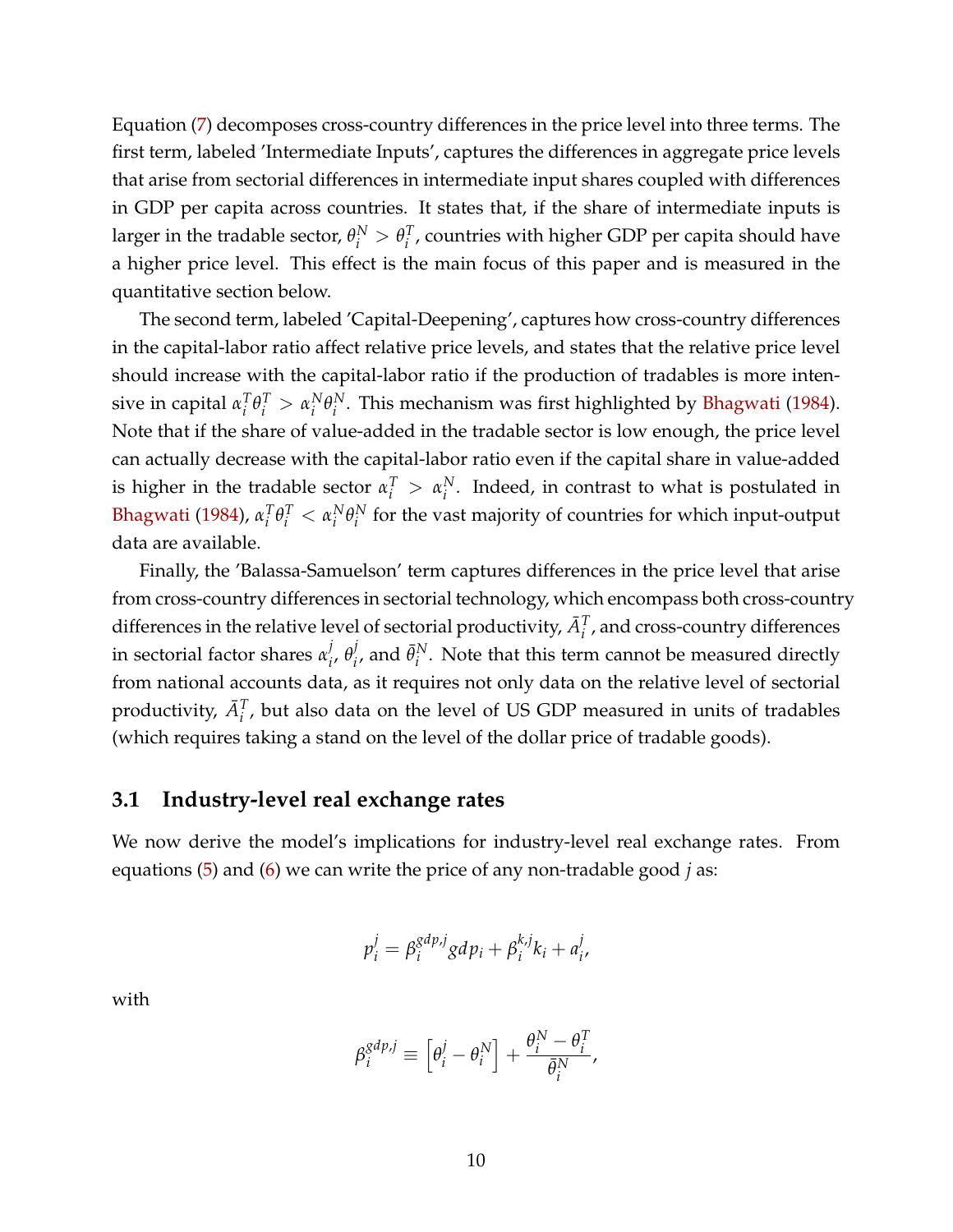and

$$
\beta_i^{k,j} \equiv \frac{\theta_i^N - \theta_i^j}{\bar{\theta}_i^N} \left[ \alpha_i^N \left[ \sigma_i^{TN} + \sigma_i^{NT} \left[ 1 - \theta_i^T \right] \right] + \alpha_i^T \theta_i^T \sigma_i^{NN} \right] + \frac{\alpha_i^T \theta_i^T - \alpha_i^N \theta_i^N}{\bar{\theta}_i^N}.
$$

The log price in industry *j* relative to the US (i.e. the industry-level real exchange rate) is:

<span id="page-12-1"></span>
$$
q_i^j = \underbrace{\beta_i^{gdp,j} \Delta gdp_i}_{\text{'Intermediate inputs'}} + \underbrace{\beta_i^{k,j} \Delta k_i}_{\text{'Capital-Deepening'}} + \underbrace{\Delta a_i^j}_{\text{'Balassa-Samuelson'}}
$$
(8)

Equation [\(8\)](#page-12-1) states that the slope of the industry-level real exchange rate with respect to GDP should increase with the share of value-added in the industry; a prediction we verify in Section [\(5.2\)](#page-16-0). Finally, we can write the price of non-tradable good j relative to the average price of non-tradables, relative to the US as:

<span id="page-12-2"></span>
$$
\Delta \left[ p_i^j - p_i^N \right] = \left[ \theta_i^j - \theta_i^N \right] \Delta g dp_i + \bar{\beta}_i^{k,j} \Delta k_i + \Delta \bar{a}_i^j,
$$
\n(9)

 $\text{with } \bar{\beta}_i^{k,j} \equiv \frac{\theta_i^N - \theta_i^j}{\bar{\theta}_i^N}$  $\frac{\overline{\theta}_i^N}{\overline{\theta}_i^N}$  $\left[\alpha_i^N\right]$  $\int_i^N \left[ \sigma_i^{TN} + \sigma_i^{NT} \right]$  $\frac{1}{i}$ <sup>*NT*</sup>  $\left[1 - \theta_i^T\right]$  $\begin{bmatrix} T \\ i \end{bmatrix}$  +  $\alpha_i^T$ *i θ T*  $T_i^T \sigma_i^{NN}$  $\binom{NN}{i}$ . Equation [\(9\)](#page-12-2) states that, as GDP per capita grows, industry-level prices will rise relative to the price of non-tradables in industries where the share of intermediate inputs is relatively high,  $\theta_i^j < \theta_i^N$ *i* .

## <span id="page-12-0"></span>**4 Data**

To evaluate the relation between relative prices and GDP per capita derived in equations [\(7\)](#page-10-3), [\(8\)](#page-12-1), and [\(9\)](#page-12-2) we need data on relative price levels, GDP per capita, and the stock of capital per capita across countries. We also need to assign values to the share of valueadded in gross output for each country and sector,  $\theta_i^j$ *i* , the labor share in each country and sector,  $1-\alpha_i^j$  $\sigma_i^j$ , the intermediate inputs shares,  $\sigma_i^{j'j'}$  $\mathcal{F}_i^{\prime}$ , and the share of non-tradables in GDP,  $ω<sub>i</sub><sup>N</sup>$ .

**Relative price levels, GDP per capita and capital-labor ratio:** We take GDP per capita at market prices from the World Development Indicators Tables (WDI). Data on relative prices come from the Penn World Table 9.0 (PWT). Our baseline relative price measure is the price level index of GDP relative to the US, which is variable PL\_GD*P<sup>o</sup>* in the PWT.<sup>[21](#page-12-3)</sup> We focus on a subsample of 168 countries for which we have data in both the PWT and WDI. We construct GDP per capita at PPP dollars from the PWT by taking the ratio of real

<span id="page-12-3"></span><sup>21</sup>See [Feenstra et al.](#page-25-0) [\(2015\)](#page-25-0) for a description of the new PWT.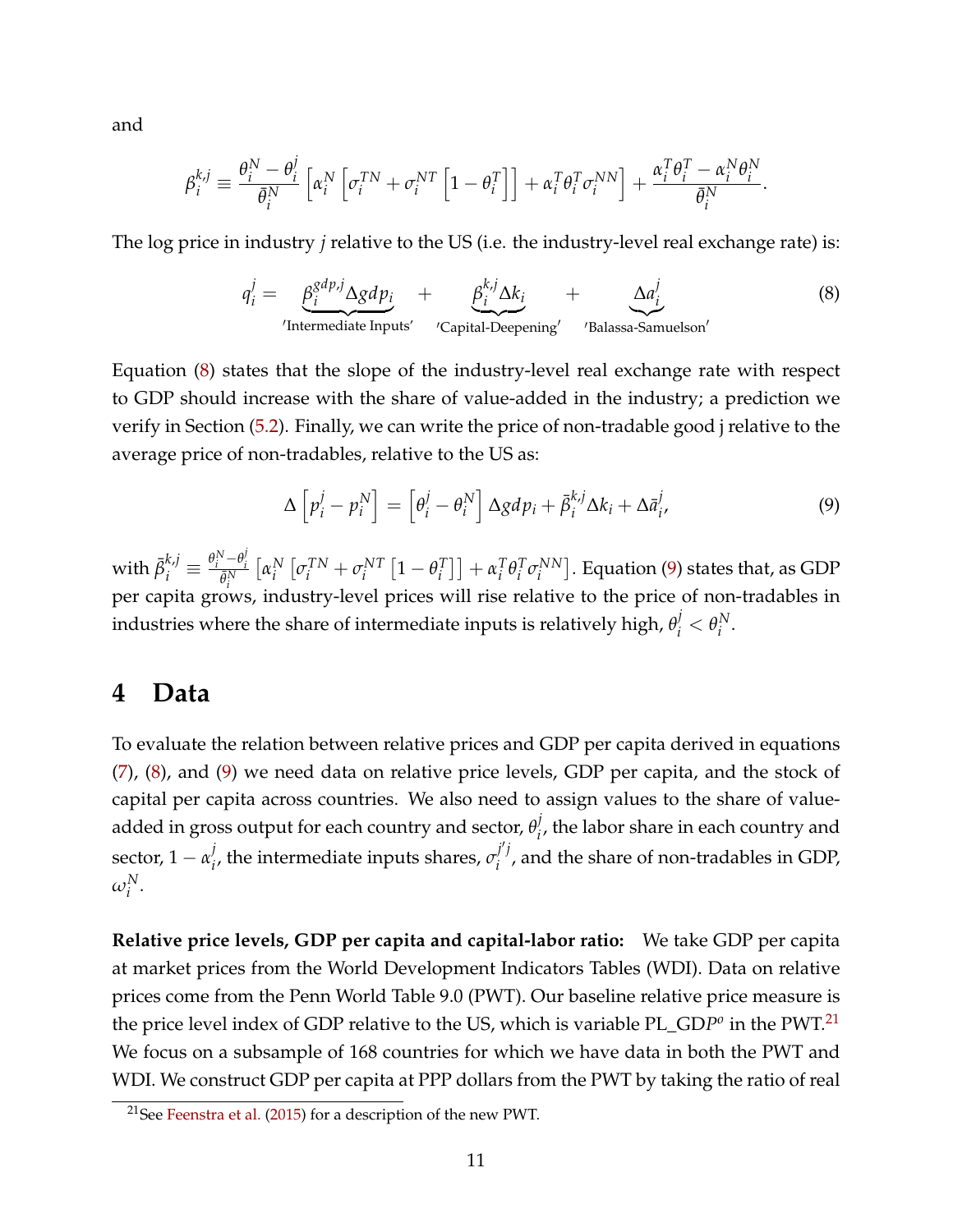GDP at constant 2011 national prices (variable *RDGPNA* in the PWT) to population. For the stock of capital per capita, we use the capital stock in PPP dollars (variable *RKNA*). When looking at growth rates, we compute the growth rates of these per capita variables. We complement these data with the benchmark ICP 2011 data containing sector-specific price level indices and expenditure shares.<sup>[22](#page-13-0)</sup>

**Input shares and sectorial weights:** Input-output coefficients come from the OECD Inter-Country Input-Output (ICIO) Tables, which provide input-output tables for 61 countries between 1995-2011. We classify sectors in the ICIO and the ICP into tradables and non-tradables following [Crucini et al.](#page-25-10) [\(2005\)](#page-25-10).[23](#page-13-1) We compute *θ j*  $\frac{1}{i}$  as the ratio of value-added to gross output in each sector, and the parameters  $\sigma_i^{j'j}$  $i^{\prime}$  as the ratio of the value of inputs from sector  $j'$  to the total value of inputs used in sector  $j$ .

Unfortunately, the shares of labor compensation in value-added,  $1 - \alpha_i^j$  $i<sub>i</sub>$ , are not directly observable in the ICIO tables. In particular, I-O tables report the share of compensation to employees relative to value-added for each sector. It is well known that compensation to employees understates labor compensation as it does not include payments to self-employed workers. $^{24}$  $^{24}$  $^{24}$  The PWT adjusts the labor income of employees to account for the income of self-employed workers to obtain an aggregate measure of the labor share. We follow this approach and rescale the sectorial ratios of compensation to employees to value-added that we observe in the ICIO to match the aggregate labor shares reported in the PWT. In particular, for each country in the ICIO we compute

<span id="page-13-3"></span>
$$
1 - \alpha_i^j = \frac{\text{Comp. to employees}_i^j}{\text{Value added}_i^j} \times \frac{\text{Labor comp.}_i/\text{Value added}_i}{\text{Comp. to employees}_i/\text{Value added}_i'},\tag{10}
$$

where the sectorial and aggregate ratios of compensation to employees to value-added come from the ICIO, and the aggregate ratio of labor compensation to value-added is obtained from the PWT. For countries not available in the ICIO tables, we impute the cross-country average of the observed *θ j i* , *σ j* 0 *j i* and compensation-to-employees-to-valueadded ratio, and use equation [\(10\)](#page-13-3) to obtain sectorial measures of the labor share that are consistent with the PWT. In all cases, we use the shares as measured in 2011. The industries in ICIO are mapped to the industries in the ICP program with the concordance in Appendix Table [A1.](#page-32-0) We compute the share of non-tradables in GDP,  $\omega_i^N$ , from the

<span id="page-13-0"></span><sup>&</sup>lt;sup>22</sup>While the benchmark PLIs in the detailed ICP data are defined relative to the world, we divide by the US PLIs to work with price indices of consumption relative to the US.

<span id="page-13-1"></span> $23$ See Table [A1](#page-32-0) in the Appendix.

<span id="page-13-2"></span><sup>&</sup>lt;sup>24</sup>See [Gollin](#page-25-11) [\(2002\)](#page-25-11) and [Feenstra et al.](#page-25-0) [\(2015\)](#page-25-0).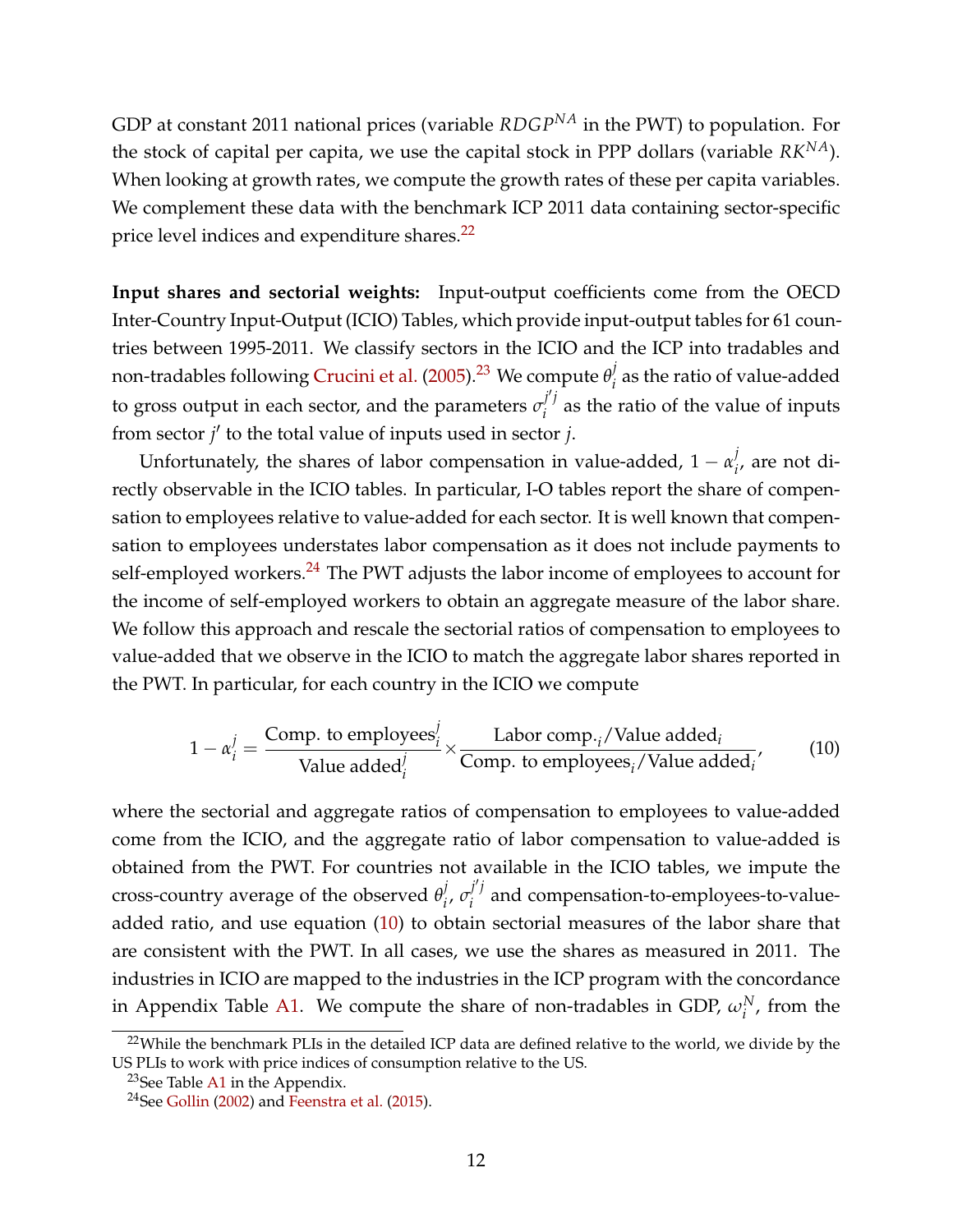expenditure data that underlie the construction of the relative prices levels in the ICP program.

Appendix Table [A2](#page-33-0) reports the share of value-added in gross output,  $\theta_i^j$  $i<sub>i</sub>$ , for the countries in our sample. Non-tradable sectors are significatively more labor intensive than tradable sectors for every country in the sample. For the average country, the share of value-added in gross output in tradable sectors is about half than in the non-tradable sectors (0.33 vs 0.54).

Finally, we compute the share of non-tradables in GDP,  $\omega_i^N$  , as the ratio of value-added in the non-tradable sector to total value-added. Appendix Table [A3](#page-35-0) reports the division of the ICIO industries into tradable and non-tradable sectors. Within the non-tradable sector, industry-specific  $\omega_i^j$ *i* 's are computed as the ratio value-added between industry *j* to total value-added in the non-tradable sector.

## <span id="page-14-0"></span>**5 Quantitative results**

This section uses the framework in Section [3](#page-8-0) to disentangle the sources of the crosscountry relation between real exchange rate levels and GDP per capita. First, we use equation [\(7\)](#page-10-3) to evaluate how much of the observed differences in price levels across countries can be accounted for by sectorial differences in intermediate input shares coupled with cross-country differences in GDP per capita. Second, we use equations  $(8)$  and  $(9)$ to test the industry-level predictions of this mechanism. Third, we show that the results of this section are unchanged if we instead focus on the relation between price levels and GDP per capita measured at PPP prices, the relation between the growth of the price level and real GDP per capita across countries, and in a version of the model where tradable goods are differentiated across countries.

### <span id="page-14-1"></span>**5.1 Price levels and GDP per capita**

We first decompose the relation between aggregate price levels and GDP per capita following the decomposition in Section [3.](#page-8-0) In particular, for each country *i*, we compute the terms labeled 'Intermediate Inputs' and 'Capital-Deepening' in equation [\(7\)](#page-10-3), given by  $\omega_i^N\left[\theta_i^N-\theta_i^T\right]$  $\left[ \begin{array}{c} T \\ i \end{array} \right]$  / $\bar{\theta}^{N}_{i}$   $\Delta$ *gdp<sub>i</sub>* and  $\omega^{N}_{i}$   $\left[ \begin{array}{c} \alpha^{T}_{i} \end{array} \right]$  $T_i^T \theta_i^T - \alpha_i^N$  $i^N \theta_i^N$  $\left[ \begin{array}{c} N \\ i \end{array} \right]$  / $\bar{\theta}^N_i \Delta k_i$  respectively. Subtracting these two terms from the observed relative price levels we can obtain the 'Balassa-Samuelson' term as a residual.

Figure [2](#page-15-0) shows the results of this decomposition by plotting the 'Intermediate Inputs'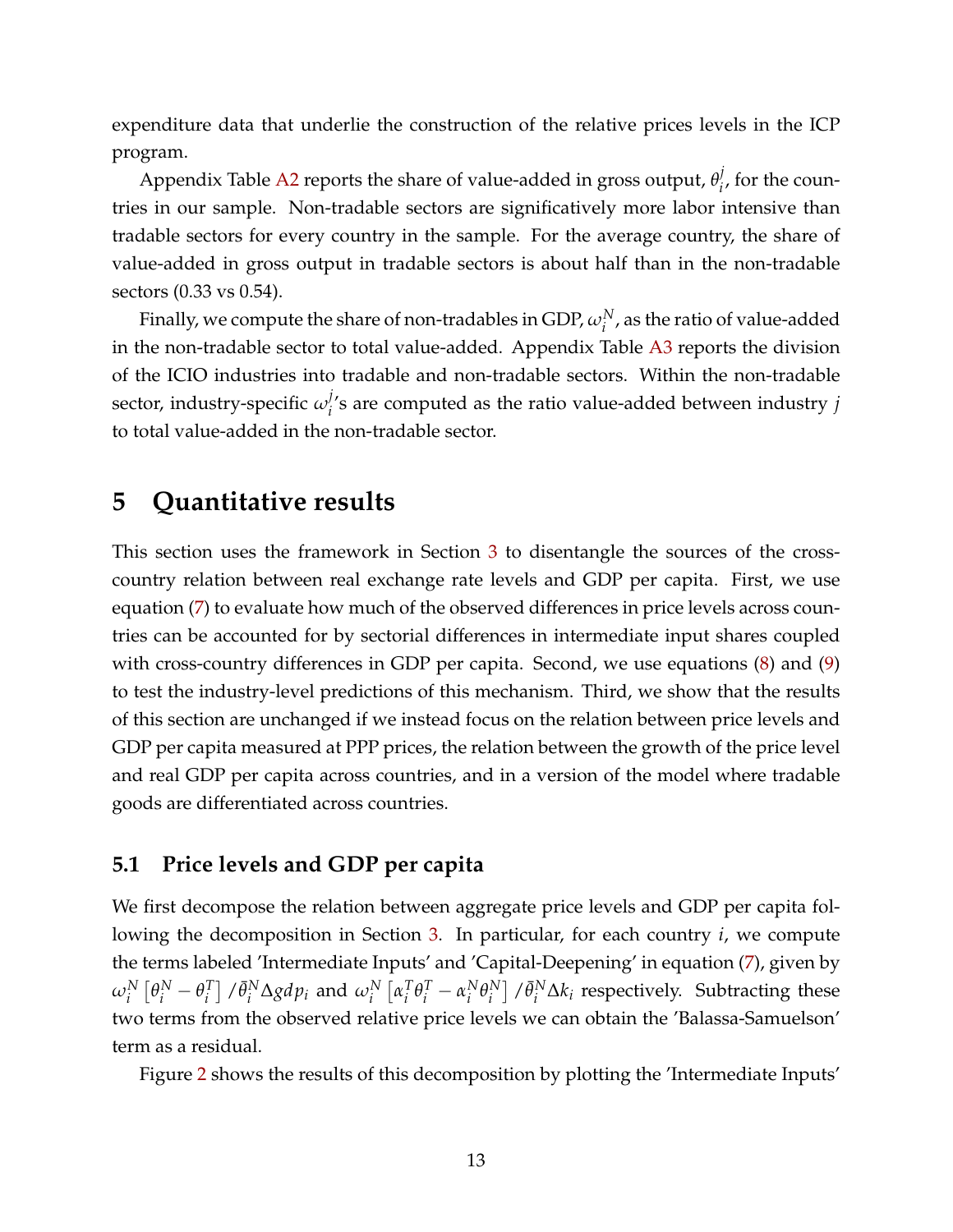and 'Capital-Deepening' terms along with the relative price levels observed in the data.<sup>[25](#page-15-1)</sup> The relation between aggregate price levels and GDP per capita can be mostly attributed to sectorial differences in intermediate inputs shares, captured by the term labeled 'Intermediate Inputs'. This term gives an elasticity of the relative price level with respect to GDP per capita of 0.16, more than two thirds of the 0.23 aggregate elasticity observed in the data. In contrast, sectorial differences in the share of capital in gross output, captured by the 'Capital-Deepening' term, generate a small but negative elasticity of the price to GDP per capita of -0.05. This is due to the fact that, in contrast to the postulate of [Bhagwati](#page-24-1) [\(1984\)](#page-24-1), in the data the share of capital in gross output is higher in non-tradable sectors, that is,  $\alpha_i^T$  $\int_i^T \theta_i^T < \alpha_i^N$  $i^N \theta_i^N$ *N*, even though  $α_i^T > α_i^N$  $i<sup>N</sup>$ . The residual variation in real exchange rate levels can be attributed to sectorial differences in technology, captured in the 'Balassa-Samuelson' term. Appendix Figure [A.1](#page-36-0) shows that this term gives an elasticity of the price level to GDP per capita of 0.12.

Figure 2: Real exchange rate decomposition

<span id="page-15-0"></span>

Notes: This figure plots the relation between the log of the price level of each country relative to the US and the log of GDP per capita relative to the US. 'RER data' refers to the relative price of GDP relative to the US obtained from the PWT 9.0, already depicted in Figure [1a.](#page-2-0) 'Int. Inputs' and 'Cap. Deep.' are the relative prices implied by the terms labeled 'Intermediate Inputs' and 'Capital-Deepening' in equation [\(7\)](#page-10-3).

Figure [3](#page-16-1) reports the contribution the Intermediate Inputs and the 'Capital-Deepening' terms to the real exchange rate in the median country of our sample. Sectorial differences in input shares account for about half of the level of the real exchange rate relative to the US in the median country. We conclude that sectorial differences in intermediate input

<span id="page-15-1"></span><sup>&</sup>lt;sup>25</sup>To prevent cluttering figure, the 'Balassa-Samuelson' term is plotted separately in Appendix Figure [A.1.](#page-36-0)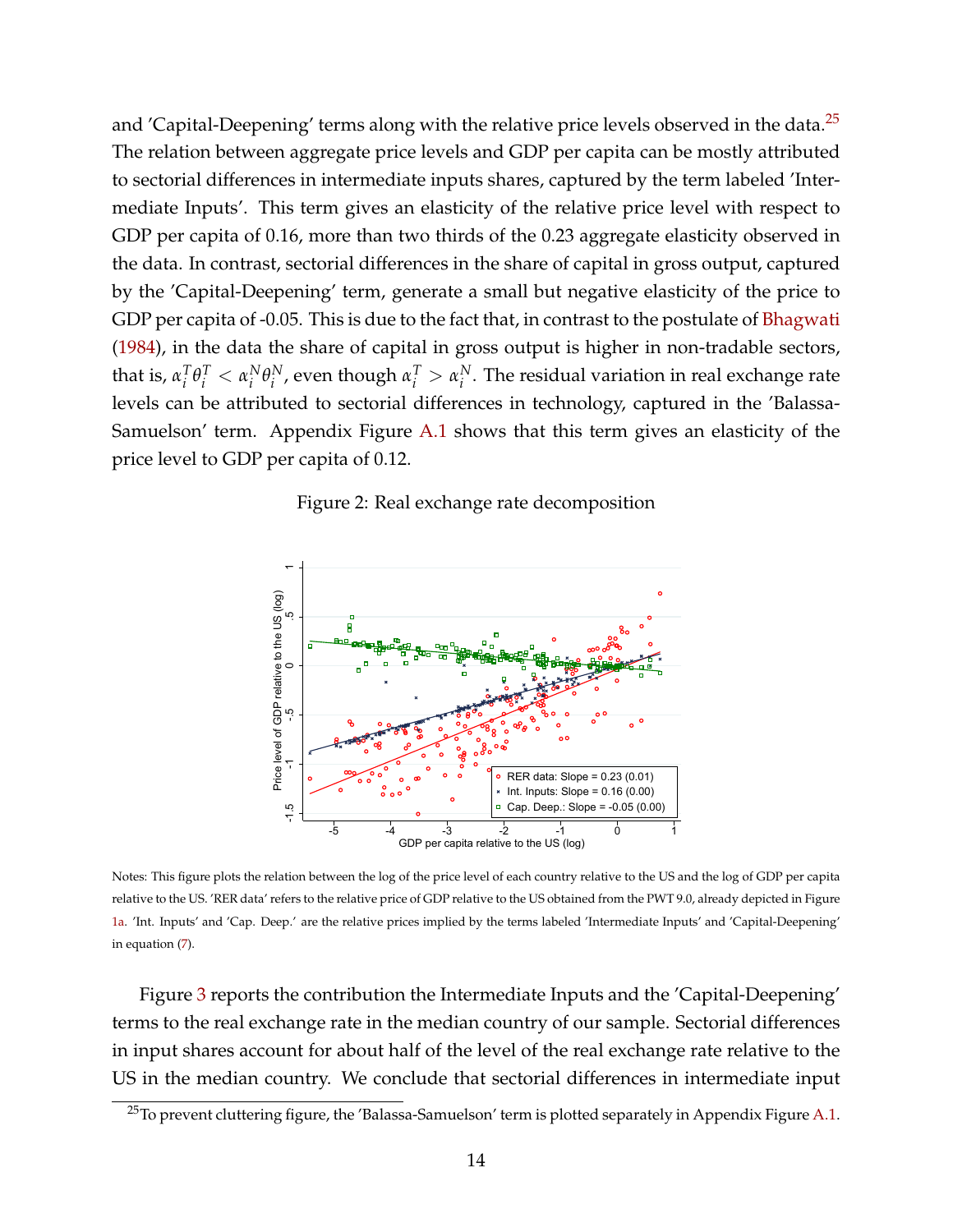shares are an important source of variation in real exchange rates.

<span id="page-16-1"></span>Figure 3: Contribution of sectorial differences in intermediate input shares to real exchange rates: median country



Notes: This figure plots the share of the real exchange rate that is accounted for the 'Intermediate Inputs' and 'Capital-Deepening' terms in equations [\(7\)](#page-10-3) and [\(8\)](#page-12-1) for the median country of our sample. 'Aggregate' corresponds to the aggregate real exchange rate and the decomposition correspond to equation [\(7\)](#page-10-3). The remaining bars correspond to industry-level real exchange rates, and the decomposition correspond to equation [\(8\)](#page-12-1).

## <span id="page-16-0"></span>**5.2 Industry-level real exchange rates**

The mechanism highlighted in this paper makes sharp predictions for the behavior of industry-level relative prices. There is wide variation in the share of intermediate inputs across non-tradable industries. Appendix Table [A2](#page-33-0) shows the average share of intermediate inputs in gross output for the countries in ICIO for 7 non-tradable sub-sectors for which the ICP reports detailed price indexes. $26$  The share of intermediate inputs in Education, Health, and Recreation is lower than for the non-tradable sector as a whole, and is higher in Transport, Communication, and Restaurants. An implication that can be gleaned from equation [\(8\)](#page-12-1) is that the slope of the price level of an industry with respect to GDP per capita should be higher the higher is the share of value-added in the industry (i.e. the higher is  $\theta_i^j$ *i* ).

We first evaluate this prediction by running a regression of industry-level real-exchange rates on relative GDP per capita and an interaction of GDP per capita with the value-

<span id="page-16-2"></span><sup>&</sup>lt;sup>26</sup> Appendix Table [A2](#page-33-0) also reports these shares for each country in our sample.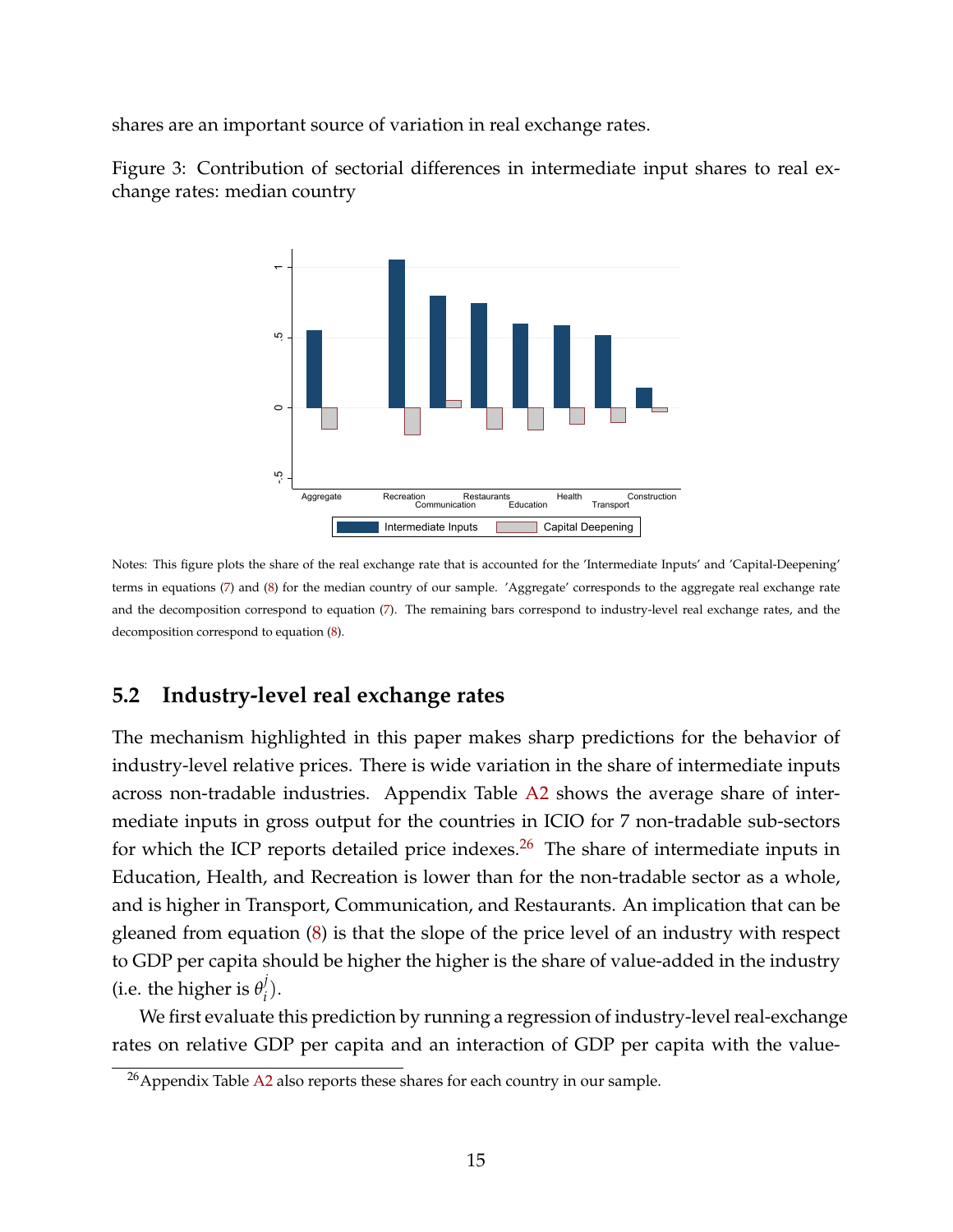added share of the sector  $\theta_i^j$  $i^{1.27}$  $i^{1.27}$  $i^{1.27}$  We expect the coefficient on the interaction term to be positive: the slope of the of the industry-level real exchange rate should be higher in industries for which the share of value-added is high (and the share of intermediate inputs is low). Table [1](#page-19-0) supports this result. The first column shows a significant positive relation between the industry-level real exchange rates and GDP per capita, similar in magnitude to the aggregate slope in Figure [1a.](#page-2-0) The second column adds the interaction of GDP per capita and the sectorial value-added share. The coefficient on the interaction term is positive and strongly statistically significant, in line with the predictions of our mechanisms. Moreover, the R-squared of the regression increases from 0.266 to 0.476 once we add the interaction term, indicating that sectorial input shares are important for understanding the variation in industry-level prices. Column 3 adds country-level fixed effects, so that the interaction term is identified from the variation in value-added shares across sectors within countries, and shows that the interaction terms is very similar under this specifi-cation. Finally, the last column includes industry-level fixed effects.<sup>[28](#page-17-1)</sup> We continue to find a positive and significant coefficient in this specification. We conclude that the reduced form evidence brings strong support for the notion that sectorial differences in intermediate input shares shape the relation between real exchange rates and GDP per capita.

We then decompose industry-level real exchange rates by computing the terms labeled 'Intermediate Inputs' and 'Capital-Deepening' in equation [\(8\)](#page-12-1) for seven expenditure categories for which the ICP reports price data. Figure [3](#page-16-1) shows that, in the median country of the sample, the 'Intermediate Inputs' term accounts for a sizable fraction of the industrylevel real exchange rate in most industries. Figure [4](#page-18-0) shows that industry-level differences in intermediate input shares account for a significant fraction of the relation between industry-level real exchange rates and GDP per capita. This shows that the mechanism is quantitatively important in accounting for the real exchange rates industry-by-industry.

Finally, equation [\(9\)](#page-12-2) implies that as GDP per capita grows, industry-level prices should increase relative to the aggregate price of non-tradables for industries where the share of intermediate inputs is lower than for the non-tradable sector as a whole,  $\theta^j > \theta^N.$  Figure [5](#page-20-0) evaluates how the price of each industry relative to the aggregate price of non-tradables

$$
q_i^j = \alpha + \beta_1 \Delta g dp_i + \beta_2 \left[ \theta_i^j \times \Delta g dp_i \right] + \beta_3 \theta_i^j + \varepsilon_i^j.
$$

<span id="page-17-0"></span> $27$ More precisely, in our baseline regression in Column 2 of Table [1](#page-19-0) we estimate:

where we obtain the industry specific value-added shares *θ j*  $\mathbf{p}'_i$  by matching the expenditure categories in the ICP data from which the  $q_i^j$  $\mathbf{f}'_i$ s are obtained to the industries in the Input-Output Tables manually, as described in Appendix Table [A1.](#page-32-0)

<span id="page-17-1"></span><sup>&</sup>lt;sup>28</sup>For this specification, we exclude the countries for which we impute  $\theta_i^j$  $\mathbf{f}_i'$ , and only include the set of countries for which we can directly observe  $\theta_i^j$ *i* from the ICIO data.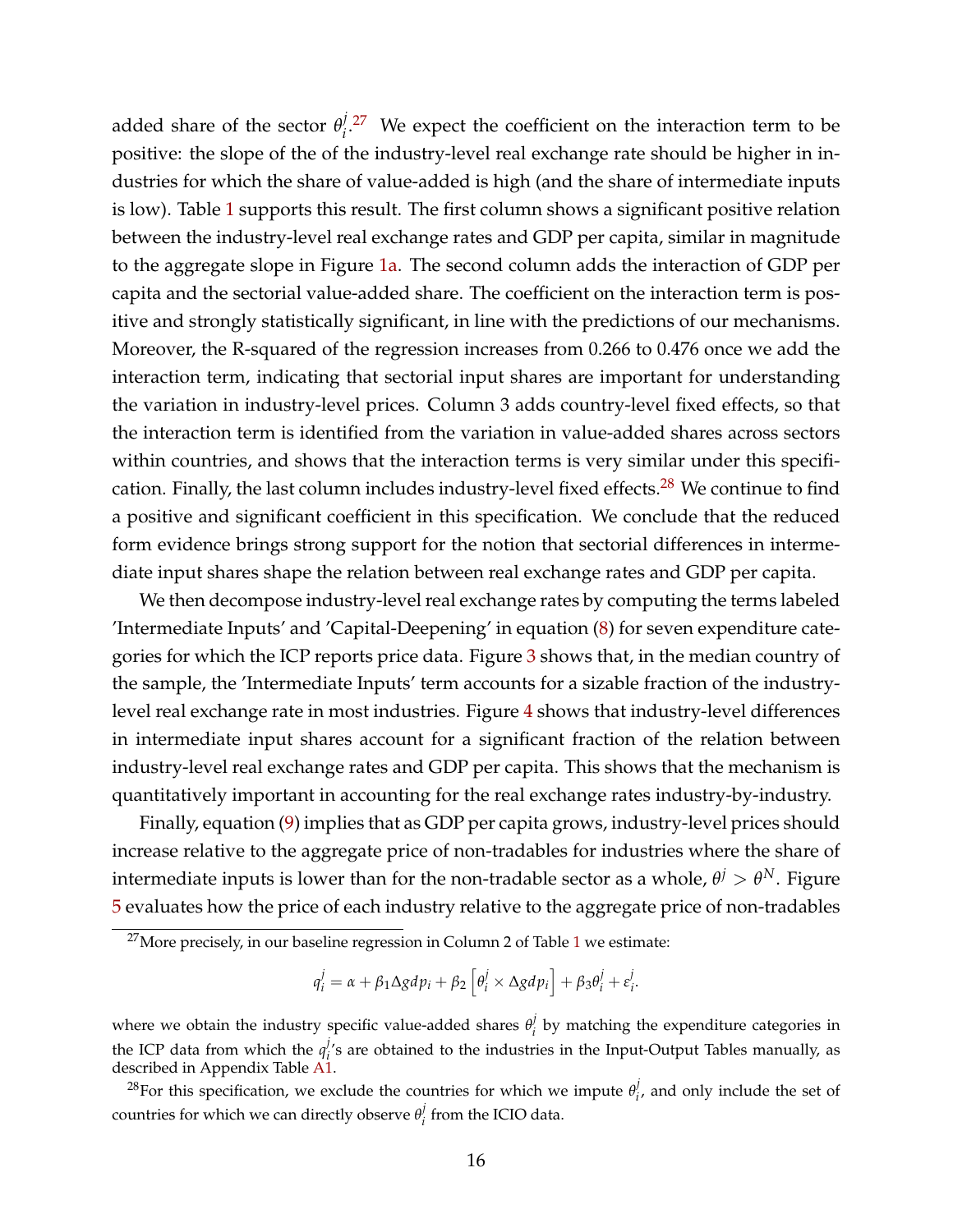<span id="page-18-0"></span>

Figure 4: Industry-level real exchange rate decomposition

Notes: 'RER data' refers to the relative price of the industry relative to the US obtained from the ICP data. 'Int. Inputs' and 'Cap. Deep.' are the relative price implied by the terms labeled 'Intermediate Inputs' and the 'Capital-Deepening' terms in equation [\(8\)](#page-12-1).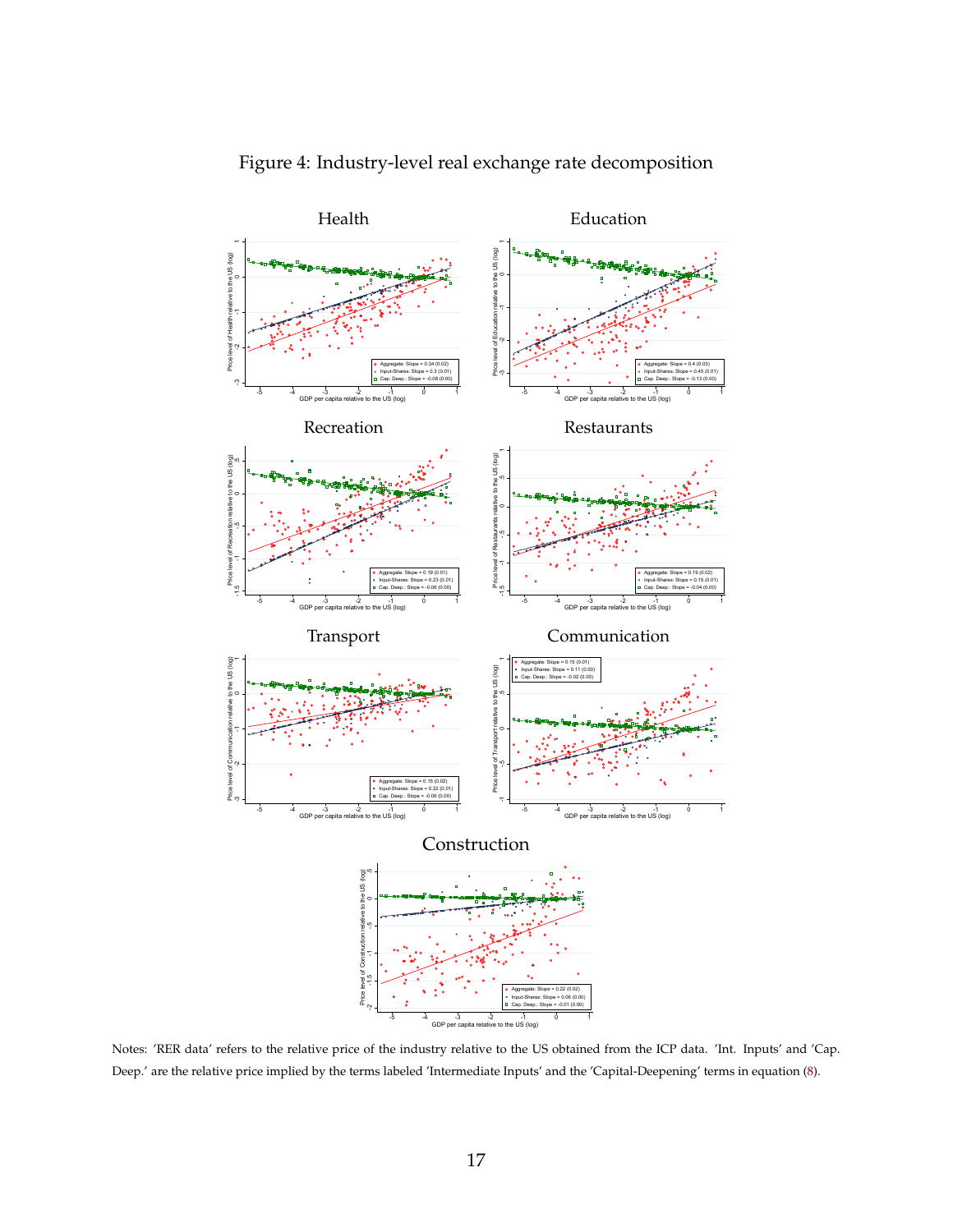| Dep var: $q_i'$                   | (1)        | (2)         | (3)         | (4)        |
|-----------------------------------|------------|-------------|-------------|------------|
|                                   |            |             |             |            |
| $\Delta g dp_i$                   | $0.235***$ | $0.241***$  |             | $0.419***$ |
|                                   | (0.0163)   | (0.0163)    |             | (0.0237)   |
| $\theta_i^j \times \Delta g dp_i$ |            | $0.676***$  | $0.667***$  | $0.429***$ |
|                                   |            | (0.0694)    | (0.0643)    | (0.0859)   |
| $\theta_i^j$                      |            | $-0.906***$ | $-0.974***$ | $0.615**$  |
|                                   |            | (0.171)     | (0.152)     | (0.297)    |
| R-squared                         | 0.266      | 0.476       | 0.630       | 0.775      |
| Observations                      | 1,127      | 1,127       | 1,127       | 399        |
| <b>CTY FE</b>                     | No         | No          | Yes         | No         |
| <b>IND FE</b>                     | No         | No          | No          | Yes        |

<span id="page-19-0"></span>Table 1: Industry level relative prices and sectorial input shares

Notes: Robust standard errors clustered at the country level in parentheses. \*\*\*: significant at 1%; \*\*: significant at 5%; \*: significant at 10%.

changes across countries in the data and in the model without cross-country differences in industry-level technology. In particular, we compare data on relative prices to the sum of first two terms in equation [\(9\)](#page-12-2), ignoring the 'Balassa-Samuelson' term. Despite the fact that the mapping between the industry categories in the ICIO and the expenditure categories in the ICP data is imperfect, the figure shows that industry-level differences in input shares generates the observed ranking of the relative price changes for the Health, Education, Transport, Restaurants and Construction. In contrast, the industry-level differences in input shares do not generate much variation across countries in the prices of Recreation and Communication relative to the price of non-tradables. Overall, the mechanism is successful in matching the relation of industry-level real exchange rates and GDP per capita.

### **5.3 Robustness**

#### **5.3.1 Relative prices and GDP per capita evaluated at PPP prices**

This section shows that our quantitative results don't change if we focus on the relation between the real exchange rate and GDP measured in PPP dollars. With this in mind, we write differences in the relative price level as a function of the difference in GDP per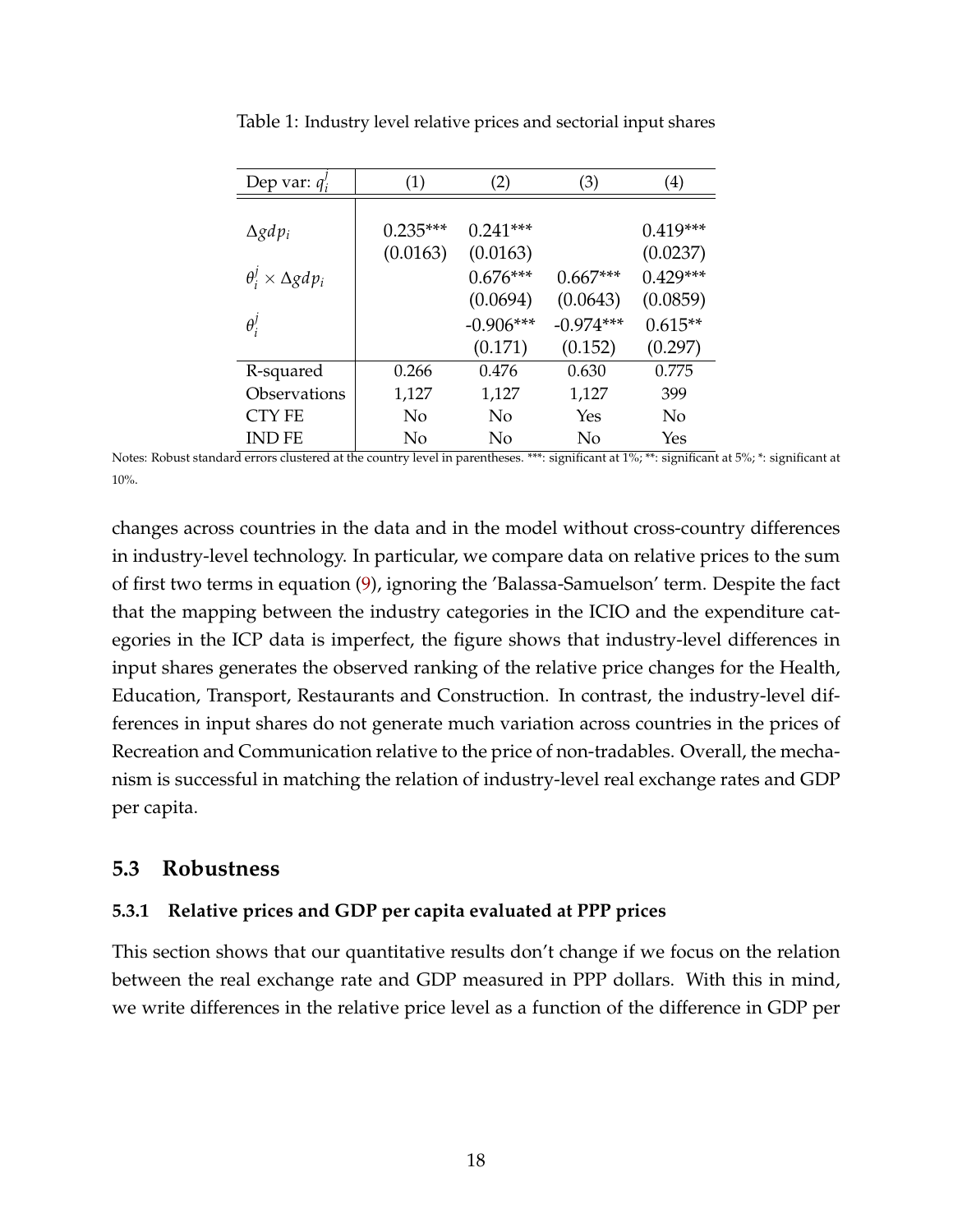

<span id="page-20-0"></span>Figure 5: Industry-level relative prices: Data vs. model with common sectorial technologies across countries

Notes: This figure plots the price of each industry relative to the price of non-tradables, relative to that relative price in the US from the ICP data (y-axis) and from adding the 'Intermediate Inputs' and 'Capital-Deepening' terms in equation [\(9\)](#page-12-2) in the model.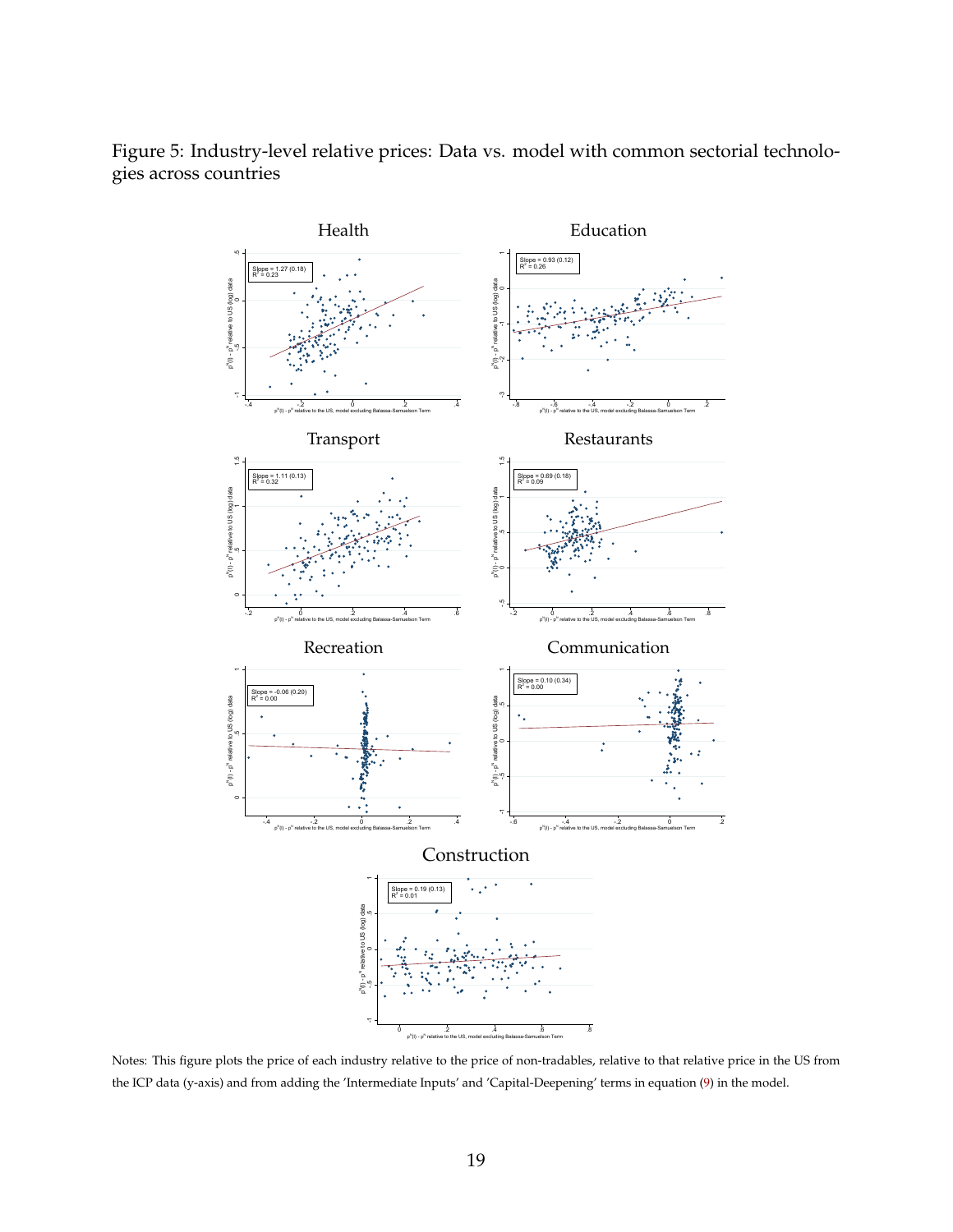$\text{capita evaluated as US prices, } gdp_i^{ppp} \equiv gdp_i - q_i \mathbf{.}$ 

$$
q_i = \underbrace{\beta_i^{gdp^{ppp}} \Delta gdp_i^{ppp}}_{\text{Intermediate inputs'}} + \underbrace{\beta_i^k \Delta k_i}_{\text{'Capital-Deepening'}} + \underbrace{\Delta \bar{a}_i}_{\text{'Balassa-Samuelson'}}
$$
\n(11)

where the elasticities are given by:

<span id="page-21-0"></span>
$$
\beta_i^{gdp^{ppp}} = \frac{\omega_i^N \left[\theta_i^N - \theta_i^T\right]}{\bar{\theta}_i^N - \omega_i^N \left[\theta_i^N - \theta_i^T\right]},
$$

and

<span id="page-21-1"></span>
$$
\beta_i^k = \frac{\omega_i^N \left[ \alpha_i^T \theta_i^T - \alpha_i^N \theta_i^N \right]}{\bar{\theta}_i^N - \omega_i^N \left[ \theta_i^N - \theta_i^T \right]}.
$$

Appendix Figure [A.2](#page-36-1) evaluates the terms in this decomposition and shows that the sectorial differences in input multipliers account for about eighty percent of the elasticity between the real exchange rate and PPP adjusted GDP per capita seen in the data (0.19 vs. 0.24).

#### **5.3.2 Real exchange rates and GDP growth**

We now evaluate the model's prediction for the growth of the real exchange rate. Taking differences across time in equation [\(11\)](#page-21-0) and using hats to denote log-changes across time, we obtain an expression for the change in the real exchange rate:

$$
\hat{q}_i = \underbrace{\beta_i^{gdp^{ppp}} \Delta \widehat{gdp}_i^{ppp}}_{\text{Intermediate inputs}} + \underbrace{\beta_i^k \Delta \hat{k}_i}_{\text{Capital-Deepening}'} + \underbrace{\Delta \hat{a}_i}_{\text{Balassa-Samuelson}'} \tag{12}
$$

Equation [\(12\)](#page-21-1) establishes that, if  $\theta_i^N > \theta_i^T$ *i* , fast growing countries should appreciate . Appendix Figure [A.3](#page-37-0) compares the terms in equation [\(12\)](#page-21-1) to the growth of the real exchange rate observed in the data. The figure shows that sectorial differences in input shares account for about three-quarters of the elasticity of the growth of the real exchange rate to the growth or real GDP over the 1997-2014 period.

#### **5.3.3 Alternative classifications of the tradable sector**

This section re-evaluates the results of Section [5.1](#page-14-1) under an alternative classification of industries into tradables and non-tradables. In particular, we follow the macro-economic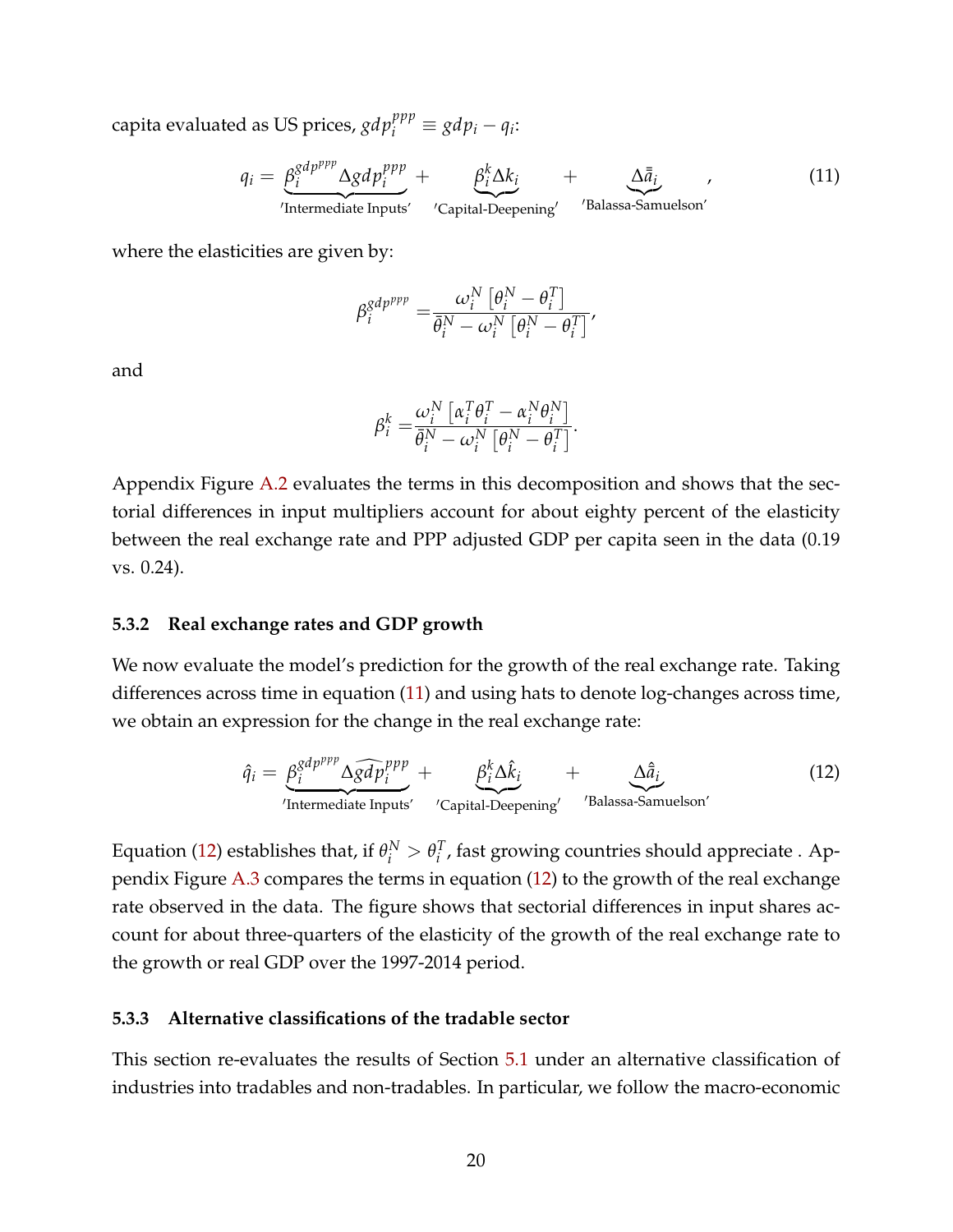database of the European Commission's Directorate General for Economic and Financial Affairs (AMECO) and classify the Wholesale and Retail Trade, Hotels, Restaurants, Transport, Utility, and Storage industries as tradables. Figure [A.4](#page-37-1) in the appendix plots the decomposition of equation [\(7\)](#page-10-3) using this classification. The figure shows that differences in intermediate input shares still account for about half the slope of the relation between the real exchange rate and GDP per capita using this alternative classification.

#### **5.3.4 Multiple tradable goods**

Finally, we show how to extend our baseline model to allow for differentiated tradable goods. In particular, assume that tradable goods are differentiated by country of origin. Final good producers in each country *i* aggregate tradable intermediates from different source countries according to the aggregator

$$
G_i^T = \left[ \sum_{n=1}^N \omega_{ni}^{\frac{1}{\rho}} Y_{ni}^T \frac{\rho - 1}{\rho} \right]^{\frac{\rho}{\rho - 1}},
$$
\n(13)

where  $Y_{ni}^T$  denotes country *i's* absorption of tradable good from country *n*,  $\rho$  is the elasticity of substitution across tradable goods from different source countries, and the parameters  $\omega_{ni}$  control the share of goods from country *n* in total absorption of tradables by country *i*. The price of the tradable bundle consumed in country *i* is then given by:

<span id="page-22-2"></span>
$$
P_i^T = \left[\sum_{n=1}^N \omega_{ni} \left[\varphi_n^T\right]^{1-\rho}\right]^{\frac{1}{1-\rho}},\tag{14}
$$

where  $\varphi_n^T$  denotes the price of the tradable product produced in country *n*, and the parameter  $\omega_{ni}$  controls the trade shares. Sales from country  $n$  into country  $i$  are given by:

<span id="page-22-1"></span><span id="page-22-0"></span>
$$
\varphi_i^T Y_{ni}^T = \omega_{ni} \left[ \frac{\varphi_n^T}{P_i^T} \right]^{1-\rho} P_i^T G_i^T.
$$
\n(15)

Appendix [A](#page-27-0) fully describes this version of the model, characterizes the equilibrium, and shows that in this case the real exchange rate can be written as:

$$
q_i = \underbrace{\beta_i^{gdp} \Delta g dp_i}_{\text{Intermediate inputs'}} + \underbrace{\beta_i^k \Delta k_i^y}_{\text{Capital-Deepening'}} + \underbrace{\beta_i^p \Delta p_i^T + \beta_i^{\varphi} \Delta log \varphi_i^T}_{\text{Relative Price of Tradeables'}} + \underbrace{\Delta a_i}_{\text{Balassa-Samuelson'}}
$$
(16)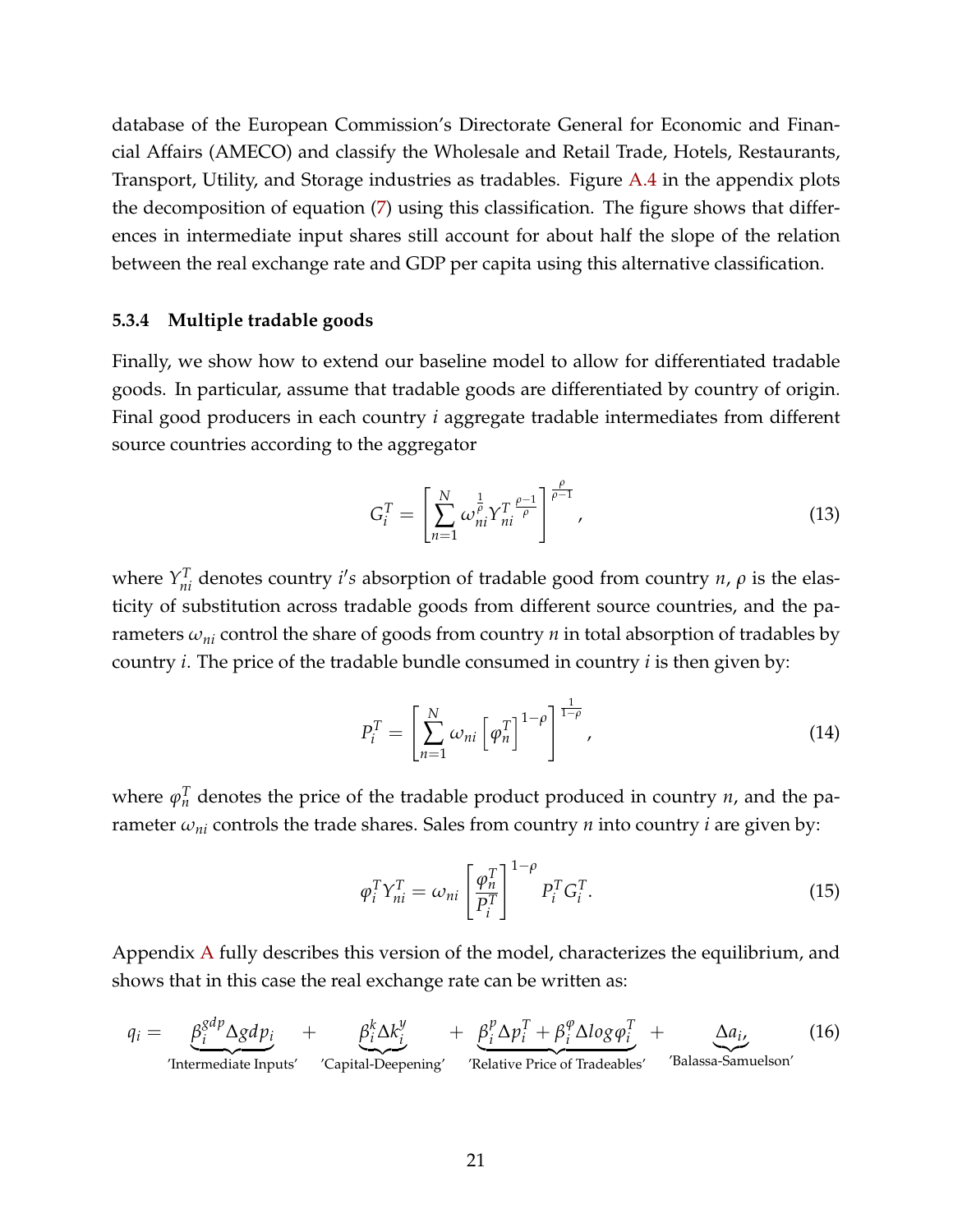with  $\beta_i^{gdp} \ \equiv \ \omega \frac{\theta_i^N - \theta_i^T}{\bar{\theta}_i^N}, \ \beta_i^k \ \equiv \ \omega \frac{\alpha_i^T \theta_i^T - \alpha_i^N \theta_i^N}{\bar{\theta}_i^N}, \ \beta_i^p \ \equiv \ 1 - \omega \frac{1 - \left[\theta_i^T - \theta_i^N\right]}{\bar{\theta}_i^N}$  $\frac{\partial}{\partial t} \frac{\partial}{\partial t} \frac{\partial}{\partial t} \frac{\partial}{\partial t} \frac{\partial}{\partial t} \frac{\partial}{\partial t} \frac{\partial}{\partial t}$  and  $\Delta a_i \equiv$ *γ*  $\frac{\gamma}{\bar{\theta}^N_i}\Delta log\left[\frac{\bar{\gamma}^N_i\bar{A}^T_i}{\bar{\gamma}^T_i\bar{A}^N_i}\right]$ 1 . Equation [\(16\)](#page-22-0) states that, in addition to the 'Intermediate Inputs', 'Capital-Deepening', and 'Balassa-Samuelson' terms already present in equation [\(7\)](#page-10-3), the real exchange rate in this model also depends on the relative price of tradables. To conduct the decomposition in [\(16\)](#page-22-0), we obtain the relative price of tradables that is consistent with the model and with data on trade flows. In particular, we use equation [\(15\)](#page-22-1) to write:

<span id="page-23-2"></span>
$$
log\left[\varphi_i^T Y_{ni}^T / \varphi_n^T Y_{nn}^T\right] = s_i + d_n + log\omega_{ni}.
$$
\n(17)

Here  $s_i \equiv [1 - \rho] \log \varphi_i$  and  $d_n \equiv [\rho - 1] \log \varphi_n$  can be estimated by OLS regression from equation [\(17\)](#page-23-2) as source and destination dummies under the restriction that  $s_i = -d_i$ . The bilateral preference term *ωni* can be obtained as the residual of this regression. Using the estimates on  $s_i$ , we recover the prices  $\varphi_i$  by setting an elasticity of substitution of  $\rho = 6$ , consistent with a trade elasticity of 5 as obtained from [Eaton and Kortum](#page-25-12) [\(2002\)](#page-25-12). Finally, using these estimates,  $P_i^T$  $\mathbf{r}_i^{\prime}$  can be then recovered from equation [\(14\)](#page-22-2). [A](#page-27-0)ppendix A details this estimation and plots the decomposition of equation [\(16\)](#page-22-0) for countries in the WIOD. It shows that the sectorial differences in input shares are still important in accounring for the elasticity of the real exchange rate with respect to GDP per capita.

## <span id="page-23-0"></span>**6 Conclusion**

This paper proposes a mechanism to account for the relation between real exchange rates and GDP per capita. If the share of intermediate inputs in the production of tradables is relatively high and the price of tradables is equalized across countries, the price of nontradables should increase with GDP per capita. The intuition is that the input multiplier will be larger for tradables in this case. Since this mechanism acts independently of the differences in the level of productivities across sectors, it can be easily evaluated using input-output data. We show that differences in input shares across tradable and nontradable sectors can account for about a third of the elasticity of the real exchange rates to income per capita.

## **References**

<span id="page-23-1"></span>**Asea, Patrick K and Enrique G Mendoza**, "The Balassa-Samuelson Model: A General-Equilibrium Appraisal," *Review of International Economics*, October 1994, *2* (3), 244–67.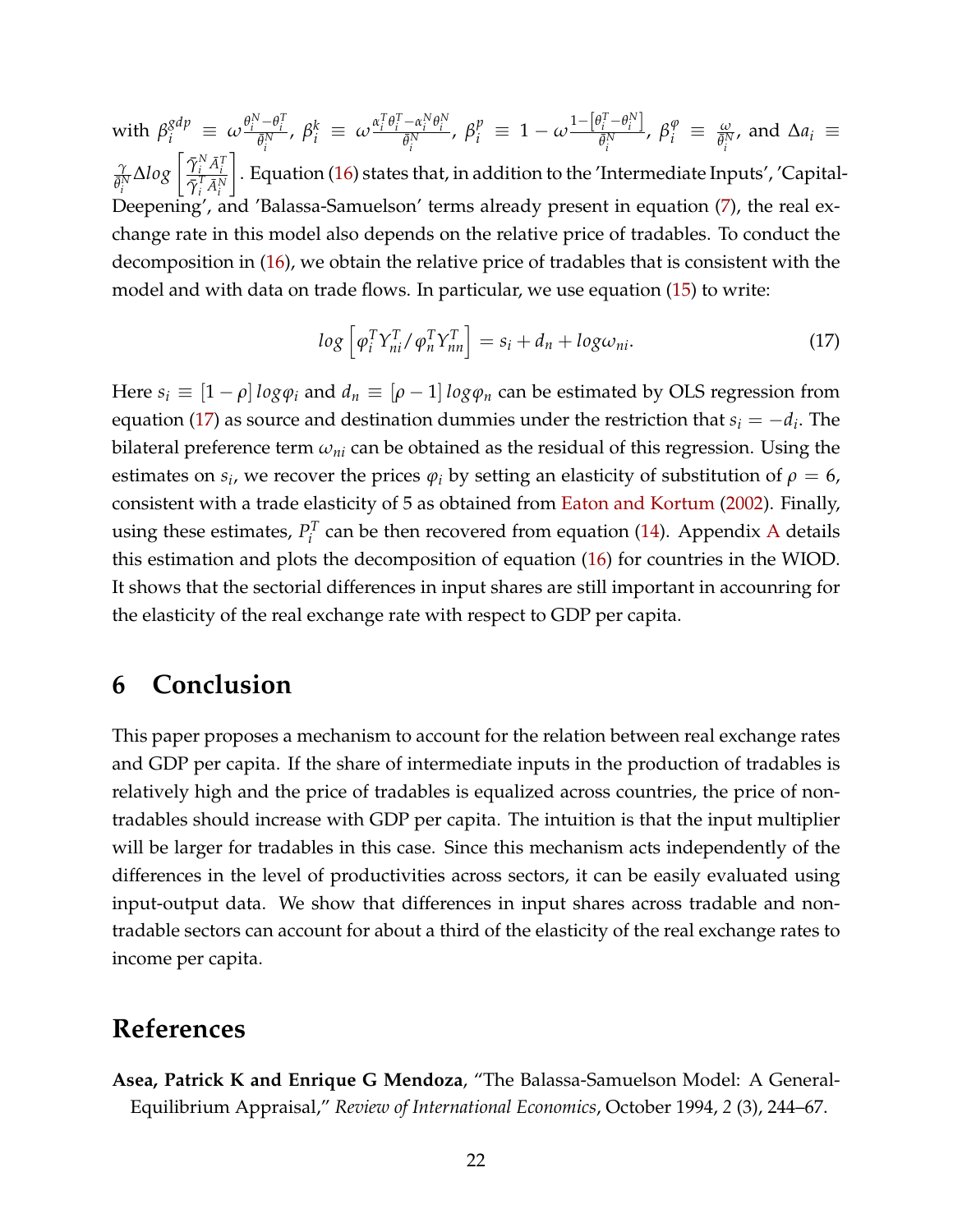- <span id="page-24-3"></span>**Bems, Rudolfs and Robert C. Johnson**, "Demand for Value Added and Value-Added Exchange Rates," *American Economic Journal: Macroeconomics*, Forthcoming.
- <span id="page-24-5"></span>**Bergin, Paul R., Reuven Glick, and Alan M. Taylor**, "Productivity, tradability, and the long-run price puzzle," *Journal of Monetary Economics*, November 2006, *53* (8), 2041– 2066.
- <span id="page-24-10"></span>**Berka, Martin and Michael B. Devereux**, "Trends in European real exchange rates," *Economic Policy*, 04 2013, *28* (74), 193–242.
- <span id="page-24-4"></span>**, , and Charles Engel**, "Real Exchange Rate Adjustment in and out of the Eurozone," *American Economic Review*, May 2012, *102* (3), 179–85.
- <span id="page-24-0"></span>**, Michael Devereux, and Charles Engel**, "Real Exchange Rates and Sectoral Productivity in the Eurozone," NBER Working Papers 20510, National Bureau of Economic Research, Inc 2014.
- <span id="page-24-8"></span>**Betts, Caroline M. and Timothy J. Kehoe**, "Real Exchange Rate Movements and the Relative Price of Non-traded Goods," NBER Working Papers 14437, National Bureau of Economic Research, Inc October 2008.
- <span id="page-24-1"></span>**Bhagwati, Jagdish N**, "Why Are Services Cheaper in the Poor Countries?," *Economic Journal*, 1984, *94* (374), 279–86.
- <span id="page-24-9"></span>**Burstein, Ariel and Gita Gopinath**, "International Prices and Exchange Rates," in Kenneth Rogoff Elhanan Helpman and Gita Gopinath, eds., *Handbook of International Economics*, Vol. 4 of *Handbook of International Economics*, Elsevier, 2015, chapter 7, pp. 391 – 451.
- <span id="page-24-7"></span>**Burstein, Ariel T., Jo ao C. Neves, and Sergio Rebelo**, "Distribution costs and real exchange rate dynamics during exchange-rate-based stabilizations," *Journal of Monetary Economics*, September 2003, *50* (6), 1189–1214.
- <span id="page-24-6"></span>**Canzoneri, Matthew B., Robert E. Cumby, and Behzad Diba**, "Relative labor productivity and the real exchange rate in the long run: evidence for a panel of OECD countries," *Journal of International Economics*, April 1999, *47* (2), 245–266.
- <span id="page-24-2"></span>**Chong, Yanping, Oscar Jorda, and Alan M. Taylor**, "The Harrod Balassa Samuelson Hypothesis: Real Exchange Rates And Their Long Run Equilibrium," *International Economic Review*, 05 2012, *53* (2), 609–634.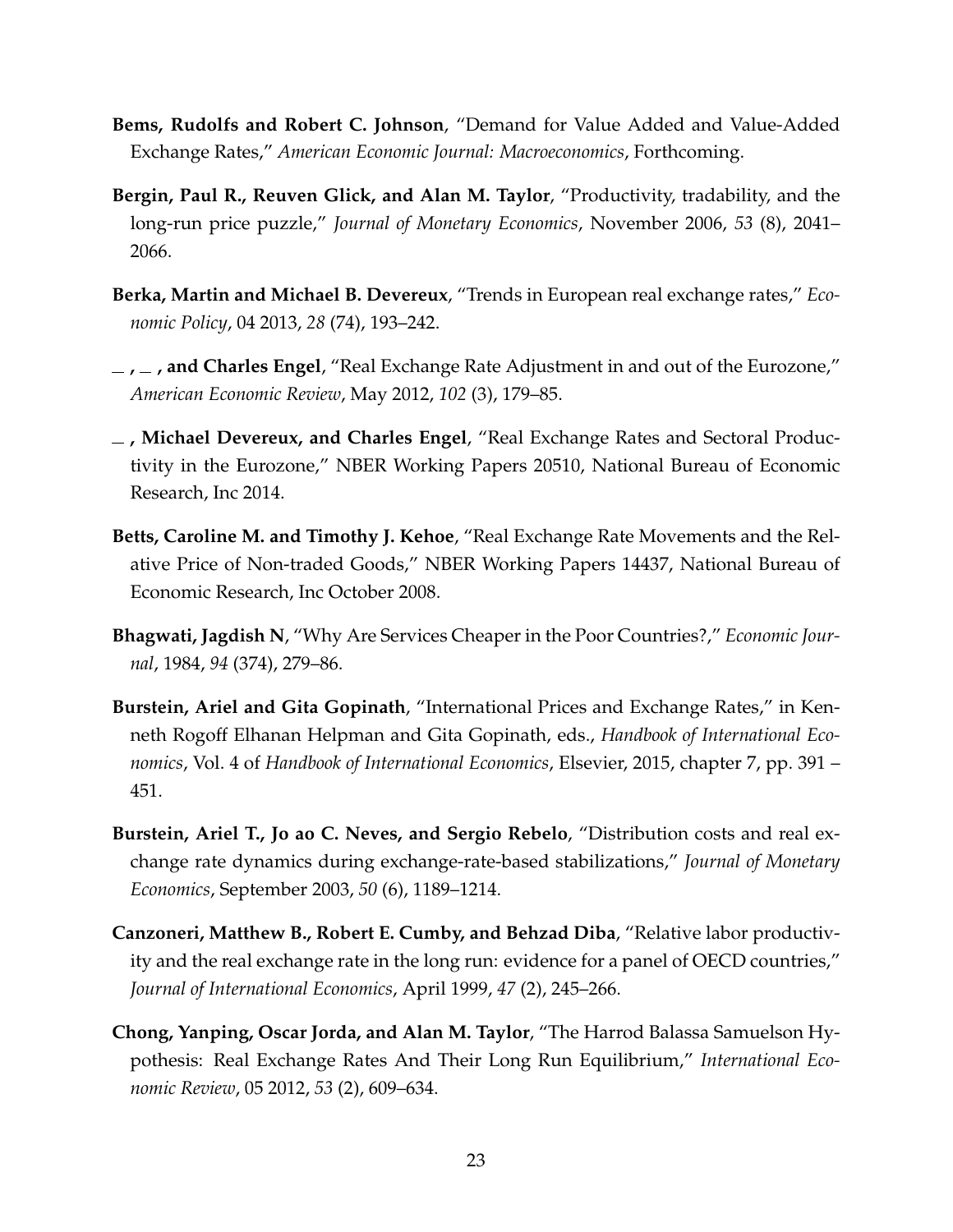- <span id="page-25-10"></span>**Crucini, Mario J., Chris I. Telmer, and Marios Zachariadis**, "Understanding European Real Exchange Rates," *American Economic Review*, June 2005, *95* (3), 724–738.
- <span id="page-25-9"></span>**Drozd, Lukasz A. and Jaromir B. Nosal**, "Understanding International Prices: Customers as Capital," *American Economic Review*, February 2012, *102* (1), 364–95.
- <span id="page-25-12"></span>**Eaton, Jonathan and Samuel Kortum**, "Technology, Geography, and Trade," *Econometrica*, September 2002, *70* (5), 1741–1779.
- <span id="page-25-8"></span>**Engel, Charles**, "Accounting for U.S. Real Exchange Rate Changes," *Journal of Political Economy*, June 1999, *107* (3), 507–538.
- <span id="page-25-0"></span>**Feenstra, Robert C., Robert Inklaar, and Marcel P. Timmer**, "The Next Generation of the Penn World Table," *American Economic Review*, October 2015, *105* (10), 3150–82.
- <span id="page-25-11"></span>**Gollin, Douglas**, "Getting Income Shares Right," *Journal of Political Economy*, April 2002, *110* (2), 458–474.
- <span id="page-25-1"></span>**Gregorio, Jose De, Alberto Giovannini, and Thomas H Krueger**, "The Behavior of Nontradable-Goods Prices in Europe: Evidence and Interpretation," *Review of International Economics*, October 1994, *2* (3), 284–305.
- <span id="page-25-5"></span>**Herrendorf, Berthold, Richard Rogerson, and Akos Valentinyi**, "Two Perspectives on Preferences and Structural Transformation," *American Economic Review*, December 2013, *103* (7), 2752–2789.
- <span id="page-25-4"></span>**Inklaar, Robert and Marcel P. Timmer**, "The Relative Price of Services," *Review of Income and Wealth*, December 2014, *60* (4), 727–746.
- <span id="page-25-6"></span>**Jones, Charles I.**, "Intermediate Goods and Weak Links in the Theory of Economic Development," *American Economic Journal: Macroeconomics*, April 2011, *3* (2), 1–28.
- <span id="page-25-7"></span>**Lee, Jaewoo and Man-Keung Tang**, "Does Productivity Growth Lead to Appreciation of the Real Exchange Rate?," July 2007, *1*, 276–299.
- <span id="page-25-2"></span>**Lothian, JamesR. and MarkP. Taylor**, "Real Exchange Rates Over the Past Two Centuries: How Important is the Harrod-Balassa-Samuelson Effect?," *Economic Journal*, October 2008, *118* (532), 1742–1763.
- <span id="page-25-3"></span>**Obstfeld, Maurice and Kenneth S. Rogoff**, *Foundations of International Macroeconomics*, Vol. 1 of *MIT Press Books*, The MIT Press, 1996.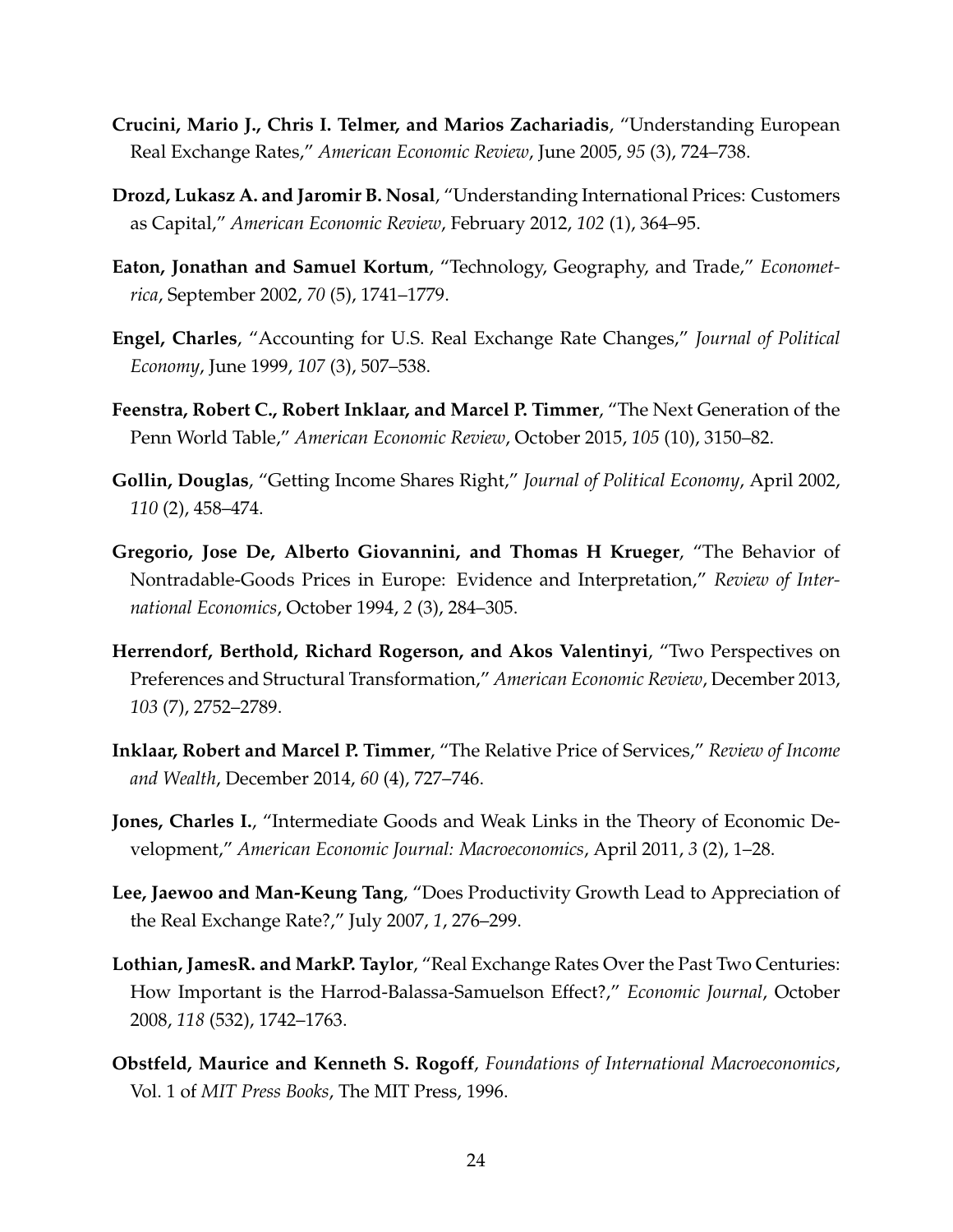- <span id="page-26-0"></span>**Rogoff, Kenneth**, "The Purchasing Power Parity Puzzle," *Journal of Economic Literature*, 1996, *34*, 647–668.
- <span id="page-26-1"></span>**Summers, Robert and Alan Heston**, "The Penn World Table (Mark 5): An Expanded Set of International Comparisons, 1950 - 1988," *The Quarterly Journal of Economics*, 1991, *106* (2), 327–368.
- <span id="page-26-2"></span>**Tica, Josip and Ivo Druzic**, "The Harrod Balassa Samuelson Effect: A Survey of Empirical Evidence," EFZG Working Papers Series 0607, Faculty of Economics and Business, University of Zagreb September 2006.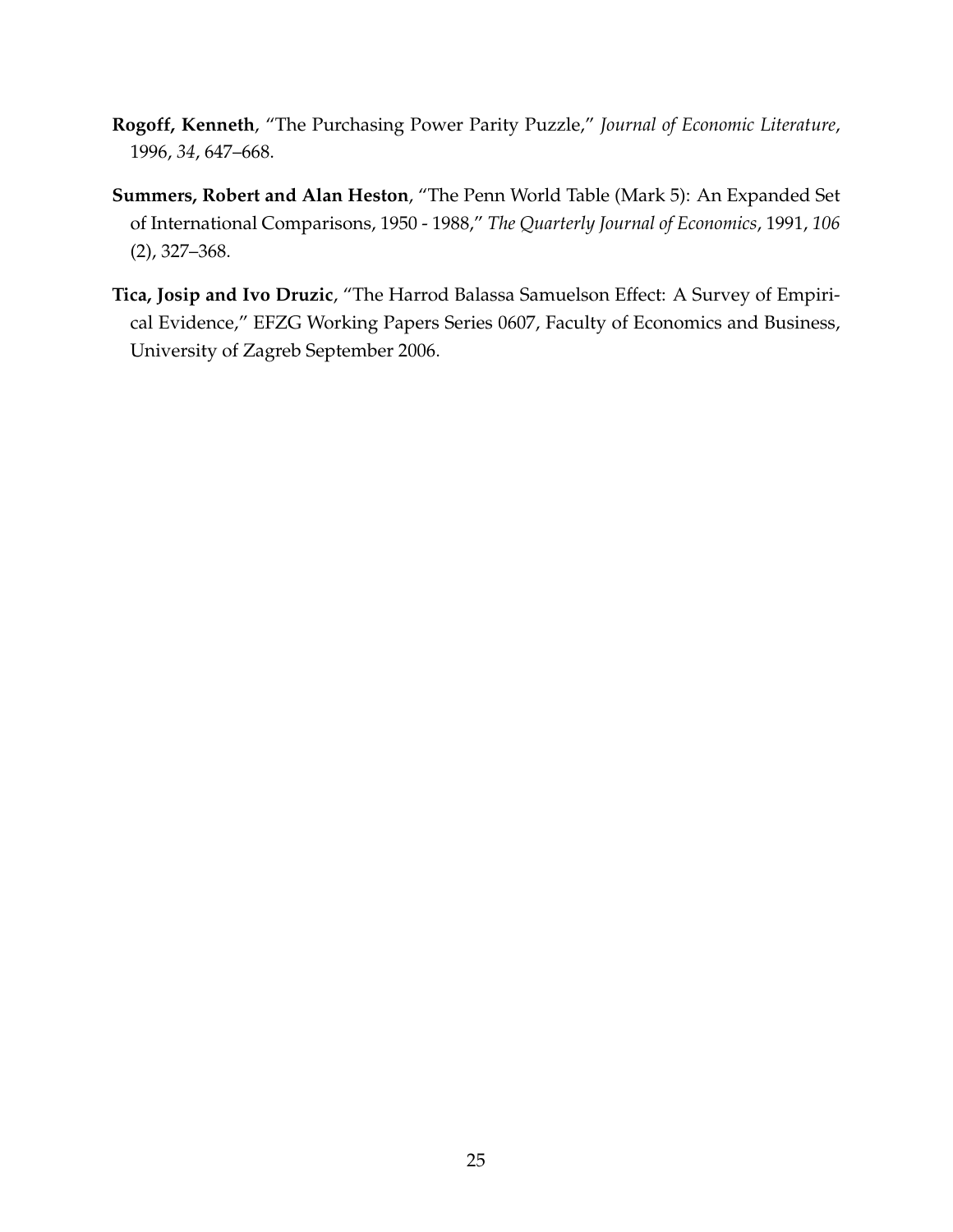## <span id="page-27-0"></span>**Appendix A Armington Model**

### **A.1 Setup**

**Preliminaries:** We consider a world economy with *I* countries indexed by *i* and *n*. Each country produces 2 goods indexed by  $j = T$ , N. Production uses labor, capital, and intermediate inputs. Tradable goods are differentiated by country of origin. We index the tradable goods by *T*, while the remaining *J* goods can be grouped in a non-tradable sector labeled by *N*. Each country is endowed with *K<sup>i</sup>* and *L<sup>i</sup>* efficiency units of capital and labor, respectively. The final output of each sector can be used for consumption or as an intermediate input in the production of any sector. All factor and goods markets are perfectly competitive.

**Preferences:** The utility of the representative household in country *i* is given by

$$
C_i = C_i^{T1 - \gamma_i} C_i^{N\gamma_i}, \tag{A.1}
$$

where  $C_i^T$  $I_i^T$  is a bundle of tradable goods from different source countries, and  $C_i^N$  $i^{\text{N}}$  is a bundle of non-tradables produced in country *i*. The household's budget constraint is given by

<span id="page-27-2"></span>
$$
W_i L_i + R_i K_i = P_i C_i + P_i I_i + N X_i \equiv GDP_i.
$$
\n(A.2)

Here,  $W_i$  and  $R_i$  denote the wages and the return to capital, and  $P_i \equiv \gamma_i^{-\gamma_i}$  $\int_i^{-\gamma_i} (1-\gamma_i)^{\gamma_i-1} P_i^T$ *i*<sup>*T*1−γ*i*</sup>*P*<sup>*N*</sup><sup>*i*</sup> *i γi* is the price level of GDP.  $I_i$  denotes total investment.  $NX_i$  are net transfers from country *i* to the rest of the world, which for the purpose of our exercise are an exogenous fraction of  $GDP_i$ , that is  $NX_i \equiv nx_i GDP_i$ . Note that if  $nx_i < 0$  the country is running a trade deficit. We can re-write this equation as:

$$
[P_i C_i + P_i I_i] = GDP_i [1 - nx_i].
$$
 (A.3)

**Producers of intermediate goods:** The production function for good *j* is given by:

$$
Y_i^j = Z_i \overline{A}_i^j \left[ L_i^{j^{1-\alpha_i^j}} K_i^{j^{\alpha_i^j}} \right]^{\theta_i^j} \left[ \left[ M_i^{T,j} \right]^{\sigma_i^{Tj}} \left[ M_i^{N,j} \right]^{\sigma_i^{Nj}} \right]^{ \left[ 1-\theta_i^j \right]}, \tag{A.4}
$$

where  $Y_i^j$ *i* , *L j*  $\frac{j}{i}$  and  $K_i^j$  $\mathcal{I}_i^j$  denote gross output, employment, and capital in country *i* and sector  $j$ , while  $M_i^{T,j}$  $\sum_i^{T,j}$  and  $M_i^{N,j}$ *i* denote tradable and non-tradable intermediate inputs used in the production of sector  $j^{29}$  $j^{29}$  $j^{29}$   $\theta_i^j$  $\frac{j}{i}$  and  $\alpha_i^j$ *i* denote the share of value-added in gross output and the share of capital in value-added respectively. Note that production in sector *j* can potentially use both tradable and non-tradable inputs. The share of tradable and non-

<span id="page-27-1"></span> $29$ Note that for simplicity, we have assumed that all the sectors use the same non-tradable composite, though the shares of the tradable and non-tradable composites can vary across sectors.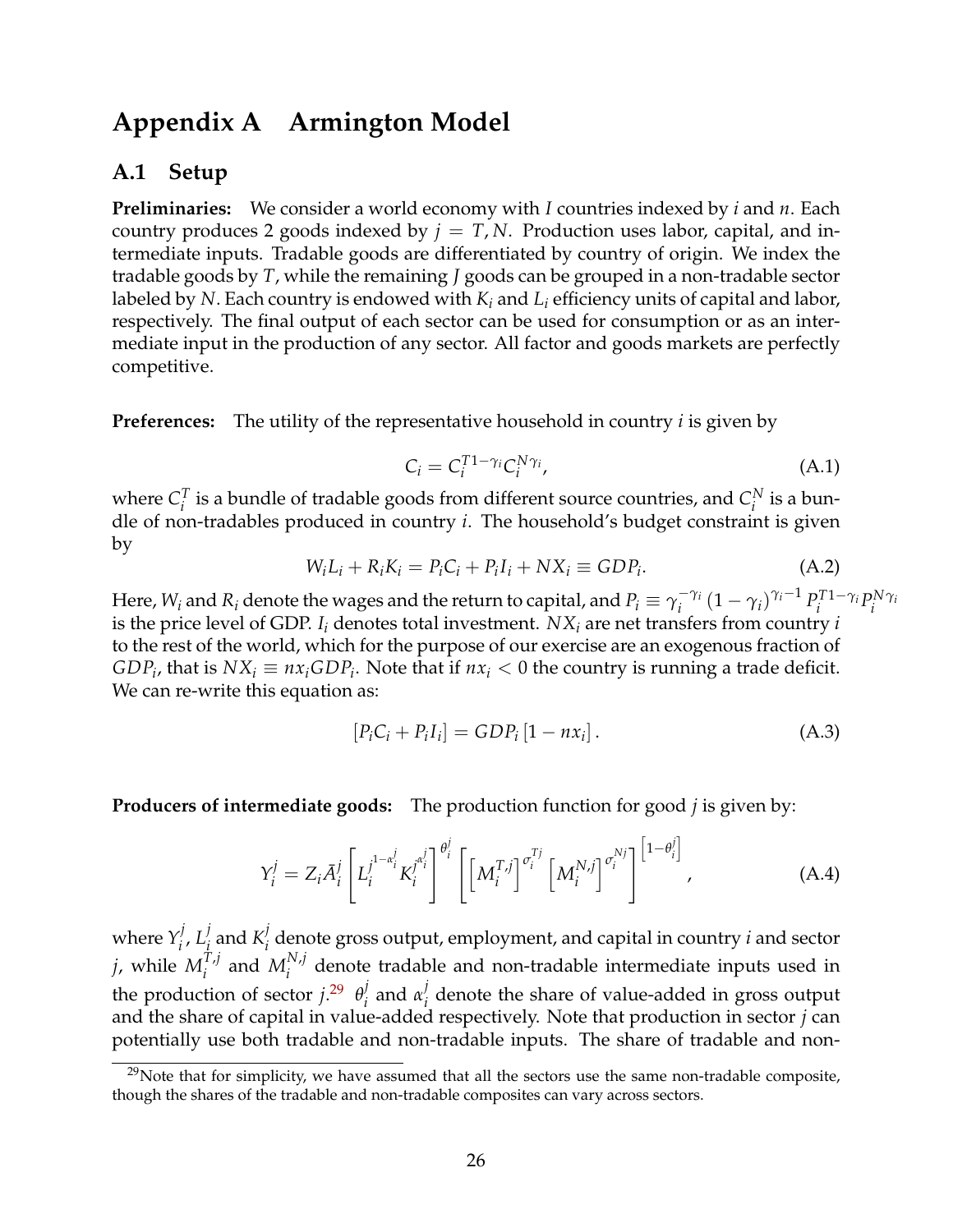tradable inputs used in sector *j* is given by  $\sigma^{Tj}_i \times \left[1-\theta^{j}_i\right]$ *i*  $\left[ \text{ and } \sigma^{Nj}_i \times \left[ 1 - \theta^{j}_i \right] \right]$ *i* | respectively, where  $\sigma_i^{Tj} + \sigma_i^{Nj} = 1$ . As in the previous section,  $Z_i \times \bar{A}_i^j$  $\mathcal{C}_i$  is a productivity term that has an aggregate and a sector-specific component.

Final good producers in each country *i* aggregate tradable intermediates from different source countries according to the aggregator

$$
G_i^T = \left[ \sum_{n=1}^N \omega_{ni}^{\frac{1}{\rho}} Y_{ni}^T \frac{\rho - 1}{\rho} \right]^{\frac{\rho}{\rho - 1}},
$$
(A.5)

where  $Y_{ni}^T$  denotes country *i's* absorption of tradable good from country *n*,  $\rho$  is the elasticity of substitution across tradable goods from different source countries, and the parameters *ωni* control the share of goods from country *n* in total absorption of tradables by country *i*.

**Intratemporal equilibrium** A competitive equilibrium is a set of final and intermediate goods prices  $\{P_i^T\}$  $P_i^T$ ,  $P_i^N$  $\{\varphi_i^N\}$ <sub> $\forall$ *i*</sub> and  $\{\varphi_i^T\}$  $\left\{V_i, R_i\right\}_{\forall i}$ , factor prices  $\left\{W_i, R_i\right\}_{\forall i}$ , final and intermediate goods quantities,  $\{G_i^T\}$  $_i^T$ ,  $G_i^N$  $C_i^I$ ,  $C_i^T$  $_i^T$ ,  $C_i^N$  $i^N$ ,  $I_i^T$  $_i^T$ ,  $I_i^N$  $\{Y_i^N\}_{\forall i}$ , and  $\{Y_i^T\}$  $\{Y_{in}^T\}_{\forall_{i,n}}$  and factor allocations  $\left\{L_i^j\right\}$  $i$ ,  $K_i^j$  $i$ ,  $M_i^{T,j}$  $_{i}^{T,j}$ ,  $M_{i}^{N,j}$ *i* o , such that, given factor supplies  $\{L_i, K_i\}_{\forall_i}$  transfers  $\{NX_i\}_{\forall_i}$  and investment  $\{I_i\}_{\forall_i}$ :

i. **Households maximize utility subject to their budget constraints:** This implies demands given by

<span id="page-28-0"></span>
$$
P_i^T C_i^T = \frac{1 - \gamma_i}{\gamma_i} P_i^N C_i^N \tag{A.6}
$$

and the budget constraint in [\(A.2\)](#page-27-2) is satisfied.

ii. **Producers of final investment minimize costs:**

$$
P_i^T I_i^T = [1 - \gamma_i] P_i I_i \tag{A.7}
$$

<span id="page-28-1"></span>
$$
P_i^N I_i^N = \gamma_i P_i I_i \tag{A.8}
$$

iii. **Final goods producers of tradable goods minimize costs:** Cost minimization implies that demands for intermediate tradable goods are

$$
\varphi_i^T Y_{in}^T = \omega_{in} \left[ \frac{\varphi_i^T}{P_n^T} \right]^{1-\rho} P_n^T G_n^T,
$$
\n(A.9)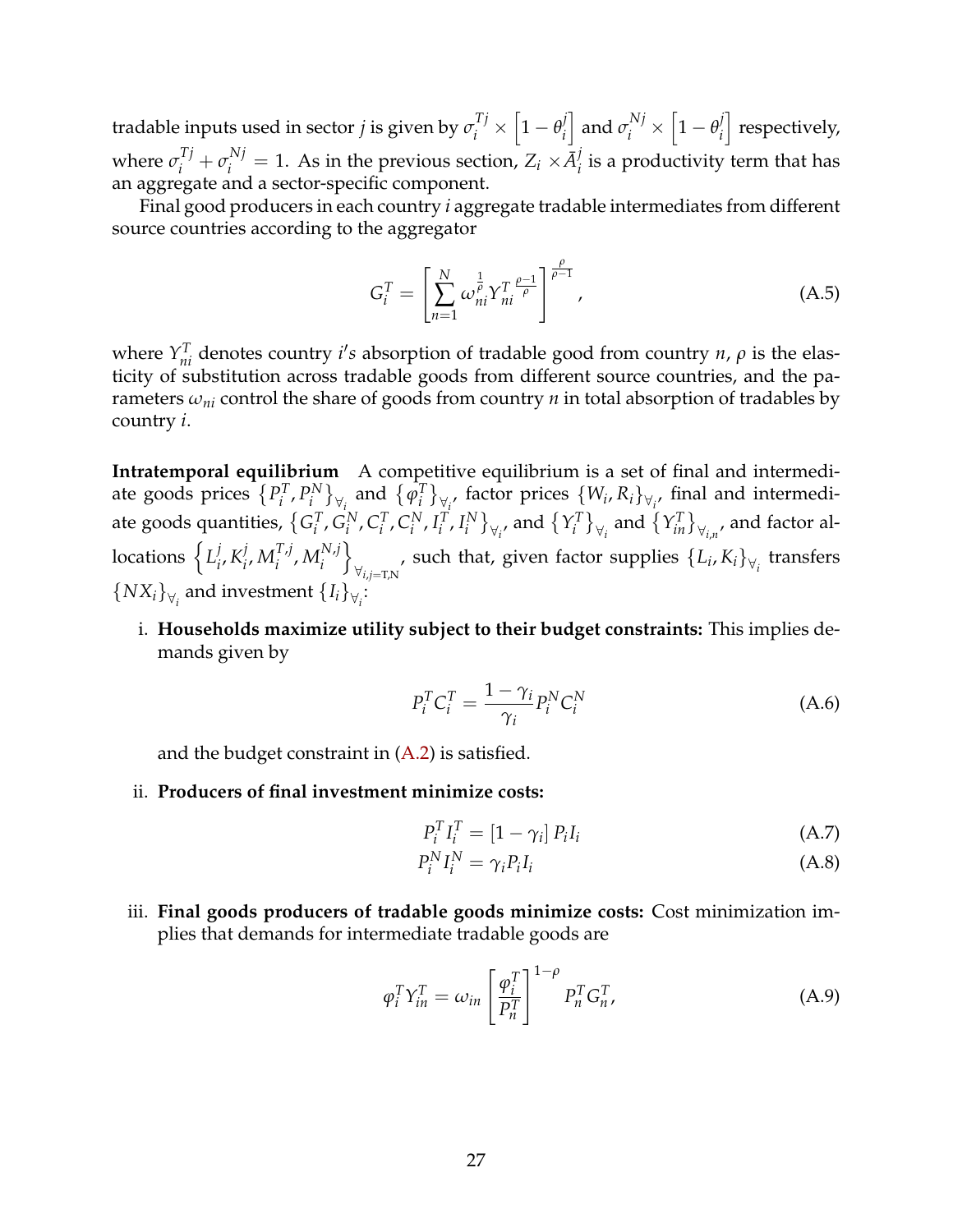and that the price of the aggregate tradable good is given by

<span id="page-29-2"></span><span id="page-29-0"></span>
$$
P_i^T = \left[ \sum_{n=1}^N \omega_{ni} \varphi_n^{T1-\rho} \right]^{\frac{1}{1-\rho}}.
$$
 (A.10)

iv. **Intermediate producers minimize costs:** Cost minimization implies that intermediate prices are given by:

$$
\varphi_i^T = \bar{\gamma}_i^T W_i^{\left[1-\alpha_i^T\right]\theta_i^T} R_i^{\alpha_i^T \theta_i^T} \left[ \left[P_i^T\right]^{\sigma_i^{TT}} \left[P_i^N\right]^{\sigma_i^{NT}} \right]^{ \left[1-\theta_i^T\right]} / \left[\bar{A}_i^T Z_i\right], \tag{A.11}
$$

where  $\bar{\gamma}^j_i$  $\mathcal{C}_i$  is a constant. Non-tradable prices are given by:

$$
P_i^N = \bar{\gamma}_i^N W_i^{\left[1-\alpha_i^N\right]\theta_i^N} R_i^{\alpha_i^N\theta_i^N} \left[ \left[P_i^T\right]^{\sigma_i^{TN}} \left[P_i^N\right]^{\sigma_i^{NN}} \right]^{ \left[1-\theta_i^N\right]} / \left[\bar{A}_i^N Z_i\right]. \tag{A.12}
$$

Factor and input demands satisfy:

<span id="page-29-1"></span>
$$
W_i L_i^T = \theta_i^T \left[ 1 - \alpha_i^T \right] \varphi_i^T Y_i^T
$$
 (A.13)

$$
R_i K_i^T = \theta_i^T \alpha_i^T \varphi_i^T Y_i^T
$$
\n(A.14)

$$
P_i^T M_i^{T,T} = \left[1 - \theta_i^T\right] \sigma_i^{TT} \varphi_i^T Y_i^T
$$
\n(A.15)

$$
P_i^N M_i^{N,T} = \left[1 - \theta_i^T\right] \sigma_i^{NT} \varphi_i^T Y_i^T, \tag{A.16}
$$

and

$$
W_i L_i^N = \theta_i^N \left[1 - \alpha_i^N\right] P_i^N G_i^N \tag{A.17}
$$

$$
R_i K_i^N = \theta_i^N \alpha_i^N P_i^N G_i^N \tag{A.18}
$$

$$
P_i^T M_i^{T,N} = \left[1 - \theta_i^N\right] \sigma_i^{TN} P_i^N G_i^N \tag{A.19}
$$

$$
P_i^N M_i^{N,N} = \left[1 - \theta_i^N\right] \sigma_i^{NN} P_i^N G_i^N \tag{A.20}
$$

v. **Markets clear:** Market clearing for intermediate tradable goods implies:

$$
Y_i^T = \sum_n Y_{in}^T.
$$
 (A.21)

Market clearing for final goods implies:

$$
G_i^T = C_i^T + I_i^T + M_i^{T,T} + M_i^{T,N}
$$
 (A.22)

$$
G_i^N = C_i^N + I_i^N + M_i^{N,T} + M_i^{N,N},
$$
\n(A.23)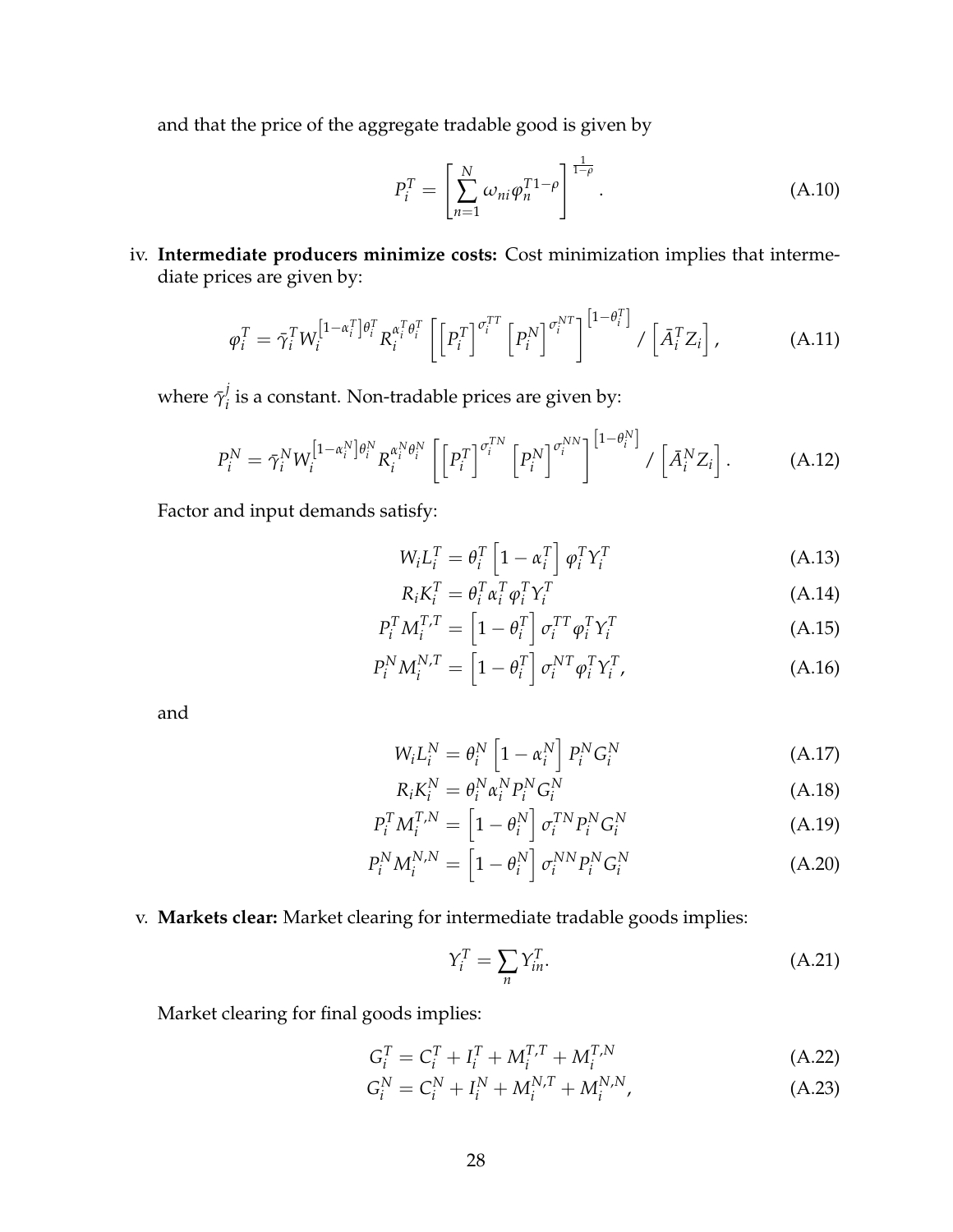Factor market clearing implies:

$$
L_i = L_i^T + L_i^N \tag{A.24}
$$

$$
K_i = K_i^T + K_i^N. \tag{A.25}
$$

<span id="page-30-1"></span><span id="page-30-0"></span>.

Note that, after choosing the numeraire,  $20 \times I - 1 + I^2$  variables must be deter-mined in equilibrium. Equations [\(A.2\)](#page-27-2) and [\(A.6\)](#page-28-0)-[\(A.25\)](#page-30-0) give a system of  $20 \times I$  −  $1 + I<sup>2</sup>$  independent equations, since the market clearing conditions together with the budget constraints make one budget constraint redundant.

## **A.2 Relative prices and GDP per capita**

We now evaluate the relation between relative prices and GDP per capita in this model. Combining equations [\(A.11\)](#page-29-0) and [\(A.12\)](#page-29-1) we can write the relative price of non-tradables to tradables as:

$$
\frac{P_i^N}{P_i^T} = \left[\frac{\bar{\gamma}_i^N \bar{A}_i^T}{\bar{\gamma}_i^T \bar{A}_i^N}\right]^{\frac{1}{\theta_i^N}} \left[\frac{\varphi_i^T}{P_i^T}\right]^{\frac{1}{\theta_i^N}} \left[P_i^T\right]^{\frac{\theta_i^T - \theta_i^N}{\bar{\theta}_i^N}} \left[W_i^{\theta_i^N - \theta_i^T} \left[\frac{R_i}{W_i}\right]^{\alpha_i^N \theta_i^N - \alpha_i^T \theta_i^T}\right]^{\frac{1}{\theta_i^N}}
$$

The aggregate price level is:

$$
P_i = \left[ P_i^T \right]^{1-\omega_i} \left[ P_i^N \right]^{\omega_i}
$$

We can then write the (log) real exchange rate as:

$$
q_i = \beta_i^{gdp} \Delta g dp_i + \beta_i^k \Delta k_i^y + \beta_i^p \Delta p_i^T + \Delta log \varphi_i^T + \Delta a_i,
$$
  
with  $\beta_i^{gdp} \equiv \omega \frac{\theta_i^N [1 - \alpha_i^N] - \theta_i^T [1 - \alpha_i^T]}{\bar{\theta}_i^N}, \beta_i^k \equiv \omega \frac{\alpha_i^T \theta_i^T - \alpha_i^N \theta_i^N}{\bar{\theta}_i^N}, \beta_i^p \equiv 1 - \omega \frac{1 - [\theta_i^T - \theta_i^N]}{\bar{\theta}_i^N}, \beta_i^p \equiv \frac{\omega}{\bar{\theta}_i^N}, \text{ and}$   
 $\Delta a_i \equiv \frac{\gamma}{\bar{\theta}_i^N} \Delta log \left[ \frac{\bar{\gamma}_i^N \bar{A}_i^T}{\bar{\gamma}_i^T \bar{A}_i^N} \right].$ 

To conduct the decomposition in equation [\(16\)](#page-22-0), we need to evaluate the model's predictions of the relative price of tradables across countries. Taking logs and re-arranging equation [\(A.9\)](#page-28-1), we can write:

$$
log \frac{\varphi_i^T Y_{in}^T}{\varphi_n^T Y_{nn}^T} = \underbrace{[1-\rho] log \varphi_i^T}_{s_i} + \underbrace{[1-\rho] log \varphi_n^T}_{d_n} + \underbrace{log \omega_{in}}_{\epsilon_{in}}.
$$
 (A.26)

Note that the terms  $[1 - \rho] \, log \varphi_i^T$  $\int_i^T$  and  $\left[1 - \rho\right] \log \varphi_n^T$  are constant across source countries and destination countries respectively, and can be estimated by OLS using source and destination country dummies. With this in mind, we obtain the relative price of tradables by estimating equation [\(A.26\)](#page-30-1) under the restriction  $s_i = -d_i$  by OLS. We then recover the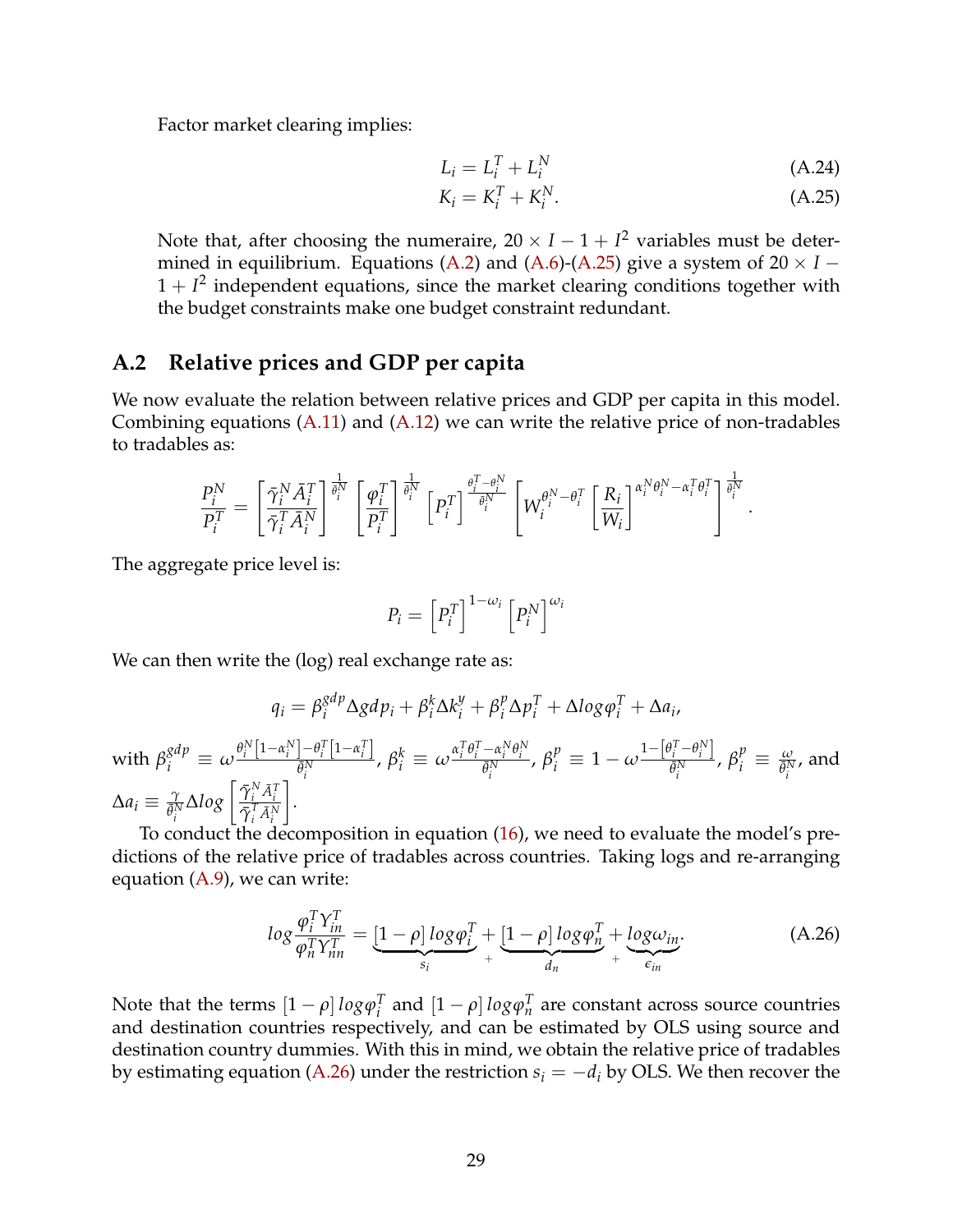price of the tradable good in each country *i* as

$$
\hat{\varphi}_i^T = exp\left[\frac{\hat{s}_i}{1-\rho}\right],
$$

and using an elasticity of substitution of  $\rho = 6$ , consistent with a trade elasticity of 5, as estimated by [Eaton and Kortum](#page-25-12) [\(2002\)](#page-25-12). We can also estimate the taste parameters *ωin* from the residuals in the regression. The we can recover the relative price of tradables by plugging *ϕ*ˆ *T*  $\hat{u}^l_i$  and  $\hat{\omega}_{in}$  in equation [\(A.10\)](#page-29-2). The decomposition in equation [\(16\)](#page-22-0) is plotted in Figure [A.5.](#page-38-0)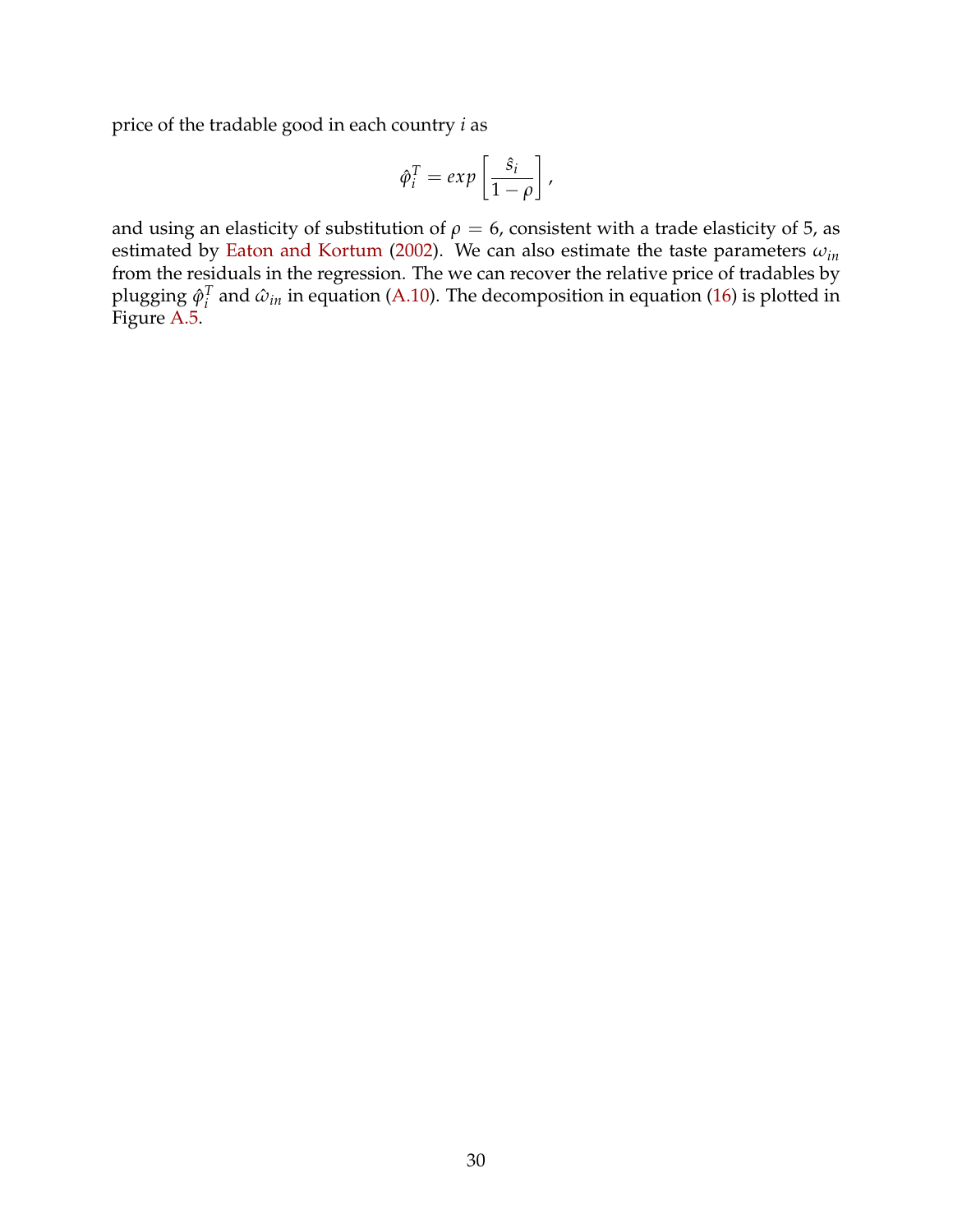| Table A1: ICP-ICIO Concordance |
|--------------------------------|
|--------------------------------|

<span id="page-32-0"></span>

| ICP                           | <b>ICIO</b>                                    | <b>ICIO</b> | Tradable |
|-------------------------------|------------------------------------------------|-------------|----------|
|                               |                                                |             |          |
| <b>Health</b>                 | Health & Social Work                           | 85          | N        |
| Transport                     | Transport & Storage                            | 60t63       | N        |
| Communication                 | Post & Telecommunications                      | 64          | N        |
| Recreation & Culture          | Other community, Social & Personal Services    | 90t93       | N        |
| Education                     | Education                                      | 80          | N        |
| Restaurants & Hotels          | Hotels & Restaurants                           | 55          | N        |
| Food & Non-Alcohol            | Food Products, Beverages & Tobacco             | 15t16       | Y        |
| Alcohol, Tobacco, & Narcotics | Food Products, Beverages & Tobacco             | 15t16       | Y        |
| Clothing & Footwear           | Textiles, Textile Products, Leather & Footwear | 17t19       | Y        |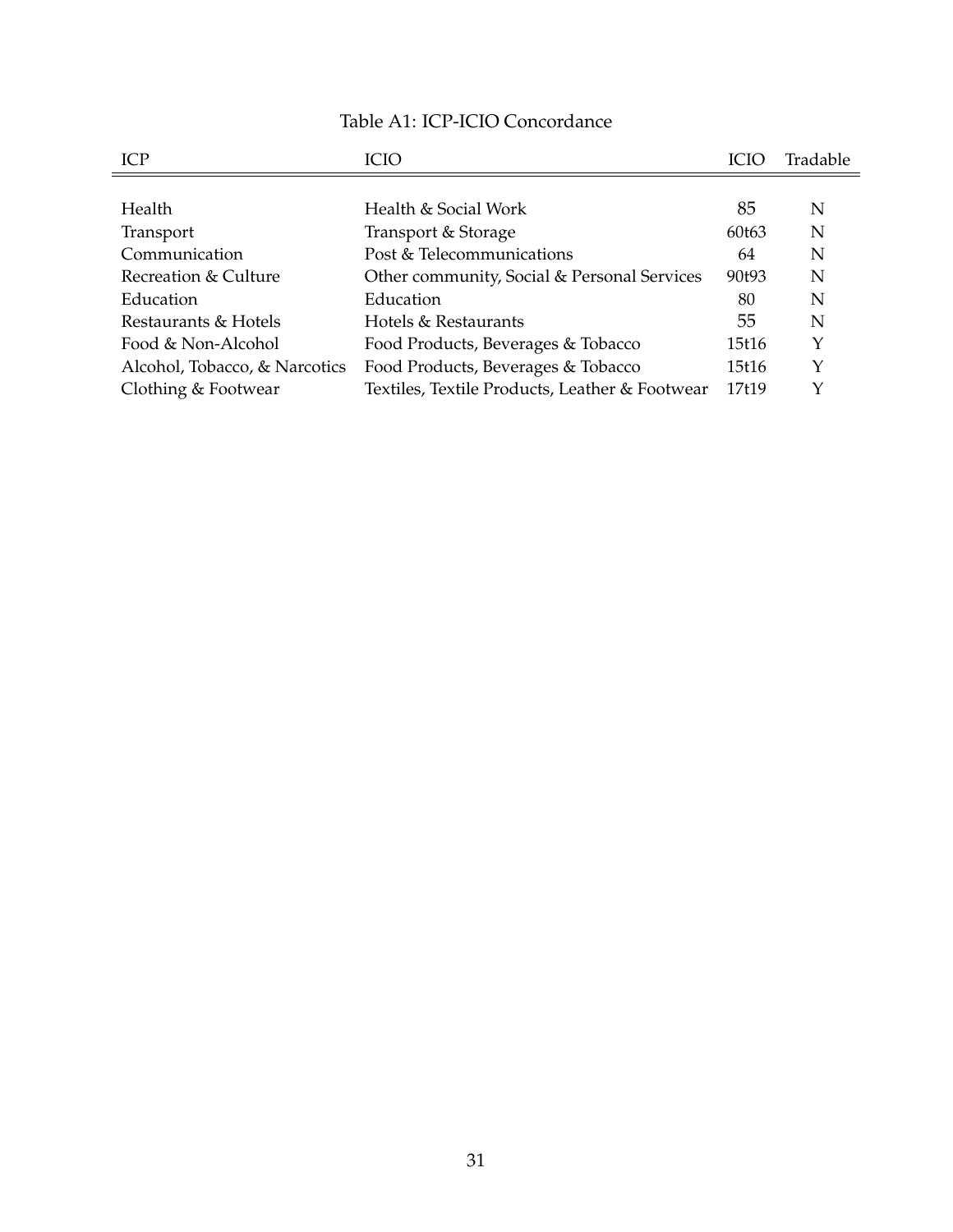<span id="page-33-0"></span>

| Country    | Trad. | Non-trad. | $\omega^N$ | Health | Trans. | Comm. | Rec. | Educ. | Rest.    | Cons. |
|------------|-------|-----------|------------|--------|--------|-------|------|-------|----------|-------|
| <b>AUS</b> | 0.40  | 0.52      | $0.80\,$   | 0.67   | 0.44   | 0.49  | 0.59 | 0.75  | 0.46     | 0.31  |
| <b>AUT</b> | 0.32  | 0.53      | 0.79       | 0.62   | 0.40   | 0.44  | 0.56 | 0.83  | 0.61     | 0.40  |
| <b>BEL</b> | 0.21  | 0.50      | 0.85       | 0.60   | 0.33   | 0.53  | 0.41 | 0.88  | 0.38     | 0.28  |
| <b>BGR</b> | 0.26  | 0.47      | 0.72       | 0.57   | 0.31   | 0.56  | 0.44 | 0.78  | 0.58     | 0.26  |
| <b>BRA</b> | 0.30  | 0.61      | 0.76       | 0.56   | 0.47   | 0.50  | 0.51 | 0.71  | 0.42     | 0.52  |
| <b>BRN</b> | 0.77  | 0.59      | 0.30       | 0.66   | 0.72   | 0.80  | 0.52 | 0.86  | 0.43     | 0.21  |
| CAN        | 0.40  | 0.60      | 0.78       | 0.82   | 0.56   | 0.63  | 0.58 | 0.78  | 0.50     | 0.43  |
| <b>CHE</b> | 0.36  | 0.57      | 0.79       | 0.68   | 0.35   | 0.52  | 0.45 | 0.73  | 0.51     | 0.47  |
| <b>CHL</b> | 0.42  | 0.55      | 0.69       | 0.61   | 0.34   | 0.48  | 0.69 | 0.81  | 0.45     | 0.53  |
| <b>CHN</b> | 0.24  | 0.43      | 0.53       | 0.41   | 0.47   | 0.60  | 0.45 | 0.58  | 0.40     | 0.25  |
| COL        | 0.48  | 0.60      | 0.67       | 0.40   | 0.44   | 0.55  | 0.57 | 0.79  | 0.46     | 0.50  |
| <b>CRI</b> | 0.33  | 0.60      | 0.77       | 0.69   | 0.48   | 0.51  | 0.65 | 0.85  | 0.47     | 0.42  |
| <b>CYP</b> | 0.33  | 0.61      | 0.91       | 0.65   | 0.54   | 0.63  | 0.58 | 0.87  | 0.49     | 0.37  |
| <b>CZE</b> | 0.23  | 0.43      | 0.72       | 0.59   | 0.37   | 0.54  | 0.40 | 0.75  | 0.41     | 0.29  |
| <b>DEU</b> | 0.31  | 0.57      | 0.75       | 0.70   | 0.36   | 0.42  | 0.60 | 0.77  | 0.50     | 0.43  |
| <b>DNK</b> | 0.34  | 0.52      | 0.83       | 0.70   | 0.26   | 0.43  | 0.52 | 0.73  | 0.38     | 0.37  |
| <b>ESP</b> | 0.30  | 0.60      | 0.83       | 0.64   | 0.42   | 0.48  | 0.55 | 0.85  | 0.63     | 0.50  |
| <b>EST</b> | 0.27  | 0.46      | 0.77       | 0.61   | 0.28   | 0.42  | 0.43 | 0.70  | 0.34     | 0.32  |
| <b>FIN</b> | 0.26  | 0.53      | 0.79       | 0.65   | 0.39   | 0.47  | 0.53 | 0.70  | 0.41     | 0.35  |
| <b>FRA</b> | 0.25  | 0.58      | 0.87       | 0.75   | 0.46   | 0.44  | 0.53 | 0.82  | 0.47     | 0.45  |
| <b>GBR</b> | 0.35  | 0.53      | 0.85       | 0.51   | 0.42   | 0.52  | 0.54 | 0.70  | $0.47\,$ | 0.41  |
| <b>GRC</b> | 0.33  | 0.65      | 0.86       | 0.70   | 0.44   | 0.79  | 0.57 | 0.91  | 0.73     | 0.29  |
| <b>HKG</b> | 0.16  | 0.56      | 0.98       | 0.71   | 0.40   | 0.28  | 0.51 | 0.74  | 0.53     | 0.51  |
| <b>HRV</b> | 0.35  | 0.53      | 0.76       | 0.67   | 0.47   | 0.55  | 0.47 | 0.79  | 0.57     | 0.33  |
| <b>HUN</b> | 0.23  | 0.53      | 0.73       | 0.58   | 0.41   | 0.60  | 0.51 | 0.76  | 0.36     | 0.41  |
| <b>IDN</b> | 0.51  | 0.51      | 0.50       | 0.46   | 0.40   | 0.78  | 0.50 | 0.60  | 0.45     | 0.35  |
| <b>IND</b> | 0.35  | 0.63      | 0.66       | 0.60   | 0.44   | 0.58  | 0.74 | 0.90  | 0.27     | 0.35  |
| IRL        | 0.31  | 0.46      | 0.71       | 0.56   | 0.31   | 0.42  | 0.41 | 0.76  | 0.46     | 0.26  |
| <b>ISL</b> | 0.33  | 0.48      | 0.78       | 0.54   | 0.25   | 0.35  | 0.48 | 0.56  | 0.38     | 0.34  |
| <b>ISR</b> | 0.34  | 0.59      | 0.83       | 0.49   | 0.43   | 0.62  | 0.48 | 0.75  | 0.44     | 0.46  |
| <b>ITA</b> | 0.28  | 0.54      | 0.81       | 0.63   | 0.39   | 0.50  | 0.49 | 0.85  | 0.47     | 0.43  |
| <b>JPN</b> | 0.31  | 0.63      | 0.80       | 0.60   | 0.58   | 0.56  | 0.67 | 0.80  | 0.45     | 0.49  |

Table A2: Intermediate input shares in gross output by sector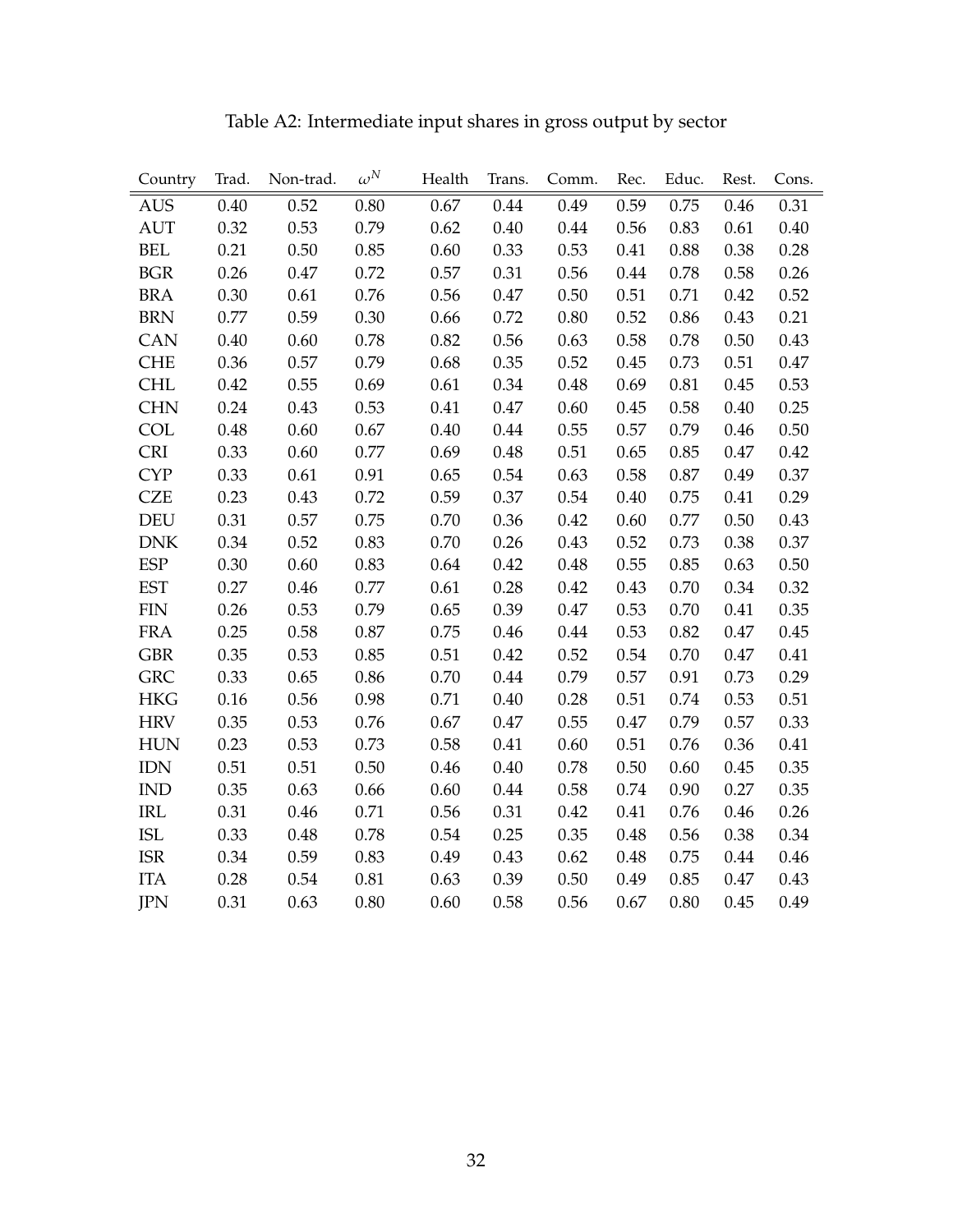| Country    | Trad. | Non-trad. | $\omega^N$ | Health | Trans. | Comm. | Rec. | Educ. | Rest. | Cons. |
|------------|-------|-----------|------------|--------|--------|-------|------|-------|-------|-------|
| <b>KHM</b> | 0.45  | 0.53      | 0.46       | 0.62   | 0.47   | 0.56  | 0.70 | 0.70  | 0.38  | 0.48  |
| <b>KOR</b> | 0.21  | 0.51      | 0.66       | 0.55   | 0.33   | 0.39  | 0.50 | 0.76  | 0.33  | 0.35  |
| <b>LTU</b> | 0.30  | 0.65      | 0.75       | 0.63   | 0.65   | 0.66  | 0.61 | 0.80  | 0.72  | 0.53  |
| <b>LUX</b> | 0.28  | 0.34      | 0.93       | 0.75   | 0.45   | 0.40  | 0.62 | 0.83  | 0.49  | 0.40  |
| <b>LVA</b> | 0.28  | 0.43      | 0.80       | 0.61   | 0.36   | 0.40  | 0.49 | 0.74  | 0.39  | 0.21  |
| <b>MEX</b> | 0.43  | 0.72      | 0.69       | 0.75   | 0.73   | 0.61  | 0.64 | 0.90  | 0.74  | 0.50  |
| <b>MLT</b> | 0.34  | 0.41      | 0.84       | 0.68   | 0.30   | 0.48  | 0.26 | 0.83  | 0.37  | 0.35  |
| <b>MYS</b> | 0.26  | 0.46      | 0.53       | 0.34   | 0.27   | 0.49  | 0.33 | 0.64  | 0.38  | 0.25  |
| <b>NLD</b> | 0.28  | 0.53      | 0.81       | 0.73   | 0.40   | 0.47  | 0.44 | 0.78  | 0.51  | 0.36  |
| <b>NOR</b> | 0.53  | 0.53      | 0.64       | 0.78   | 0.28   | 0.39  | 0.52 | 0.78  | 0.49  | 0.38  |
| <b>NZL</b> | 0.31  | 0.51      | 0.79       | 0.63   | 0.42   | 0.50  | 0.51 | 0.71  | 0.46  | 0.30  |
| PHL        | 0.36  | 0.60      | 0.66       | 0.52   | 0.44   | 0.61  | 0.49 | 0.68  | 0.37  | 0.55  |
| POL        | 0.27  | 0.52      | 0.75       | 0.60   | 0.38   | 0.53  | 0.54 | 0.81  | 0.53  | 0.34  |
| PRT        | 0.26  | 0.54      | 0.83       | 0.56   | 0.41   | 0.49  | 0.50 | 0.85  | 0.49  | 0.34  |
| <b>ROU</b> | 0.39  | 0.46      | 0.67       | 0.53   | 0.40   | 0.53  | 0.53 | 0.81  | 0.46  | 0.35  |
| SAU        | 0.77  | 0.58      | 0.40       | 0.54   | 0.52   | 0.52  | 0.49 | 0.80  | 0.46  | 0.39  |
| <b>SGP</b> | 0.22  | 0.43      | 0.79       | 0.54   | 0.34   | 0.44  | 0.49 | 0.69  | 0.46  | 0.23  |
| <b>SVK</b> | 0.23  | 0.48      | 0.74       | 0.57   | 0.34   | 0.53  | 0.62 | 0.75  | 0.52  | 0.39  |
| <b>SVN</b> | 0.29  | 0.51      | 0.76       | 0.63   | 0.34   | 0.47  | 0.45 | 0.76  | 0.48  | 0.31  |
| <b>SWE</b> | 0.31  | 0.53      | 0.80       | 0.72   | 0.32   | 0.41  | 0.50 | 0.67  | 0.37  | 0.44  |
| <b>THA</b> | 0.29  | 0.52      | 0.56       | 0.46   | 0.33   | 0.59  | 0.29 | 0.78  | 0.34  | 0.22  |
| <b>TUN</b> | 0.37  | 0.64      | 0.67       | 0.68   | 0.64   | 0.77  | 0.86 | 0.90  | 0.58  | 0.30  |
| <b>TUR</b> | 0.26  | 0.58      | 0.71       | 0.51   | 0.49   | 0.55  | 0.53 | 0.78  | 0.44  | 0.43  |
| <b>TWN</b> | 0.20  | 0.60      | 0.72       | 0.61   | 0.35   | 0.56  | 0.52 | 0.80  | 0.51  | 0.29  |
| <b>USA</b> | 0.35  | 0.61      | 0.84       | 0.61   | 0.51   | 0.55  | 0.61 | 0.74  | 0.53  | 0.53  |
| <b>VNM</b> | 0.32  | 0.49      | 0.47       | 0.61   | 0.49   | 0.71  | 0.68 | 0.68  | 0.52  | 0.26  |
| ZAF        | 0.32  | 0.54      | 0.75       | 0.46   | 0.53   | 0.41  | 0.70 | 0.51  | 0.45  | 0.30  |
| Mean       | 0.33  | 0.54      | 0.73       | 0.61   | 0.42   | 0.53  | 0.53 | 0.76  | 0.47  | 0.37  |

Table A2: Intermediate input shares in gross output by sector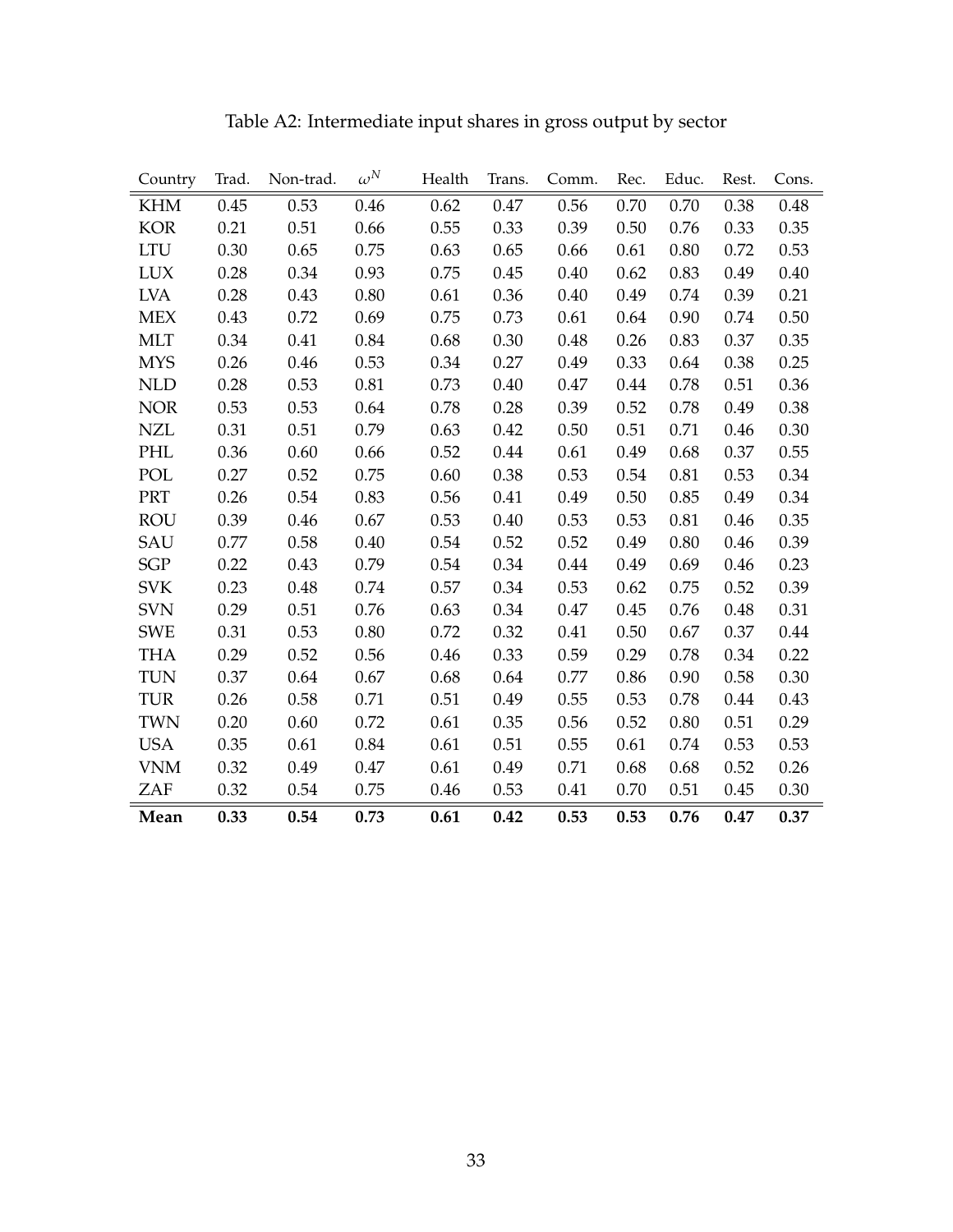<span id="page-35-0"></span>

| Sector                          | Code                                                  | Feenstra    | <b>AMECO</b> |
|---------------------------------|-------------------------------------------------------|-------------|--------------|
| C01T05                          | Agriculture, hunting, forestry and fishing            | T           | T            |
| C <sub>10</sub> T <sub>14</sub> | Mining and quarrying                                  | T           | T            |
| C15T16                          | Food products, beverages and tobacco                  | T           | T            |
| C17T19                          | Textiles, textile products, leather and footwear      | T           | T            |
| C20                             | Wood and products of wood and cork                    | T           | T            |
| C21T22                          | Pulp, paper, paper products, printing and publishing  | $\mathbf T$ | T            |
| C23                             | Coke, refined petroleum products and nuclear fuel     | $\mathbf T$ | T            |
| C <sub>24</sub>                 | Chemicals and chemical products                       | T           | T            |
| C <sub>25</sub>                 | Rubber and plastics products                          | T           | T            |
| C <sub>26</sub>                 | Other non-metallic mineral products                   | $\mathbf T$ | T            |
| C27                             | <b>Basic metals</b>                                   | T           | T            |
| C28                             | Fabricated metal products                             | $\mathbf T$ | T            |
| C29                             | Machinery and equipment, nec                          | T           | T            |
| C30T33X                         | Computer, Electronic and optical equipment            | T           | T            |
| C31                             | Electrical machinery and apparatus, nec               | T           | T            |
| C <sub>34</sub>                 | Motor vehicles, trailers and semi-trailers            | T           | T            |
| C35                             | Other transport equipment                             | T           | T            |
| C36T37                          | Manufacturing nec; recycling                          | T           | T            |
| C40T41                          | Electricity, gas and water supply                     | N           | N            |
| C45                             | Construction                                          | N           | N            |
| C50T52                          | Wholesale and retail trade; repairs                   | N           | T            |
| C55                             | Hotels and restaurants                                | N           | T            |
| C60T63                          | Transport and storage                                 | $\mathbf N$ | T            |
| C64                             | Post and telecommunications                           | $\mathbf N$ | $\mathbf N$  |
| C65T67                          | Financial intermediation                              | N           | N            |
| C70                             | Real estate activities                                | $\mathbf N$ | $\mathbf N$  |
| C71                             | Renting of machinery and equipment                    | N           | N            |
| C72                             | Computer and related activities                       | $\mathbf N$ | N            |
| C73T74                          | R&D and other business activities                     | $\mathbf N$ | $\mathbf N$  |
| C75                             | Public admin. and defense; compulsory social security | ${\bf N}$   | N            |
| C80                             | Education                                             | N           | N            |
| C85                             | Health and social work                                | N           | N            |
| C90T93                          | Other community, social and personal services         | $\mathbf N$ | N            |

## Table A3: Industry Tradability

Notes: The Table reports the average and median sectorial labor shares for the countries in our sample Source: Authors calculations based on ICIO Tables and the PWT.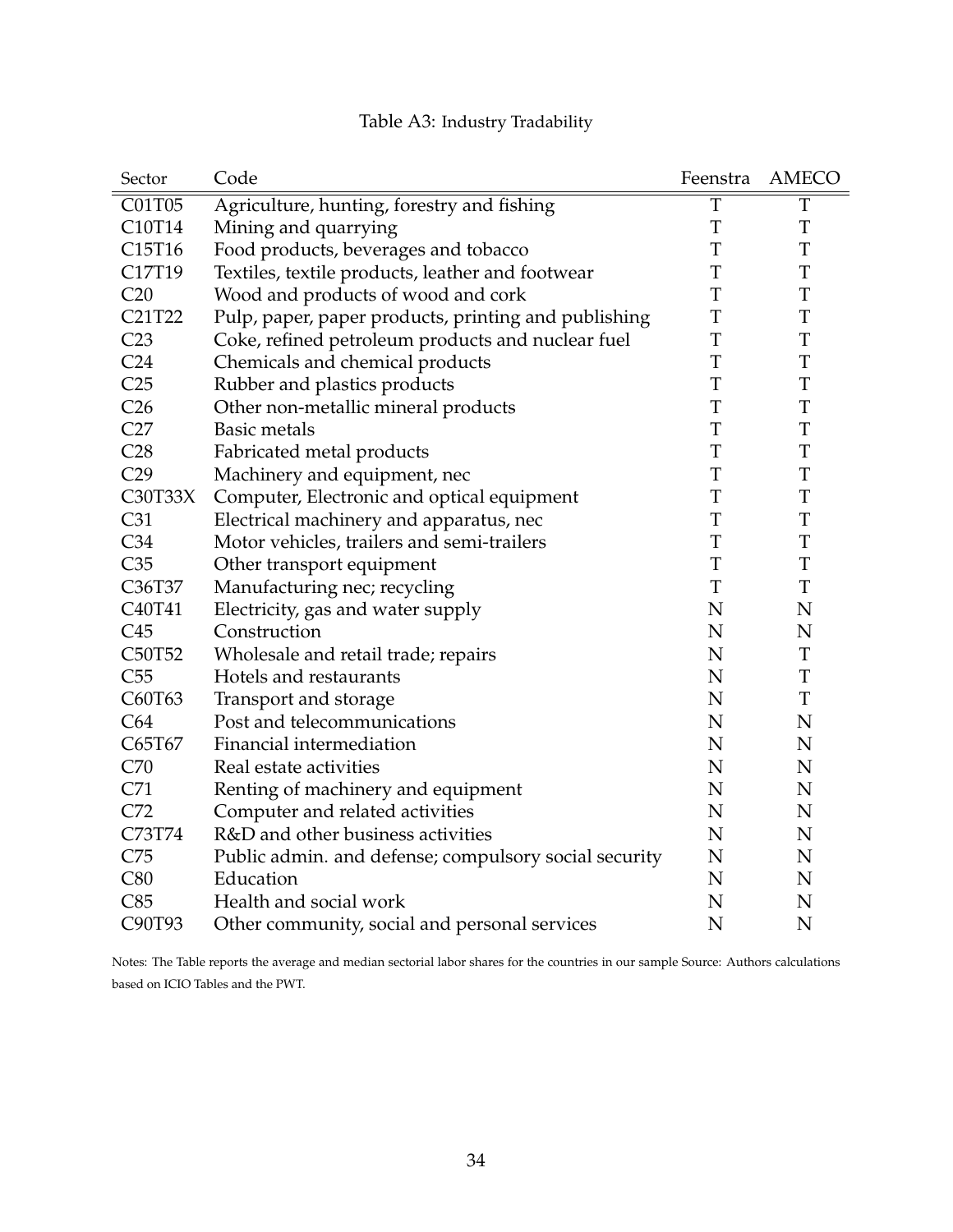#### <span id="page-36-0"></span>Figure A.1: Real exchange rates and sectorial differences in technologies



<span id="page-36-1"></span>Notes: This figure plots the relation between the log of the price level of each country relative to the US and the log of GDP per capita relative to the US. 'RER data' refers to the relative price of GDP relative to the US obtained from the PWT 9.0. 'Balassa-Samuelson' corresponds to the relative prices implied by the term labeled 'Balassa-Samuelson' in equation [\(7\)](#page-10-3).

Figure A.2: Real exchange rates and GDP per capita at PPP prices



Notes: This figure plots the relation between the log of the price level of each country relative to the US and the log of GDP per capita relative to the US measured at PPP prices. The x-axis measures GDP per capita in PPP dollars, relative to the US, obtained from the PWT 9.0. 'RER data' refers to the relative price of GDP relative to the US obtained from the PWT. 'Int. Inputs' and 'Cap. Deep.' are the relative price implied by the terms labeled 'Intermediate Inputs' and 'Capital-Deepening' in equation [\(11\)](#page-21-0).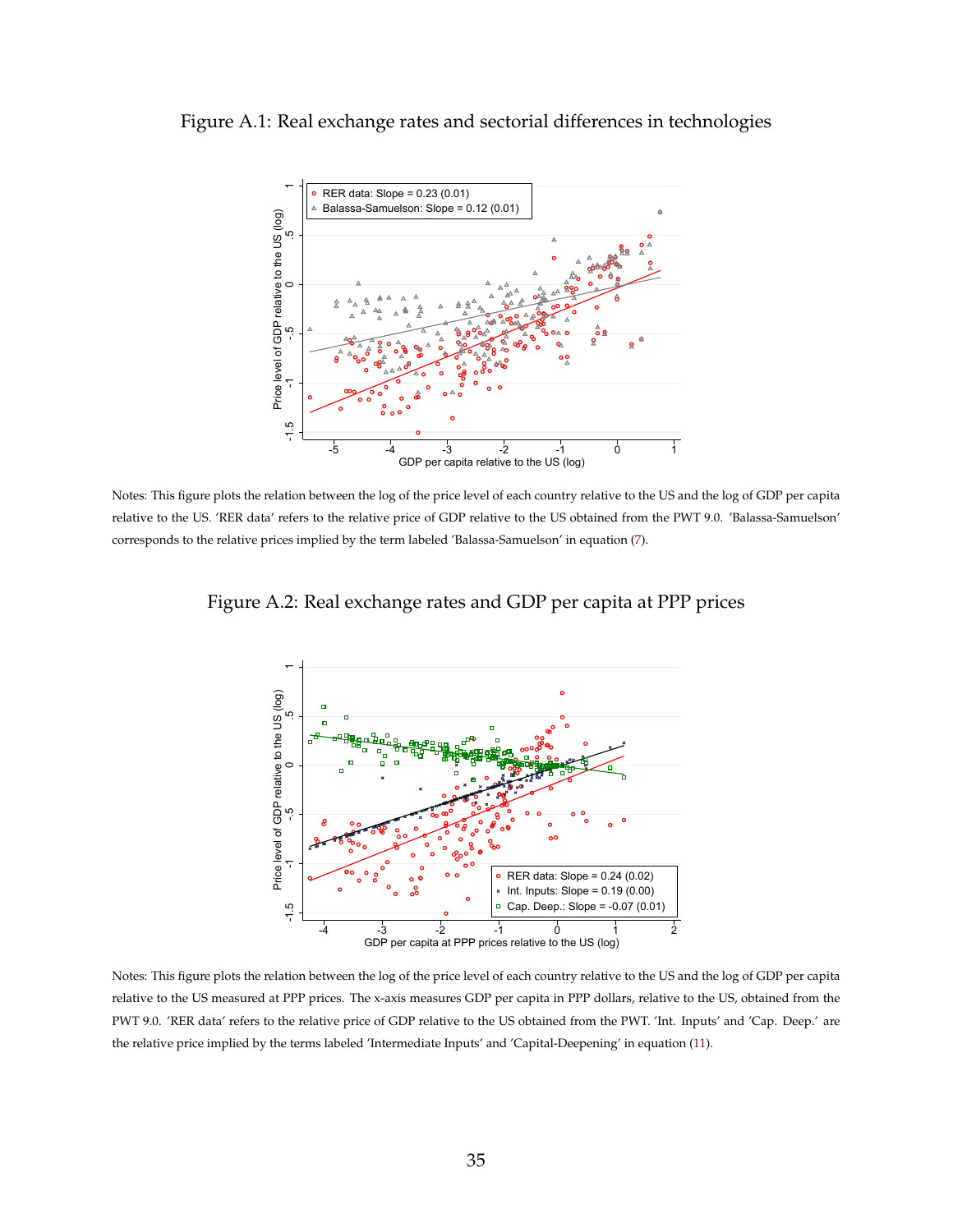

<span id="page-37-0"></span>Figure A.3: Real exchange rates and GDP growth

Notes: This figure plots the relation between the log change in the price level of each country relative to the US to the log of change GDP per capita relative to the US. The x-axis measures the 1997-2014 growth of GDP per capita in PPP dollars, relative to the US, obtained from the PWT 9.0. 'RER data' refers to the relative price of GDP relative to the US obtained from the PWT. 'Int. Inputs' and 'Cap. Deep.' are the relative price implied by the terms labeled 'Intermediate Inputs' and 'Capital-Deepening' in equation [\(12\)](#page-21-1).

### <span id="page-37-1"></span>Figure A.4: Real exchange rates and GDP per capita: Alternative classification of the tradable sector



Notes: This figure plots the relation between the log of the price level of each country relative to the US and the log of GDP per capita relative to the US measured at market prices. 'RER data' refers to the relative price of GDP relative to the US obtained from the PWT. 'Int. Inputs' and 'Cap. Deep.' are the relative price implied by the terms labeled 'Intermediate Inputs' and the 'Capital-Deepening' terms in equation [\(7\)](#page-10-3), where the parameters used to compute these terms are obtained after classifying the Agriculture, Mining, Manufacturing, Wholesale and Retail trade, Hotel & Restaurant, Transport, and Utility and Storage industries as tradables, following AMECO.